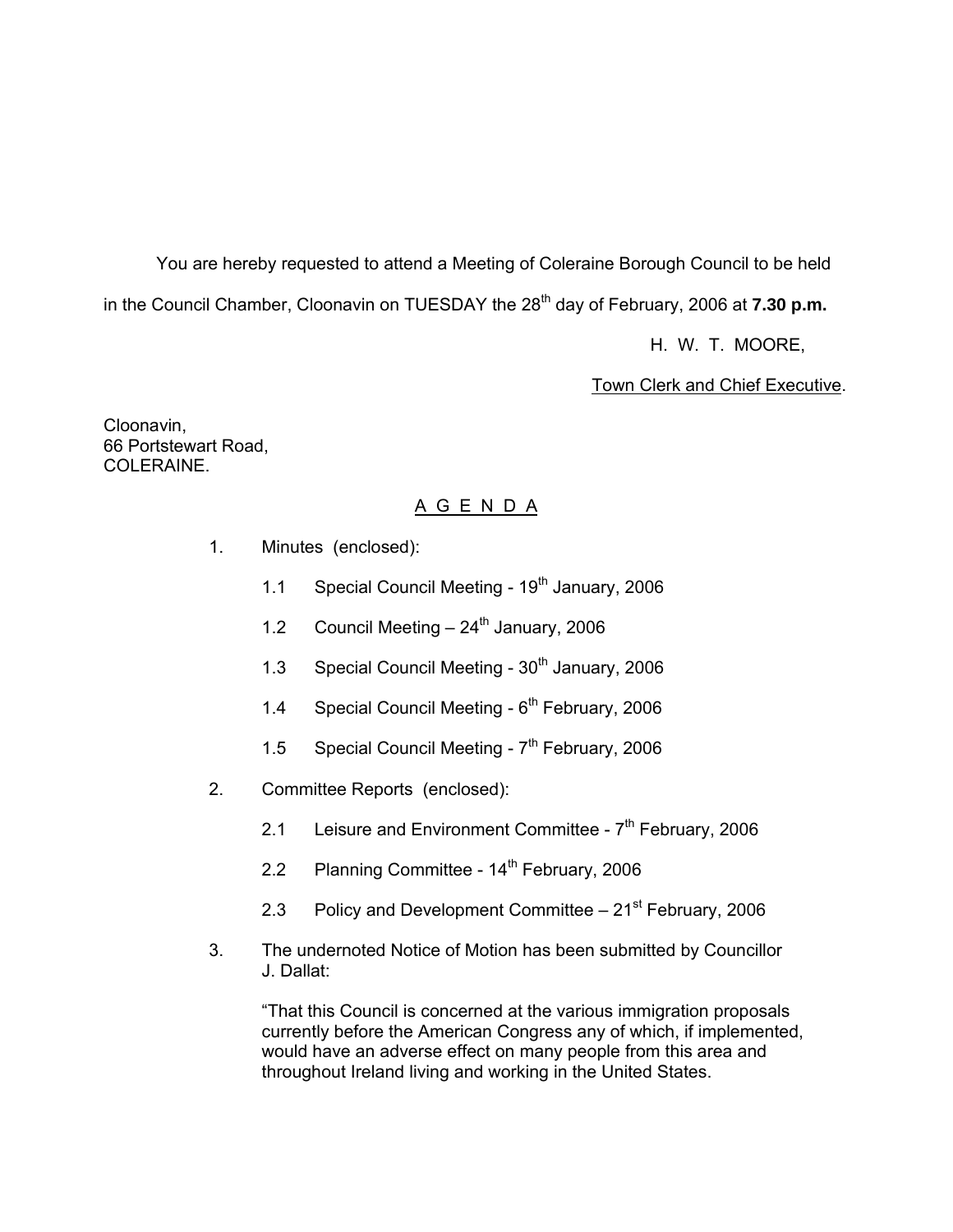Council to advise the US Embassies in Dublin and London and the Consul General in Belfast of our concern and to advise them that we offer our backing to the reforms proposed in the Kennedy/McCain Bill which would grant the undocumented a path to a green card."

4. The undernoted Notice of Motion has been submitted by Councillor B. Leonard:

 "That this Council convene an all party working group to review the impact of current government funding on the schools within our Council area in light of falling school rolls."

5. The undernoted Notice of Motion has been submitted by Councillor B. Leonard:

 "That this Council commits to building a Child Friendly Council Area in line with the UNICEF Child Friendly City Initiative of 1996."

- 6. Multi-Purpose Kick-About Areas Appointment of Select List (Report enclosed)
- 7. Consultation List (enclosed)
- 8. Correspondence, including inter alia:

Letter dated 21<sup>st</sup> February, 2006 from the Department of the Environment regarding the establishment of a Review of Public Administration Taskforce (enclosed)

9. Documents for Sealing

## **Enclosed for Information:**

- (i) Minutes of the Northern Health and Social Services Council dated  $4<sup>th</sup>$  January, 2006
- (ii) Northern Ireland Court Service Information Service Leaflet on Coleraine **Courthouse**

To: Each Member of Council. 2006. To: Each Member of Council.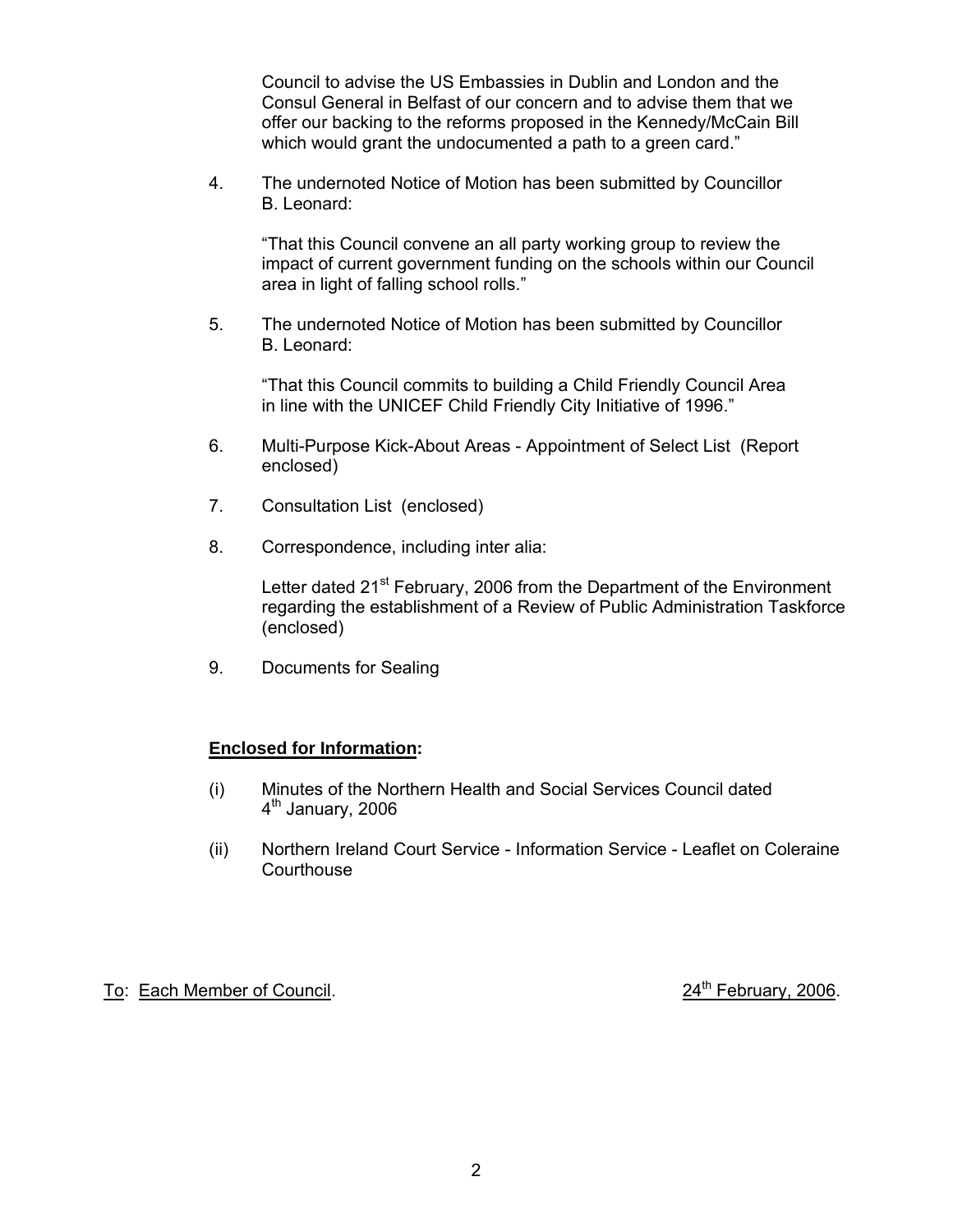#### **SPECIAL MEETING "IN COMMITTEE"**

## **19th January, 2006.**

| <b>Convened:</b>                         | To decide on the future operation of Juniper Hill and<br>Carrick Dhu Caravan Parks with effect from 1 <sup>st</sup> April, 2006.                                                                                                                                            |                                                                                                                                                      |
|------------------------------------------|-----------------------------------------------------------------------------------------------------------------------------------------------------------------------------------------------------------------------------------------------------------------------------|------------------------------------------------------------------------------------------------------------------------------------------------------|
| <b>Present:</b>                          | The Mayor, Councillor T. J. Deans, in the Chair                                                                                                                                                                                                                             |                                                                                                                                                      |
|                                          | The Deputy Mayor, Alderman M. T. Hickey (Mrs.)                                                                                                                                                                                                                              |                                                                                                                                                      |
|                                          | <b>Aldermen</b>                                                                                                                                                                                                                                                             |                                                                                                                                                      |
|                                          | E. T. Black (Mrs.)<br>W. T. Creelman                                                                                                                                                                                                                                        | W. J. McClure                                                                                                                                        |
|                                          | <b>Councillors</b>                                                                                                                                                                                                                                                          |                                                                                                                                                      |
|                                          | C. S. Alexander (Ms.)<br>D. D. Barbour<br>J. M. Bradley<br>O. M. Church (Mrs.)<br>A. S. Cole<br>J. J. Dallat<br>E. P. Fielding (Mrs.)<br>S. Gilkinson                                                                                                                       | N. F. Hillis<br>E. A. Johnston (Mrs.)<br>W. A. King<br><b>B.</b> Leonard<br>R. A. McPherson<br>A. McQuillan<br>(Items $1.0 - 5.0$ )<br>R. D. Stewart |
| <b>Officers in</b><br><b>Attendance:</b> | Town Clerk and Chief Executive, Director of Leisure<br>Services, Director of Corporate Services, Director of<br>Technical Services, Head of Development Services,<br>Head of Administrative Services, Leisure Services Officer<br>(Facilities) and Administrative Assistant |                                                                                                                                                      |
| <u>Also in</u><br><b>Attendance:</b>     | Mr. J. Mitchell - HLL Humberts Leisure<br>Mrs. A. Millar, Solicitor - Messrs. Macaulay Wray                                                                                                                                                                                 |                                                                                                                                                      |
| <b>Apologies:</b>                        | Alderman McClarty and Councillor McLaughlin                                                                                                                                                                                                                                 |                                                                                                                                                      |
|                                          |                                                                                                                                                                                                                                                                             |                                                                                                                                                      |

## **1.0 WELCOME**

The Mayor welcomed everyone to the meeting.

## **2.0 INTRODUCTION**

The Town Clerk and Chief Executive advised that Mrs. A. Millar, Macaulay Wray, was in attendance to report on the opinion obtained from Senior Counsel on the specific issues of surcharging, compliance with equality legislation and the terminology used in the Expression of Interest Form.

The Town Clerk and Chief Executive had also received today, proposals from Carrick Dhu and Juniper Hill Caravan Committee. Correspondence had also been received from Mrs. Y. Hamilton and O'Neill's Caravan Sales and Distributors Ltd.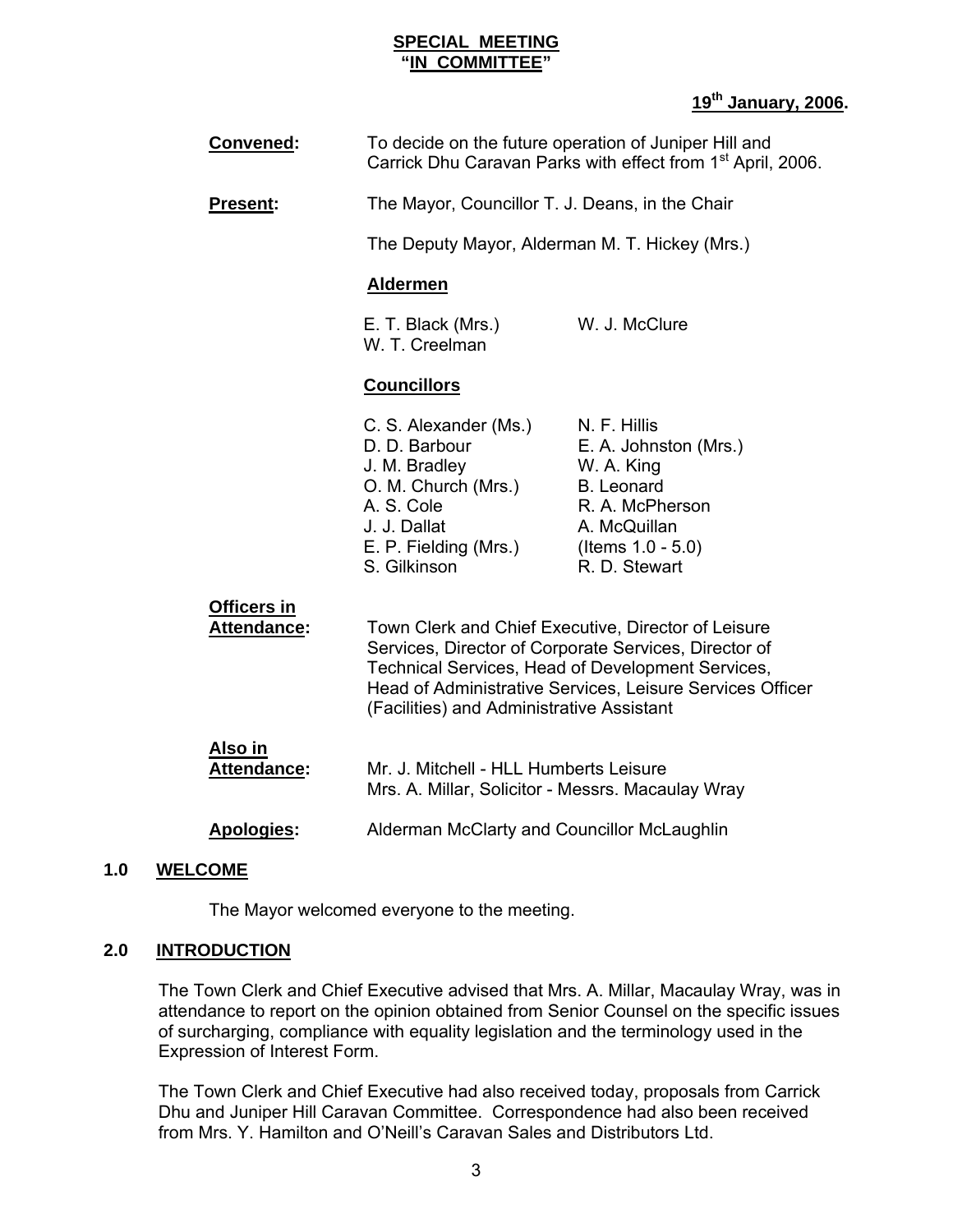## **3.0 LEGAL ADVICE**

Mrs. A. Millar, Solicitor (Macaulay Wray) reported as follows regarding the legal advice obtained from Senior Counsel:

- (a) Surcharging unlikely if leasing or equivalent fee increases were implemented; probable if status quo position was maintained;
- (b) Compliance with equality legislation advice was that Council had met its obligations;
- (c) Terminology used in the Expression of Interest Form no legal impediment.

A further point of advice was provided; that there was no likelihood of Office of Fair Trading intervention for the options reported on.

#### **4.0 REVIEW OF PROPOSALS SUBMITTED BY CARAVAN COMMITTEE - 19TH JANUARY, 2006**

The Director of Corporate Services presented a review of recent proposals submitted by Carrick Dhu and Juniper Hill Caravan Committee. The review addressed their proposals under the following headings:

- Static Site Fee Income
- Touring Site Fee Income
- Discounting of Net Income
- Capital Investment
- Assumptions (Occupancy, Annual Fee Increases, Costs and Income)
- Risk and Uncertainty

The review then evaluated the proposals on a comparable basis with Council's six options. The Net Present Value of the proposals was £7.35m.

A full and lengthy discussion ensued on these proposals during which the officers answered members' questions.

## **5.0 MRS. Y. HAMILTON**

A letter from Mrs. Y. Hamilton, 3 Burnside Mews, Mill Road, Portstewart was circulated to each member.

Mrs. Hamilton requested members to use their influence to ensure that the caravan parks were not transferred to the private sector.

Noted.

## **6.0 O'NEILL'S CARAVAN SALES AND DISTRIBUTORS LTD.**

A letter from Mr. W. W. O'Neill, O'Neill's Caravan Sales and Distributors Ltd. was circulated to members expressing grave concerns that financial details regarding his proposals, the leasing and development of the caravan parks had recently appeared in the local press.

Mrs. A. Millar and the officers answered various members' questions on the concerns raised by Mr. O'Neill.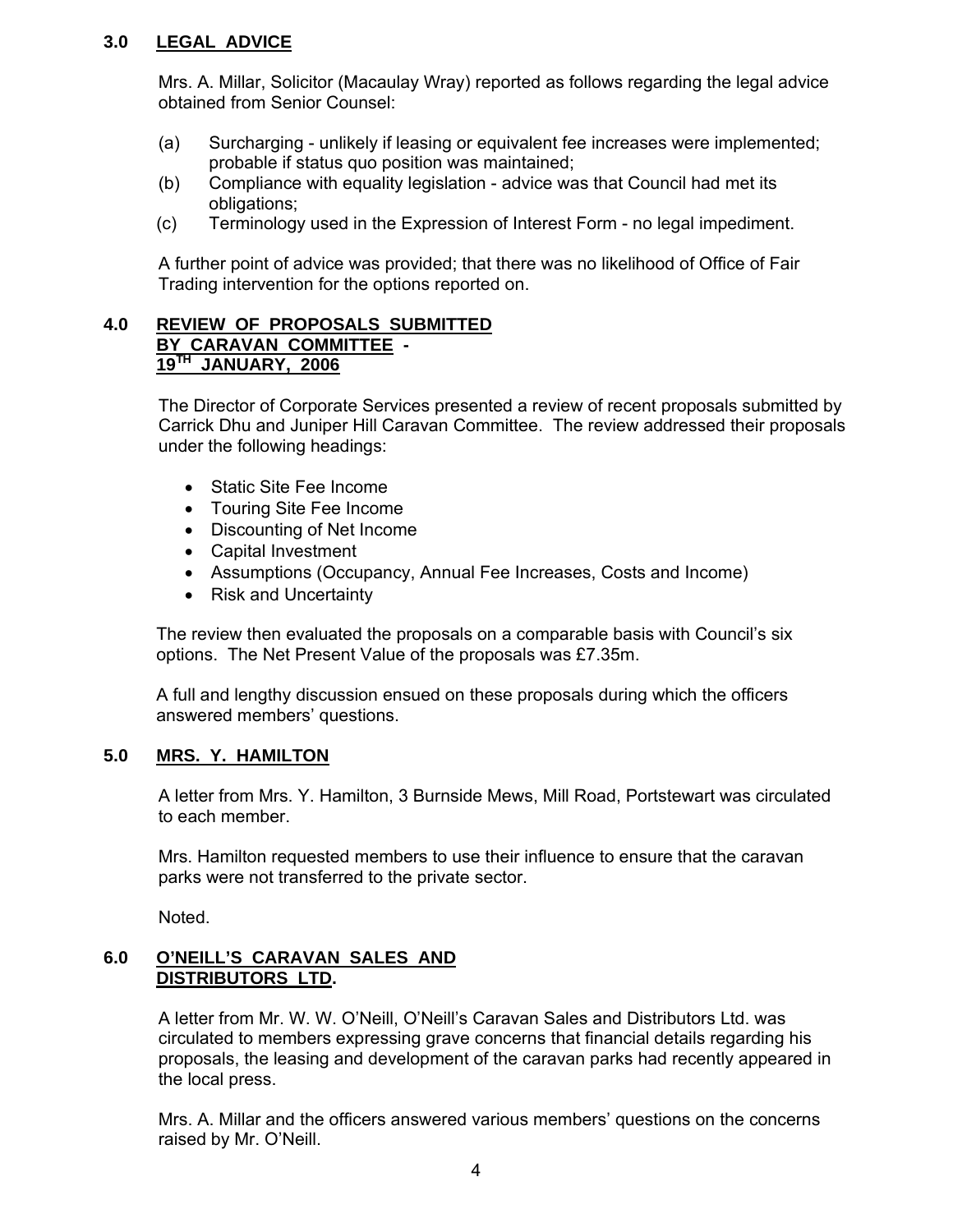## **7.0 OPTIONS**

Following further discussion it was proposed by Councillor Mrs. Johnston and seconded by Councillor Hillis:

 That Council adopt option number one, i.e. lease both parks as recommended by the officers.

On a request for a recorded vote the proposal was put to the meeting and the members voted thus:

- **For:** Alderman Mrs. Black Councillors Barbour, Mrs. Church, Hillis, Mrs. Johnston, King, McPherson and Stewart (8)
- **Against:** The Deputy Mayor Aldermen Creelman and McClure Councillors Ms. Alexander, Bradley, Cole, Dallat, Mrs. Fielding, Gilkinson and Leonard (10)

**Abstention:** The Mayor (1)

The proposal was, therefore, lost with ten votes against and eight in favour.

It was subsequently proposed by Alderman McClure and seconded by Councillor Bradley:

That Council adopt a further option; that is to retain and develop both caravan parks with the proposed charges drawn from Option 4 but with a lower level of initial capital investment of the order of £1m to provide a similar Net Present Value to Option 1, the leasing option.

 On a request for a recorded vote the proposal was put to the meeting and the members voted thus:

**For:** The Deputy Mayor Aldermen Mrs. Black, Creelman and McClure Councillors Ms. Alexander, Barbour, Bradley, Mrs. Church, Cole, Dallat, Mrs. Fielding, Gilkinson, Hillis, Mrs. Johnston, King, Leonard and Stewart (17)

**Against:** None

**Abstention:** The Mayor and Councillor McPherson (2)

The proposal was, therefore, carried by seventeen votes in favour and none against.

#### **8.0 PAYMENT OF FEES - 2006 - 2007 SEASON**

Following discussion it was agreed that for the 2006 - 2007 season caravan fees be paid in two instalments due on  $28<sup>th</sup>$  February and  $30<sup>th</sup>$  April.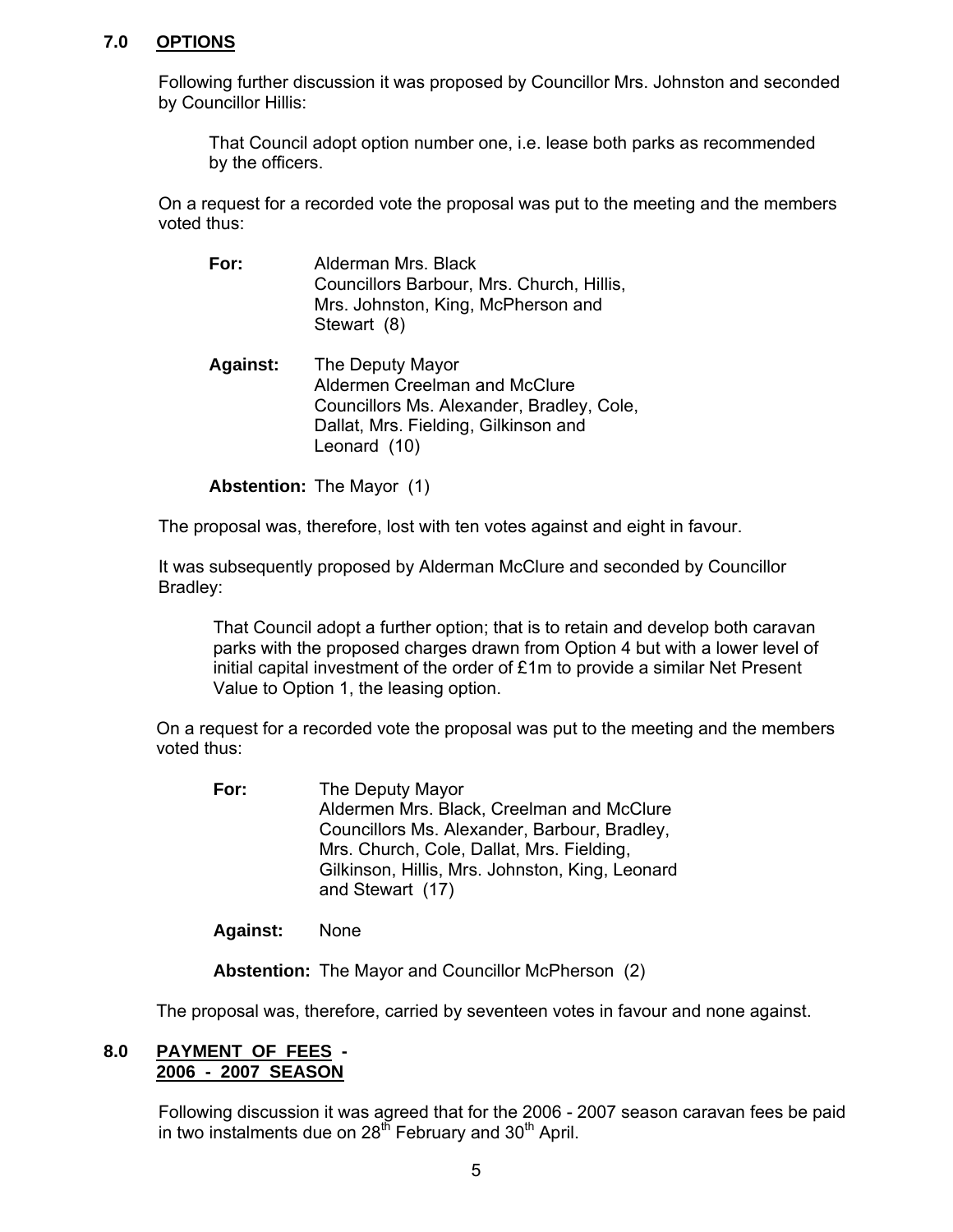## **9.0 TOURING CARAVAN FEES**

The Director of Leisure Services recommended touring caravan fees be increased as follows:

 Generally from £13.00 to £15.00 per night North West '200' from £20.00 to £25.00 per night

Council agreed to accept the general increase in such fees to £15.00 per night.

It was subsequently proposed by Councillor Ms. Alexander, seconded by Councillor Stewart and agreed:

 That for the North West '200' week only touring caravan fees be increased from £20.00 to £30.00 per night.

On the proposal of Councillor Mrs. Fielding, seconded by Councillor Mrs. Johnston members resolved themselves out of "Committee" and ratified the recommendations made therein.

## **10.0 THANKS**

The Mayor thanked everyone for attending the meeting.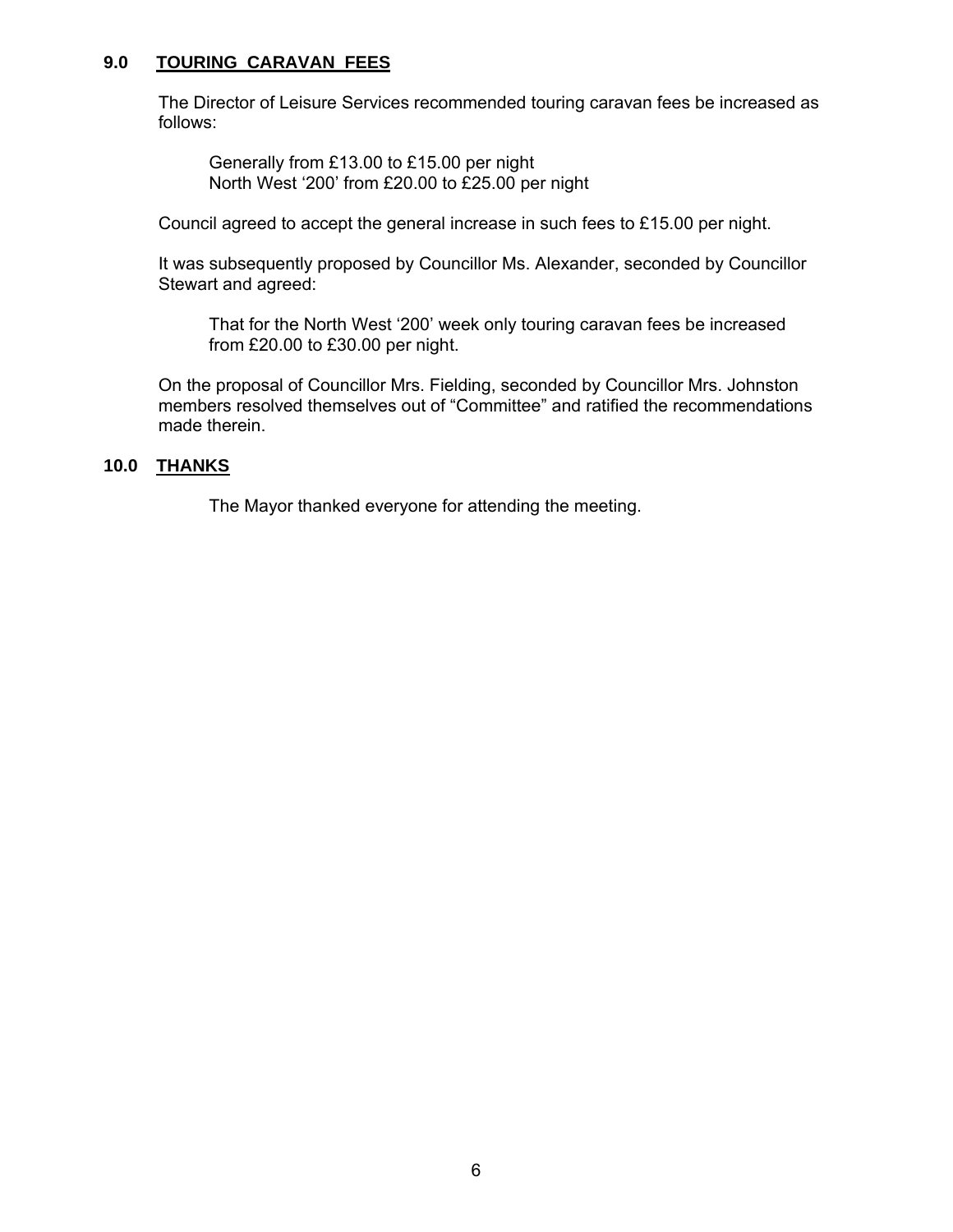## **COUNCIL MEETING**

 Minutes of proceedings of Coleraine Borough Council held in the Council Chamber, Cloonavin on Tuesday, 24<sup>th</sup> January, 2006 at 7.30 p.m.

**Convened:** As per Notice attached

**Present:** The Mayor, Councillor T. J. Deans, in the Chair

The Deputy Mayor, Alderman M. T. Hickey (Mrs.)

#### **Aldermen**

E. T. Black (Mrs.) W. J. McClure W. T. Creelman

## **Councillors**

- D. D. Barbour W. A. King J. M. Bradley B. Leonard O. M. Church (Mrs.) G. L. McLaughlin A. S. Cole R. A. McPherson E. P. Fielding (Mrs.) A. McQuillan S. Gilkinson R. D. Stewart N. F. Hillis
- C. S. Alexander (Ms.) E. A. Johnston (Mrs.)

## **Officers in Attendance:** Director of Technical Services, Director of Corporate Services, Director of Leisure Services, Principal Environmental Health Officer, Head of Development Services, Head of Administrative Services and Administrative Assistant

 **Apologies:** Alderman McClarty, Councillor Dallat, Town Clerk and Chief Executive and Director of Environmental Health

## **1.0 MAYOR'S REMARKS**

The Mayor advised members that Mr. D. Wilkinson, Finance Manager, was in hospital and extended members' best wishes for a speedy recovery.

The Director of Environmental Health was recovering satisfactorily and members wished him well.

A warm welcome was extended to the Director of Leisure Services following his recent illness.

## **2.0 MINUTES**

The Minutes of the Council Meeting of 20<sup>th</sup> December, 2005 and the Special Meetings of 16<sup>th</sup> December, 2005 and 3<sup>rd</sup> January, 2006 were confirmed and signed.

2.1 Council Meeting –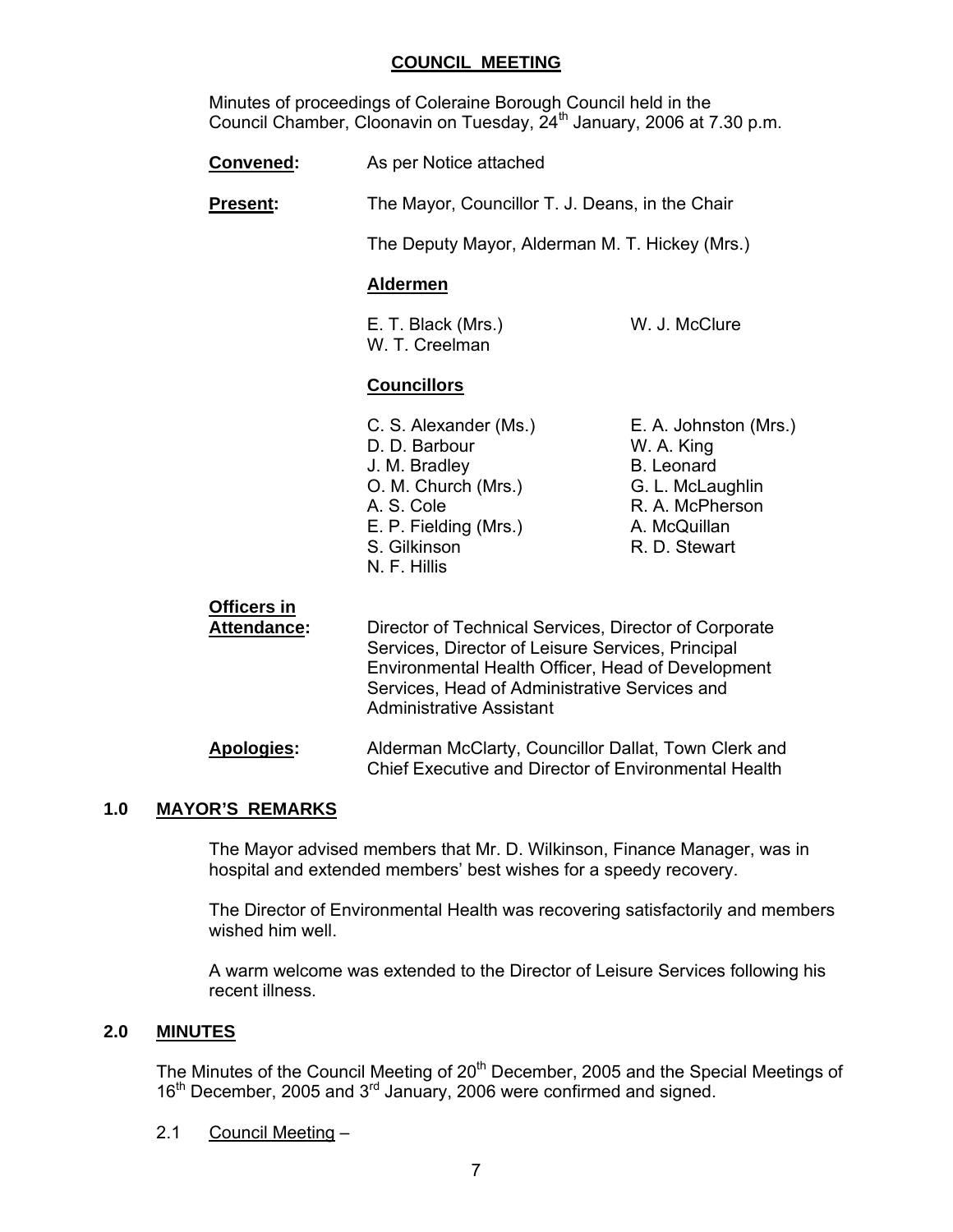20<sup>th</sup> December, 2005 Matters arising:

2.1.1 Waste Disposal Charges It was noted that the Minute relating to Waste Disposal Charges should have read £42 per tonne for routine waste and £60 per tonne for special waste.

2.1.2 Conference – 'Sharing Good Congratulations and thanks were Practice – Race, Equality and extended to everyone involved in<br>Diversity' – 10<sup>th</sup> and 11<sup>th</sup> providing such an excellent Confe providing such an excellent Conference. January, 2006

## **3.0 COMMITTEE REPORTS**

| 3.1 | Leisure and Environment<br>Committee       | The Chairman, Councillor McLaughlin, moved<br>the adoption of the Leisure and Environment<br>Committee Report; this was duly seconded by<br>Alderman Mrs. Black and agreed.                               |
|-----|--------------------------------------------|-----------------------------------------------------------------------------------------------------------------------------------------------------------------------------------------------------------|
| 3.2 | <b>Planning Committee</b>                  | The Chairman, Councillor Stewart, moved the<br>adoption of the Planning Committee Report; this<br>was duly seconded by Councillor King and<br>agreed.                                                     |
| 3.3 | <b>Policy and Development</b><br>Committee | The Chairman, Alderman McClure, moved the<br>adoption of the Policy and Development<br>Committee Report; this was duly seconded by<br><b>Councillor Stewart.</b>                                          |
|     | Matters arising:                           |                                                                                                                                                                                                           |
|     | <b>Waste Disposal Charges</b><br>3.3.1     | It was noted that Councillor Bradley had<br>received further information from the Director of<br>Technical Services and would now support the<br>recommendation of the Director of Corporate<br>Services. |

The Committee Report was adopted.

## **4.0 COLERAINE BOROUGH CHAMBER OF COMMERCE AND INDUSTRY**

 The Mayor welcomed Mr. A. Magowan, President and Ms. Karen Steen, Chamber Development Manager, who were in attendance to make a presentation on the work of the Coleraine Borough Chamber of Commerce and Industry.

 The representatives elaborated on the different aspects and aims of the Chamber of Commerce. A full discussion ensued during which the representatives answered various members' questions.

 It was noted that the efforts by Coleraine Chamber of Commerce to accommodate members of Portrush Chamber of Commerce in a Borough wide Chamber were continuing.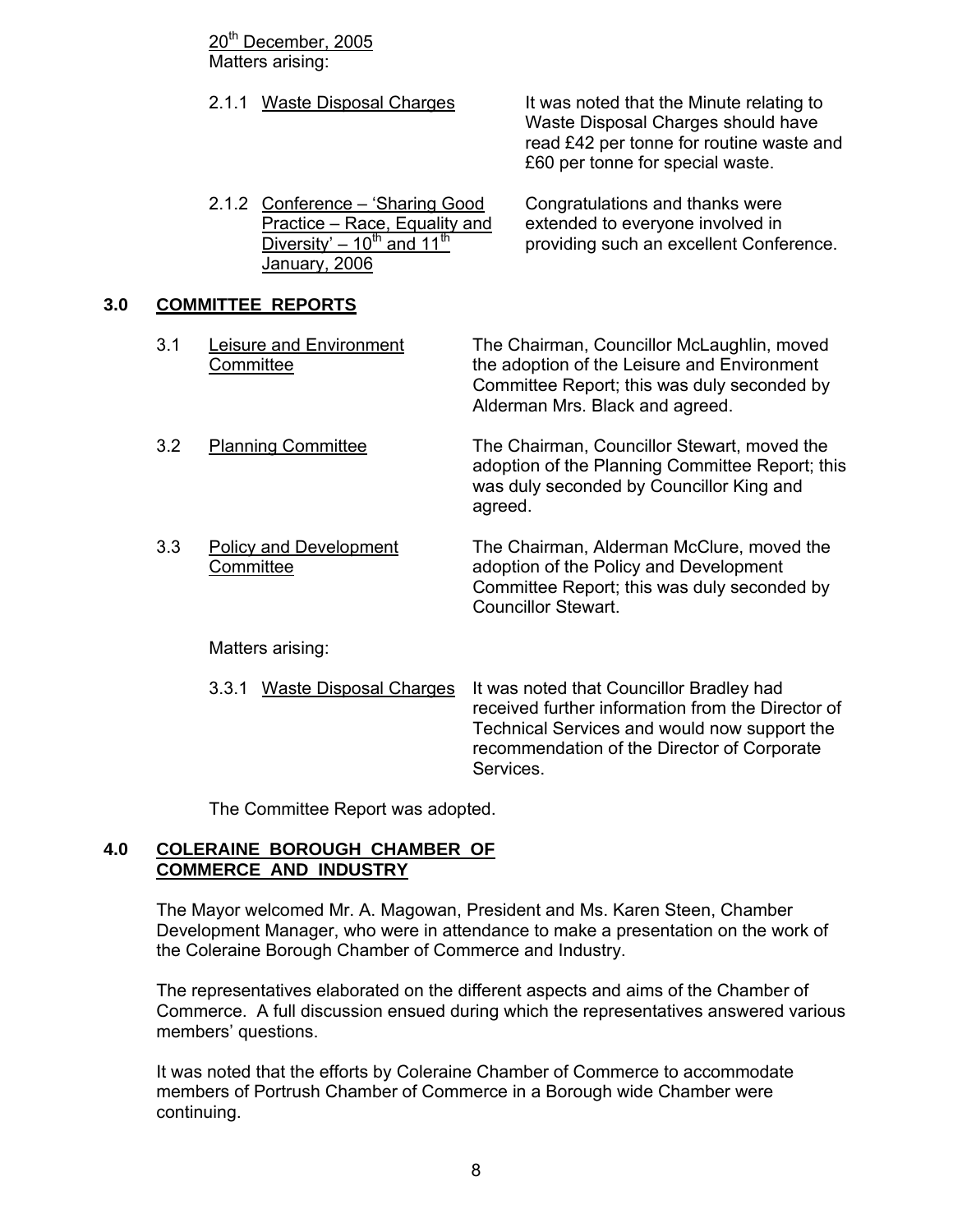The representatives agreed to discuss the following matters raised by members at the

next Chamber Council Meeting:

- CCTV Lack of support from local businesses;
- Chamber premises Access for the disabled.

 The Mayor thanked Mr. Magowan and Ms. Steen for their presentation following which they withdrew.

## **5.0 'IN COMMITTEE'**

 It was proposed by Councillor Mrs. Johnston, seconded by Councillor Stewart and recommended:

That the following item be heard 'In Committee'.

## **6.0 CONSULTATION DOCUMENTS**

 The following consultation papers had been received and were available for members who wished to consider making a response:

 1. Department of Agriculture and Rural Development – Consultation on the future support to the Northern Ireland Potato Sector

Comments due:  $6<sup>th</sup>$  February, 2006

2. Northern Ireland Office – Consultation Document on Corruption Law Reform

Comments due: 2<sup>nd</sup> March, 2006

 3. Department of the Environment Vehicle Standards & Agencies Policy Branch – Stretched Limousines (Proposals to introduce changes to the PSV taxi licensing system to enable stretched limousines to be licensed as private hire taxis)

Comments due: 10<sup>th</sup> March, 2006

 4. Department of Health, Social Services and Public Safety – Consultation on the Primary Dental Care Strategy

Comments due: 17<sup>th</sup> March, 2006

## **7.0 PRIMARY DENTAL CARE STRATEGY - CONSULTATION DOCUMENT**

 Read letter from the Northern Health and Social Services Board advising members that in order to facilitate replies to this consultation document a series of road shows had been arranged during February, 2006.

 Members interested in attending were requested to contact the Administrative Officer.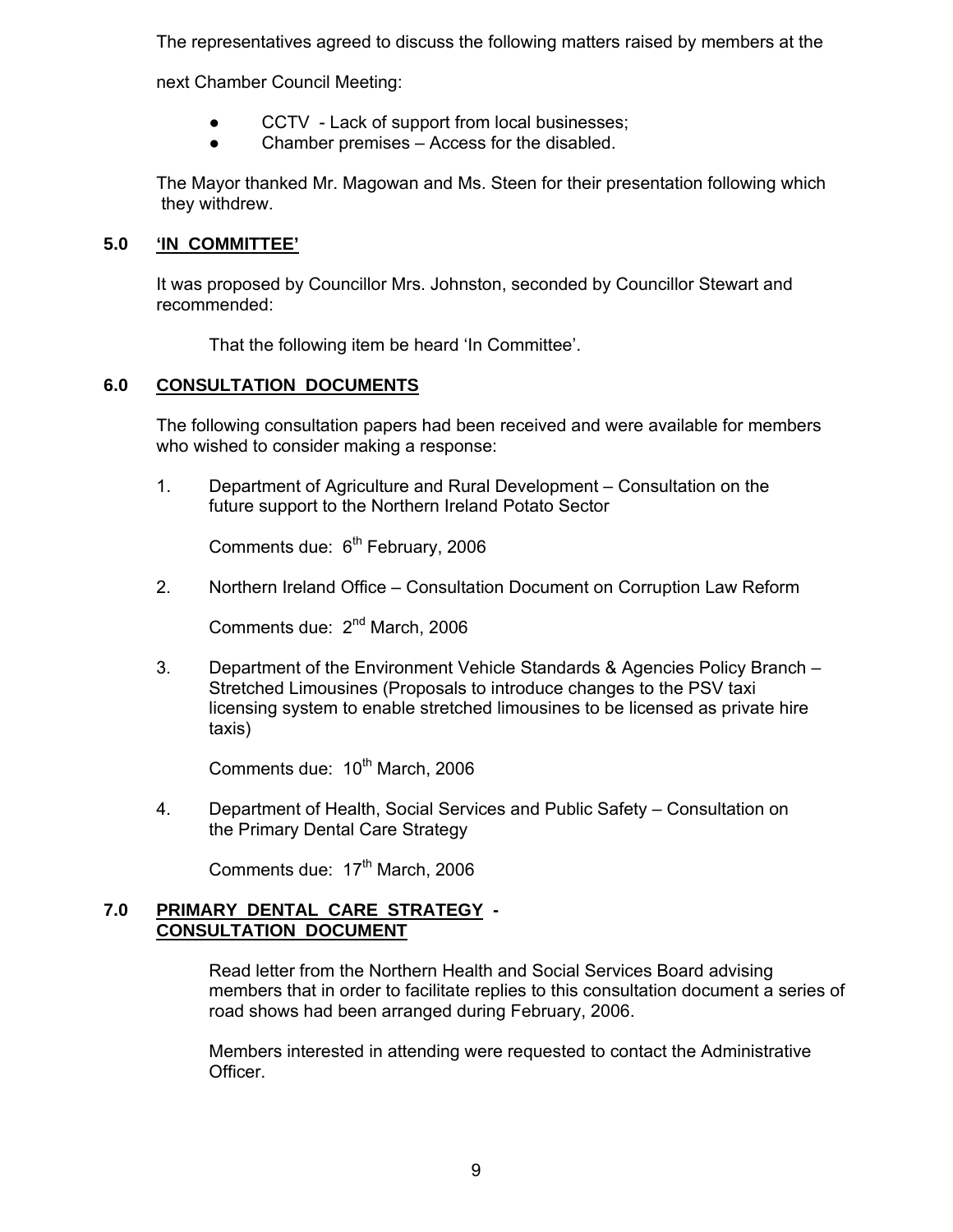## **8.0 NORTHERN IRELAND LOCAL GOVERNMENT ASSOCIATION - LOCAL GOVERNMENT BUDGET PROTEST**

 Read letter from Northern Ireland Local Government Association advising members of the Local Government Budget Protest to be held at Stormont on Thursday, 26<sup>th</sup> January, 2006 at 12 noon. An indication of numbers attending was requested.

It was noted that five members would attend.

## **9.0 TRANSPORT CONFERENCE**

 Read letter from the Institution of Civil Engineers and Institution of Highways and Transportation advising members of the joint Transport Conference to be held on 27<sup>th</sup> February, 2006 at The Odyssey, Belfast.

 Members interested in attending were requested to contact the Administrative Officer.

## **10.0 FIRMUS ENERGY - GAS PRICES**

 Read letter from Firmus Energy advising members that natural gas was being brought to ten towns outside Belfast, including Coleraine. Tariff rates in the ten towns would be 15% - 20% cheaper than those announced for Belfast and would not be increased for at least two years until December 2007.

Noted.

## **11.0 THE AA MOTORING TRUST**

Tabled:

 EuroRAP's first Pan-European Progress Report – From Arctic to Mediterranean

#### **12.0 JUDICIAL REVIEW - COUNCILLOR B. LEONARD**

It was agreed that a Special Meeting be held on Monday,  $30<sup>th</sup>$  January, 2006 at 7.30 p.m. to consider further legal advice received in relation to the above matter.

## **13.0 DOCUMENTS FOR SEALING**

Resolved:

That the following documents be sealed:

|         | <b>Option Agreement</b><br>(in triplicate) | Tubberpatrick Well - lands at Strand Road,<br>Portstewart. Council and J. H. Turkington &<br>Sons Ltd., 74 Brownstown Road, Portadown; |
|---------|--------------------------------------------|----------------------------------------------------------------------------------------------------------------------------------------|
| $2_{-}$ | Lease and two<br>Counterparts              | Site of NIE sub-station at Dunderg Road,<br>Macosquin. Council - to-NIE plc., 120 Malone<br>Road, Belfast;                             |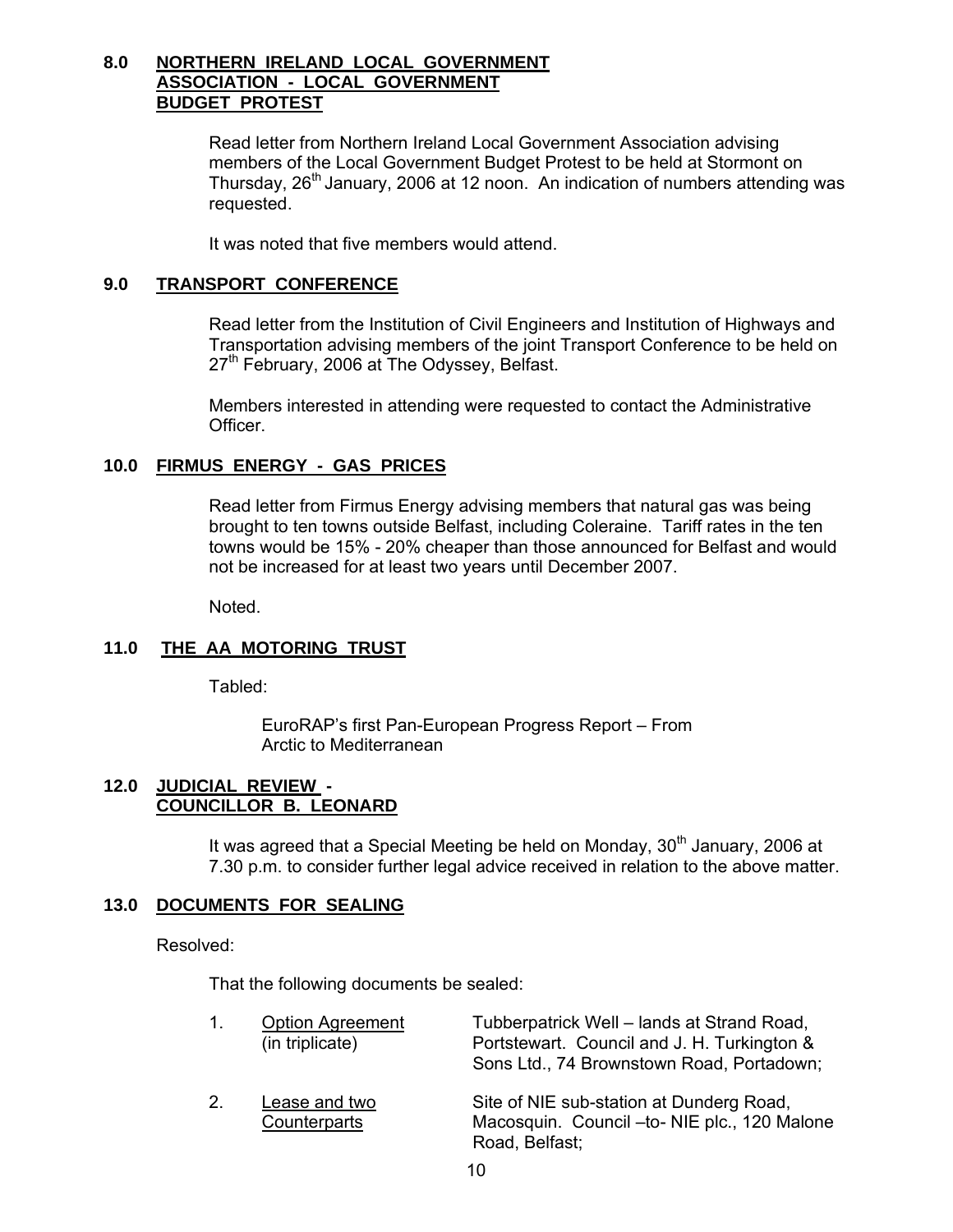3. Cemetery Titles Grant of Rights of Burial Deeds Register Nos. 3176 – 3182 (inclusive):

| Agherton    | $\overline{\phantom{0}}$ |
|-------------|--------------------------|
| Ballywillan | 3                        |
| Coleraine   | $\overline{1}$           |
| Kilrea      | $\sim$                   |
| Portstewart | 3                        |
|             |                          |

 Advanced Deeds – Register Nos. 0117 – 0120 (inclusive):

| Ballywillan |    |
|-------------|----|
| Coleraine   | -1 |
| Kilrea      |    |
| Portstewart | 1  |

| Lease           | Unit 4 Springvale House, Railway Road, |
|-----------------|----------------------------------------|
| (in triplicate) | Coleraine (Coleraine T.I.C.);          |
|                 | <b>Peter Lynas and Council</b>         |

## **14.0 CONGRATULATIONS**

 The Mayor extended congratulations to Mr. Mervyn Whyte, North West '200' Clerk of the Course, who had received an award for 'Services to Sport' at the Belfast Telegraph Sports Awards.

 Congratulations were also extended to Councillor King who had been appointed to the Northern Ireland Drainage Council.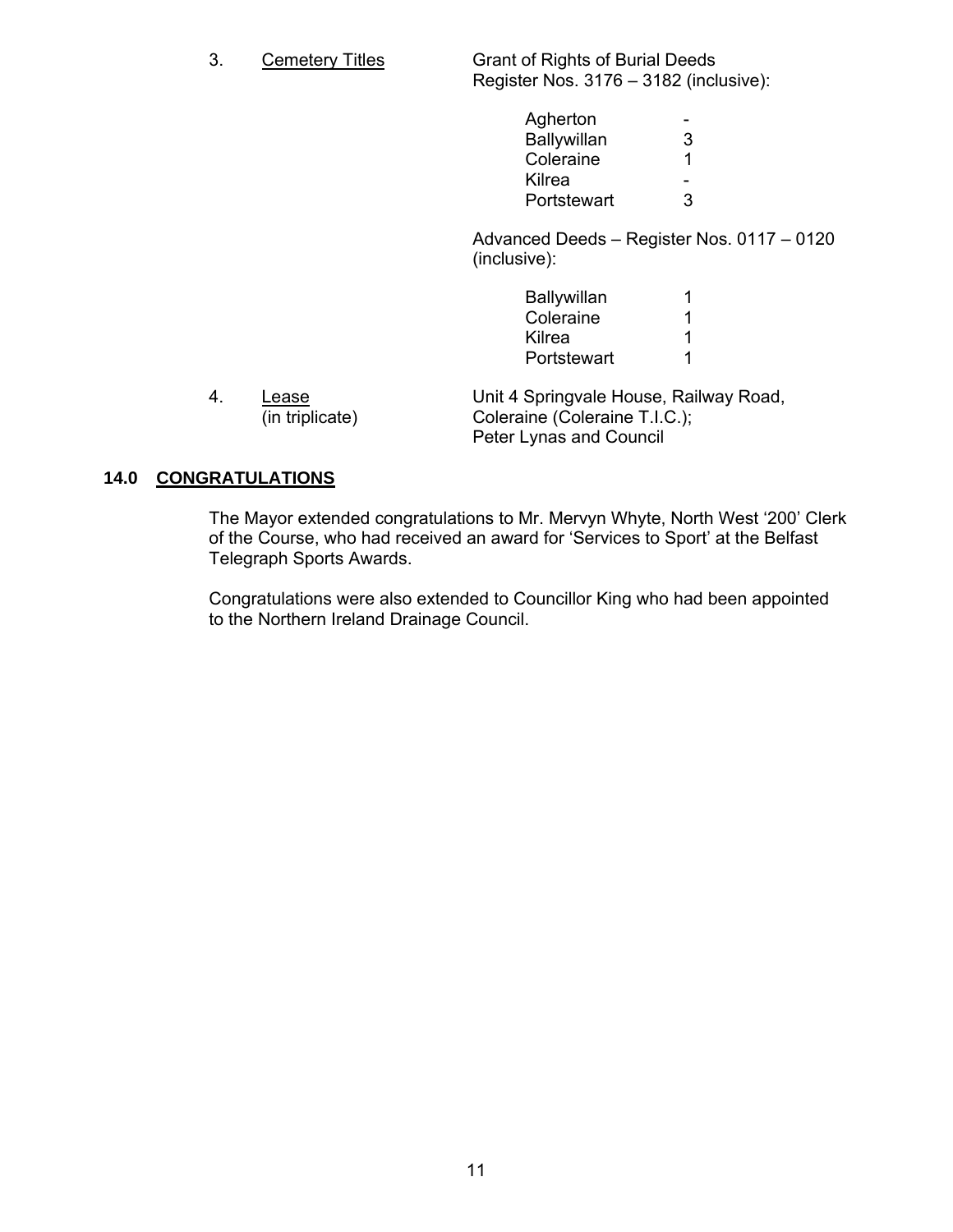## **SPECIAL MEETING**

## **30th January, 2006.**

| <b>Convened:</b>                         | To receive further legal advice with regard to<br>the Judicial Review proceedings brought by<br>Councillor Billy Leonard. |                                                                               |
|------------------------------------------|---------------------------------------------------------------------------------------------------------------------------|-------------------------------------------------------------------------------|
| <b>Present:</b>                          | The Mayor, Councillor T. J. Deans, in the Chair                                                                           |                                                                               |
|                                          | The Deputy Mayor, Alderman M. T. Hickey (Mrs.)                                                                            |                                                                               |
|                                          | <b>Aldermen</b>                                                                                                           |                                                                               |
|                                          | E. T. Black (Mrs.)<br>W. T. Creelman                                                                                      | W. J. McClure                                                                 |
|                                          | <b>Councillors</b>                                                                                                        |                                                                               |
|                                          | C. S. Alexander (Ms.)<br>A. S. Cole<br>J. J. Dallat<br>S. Gilkinson<br>N. F. Hillis                                       | E. A. Johnston (Mrs.)<br>G. L. McLaughlin<br>R. A. McPherson<br>R. D. Stewart |
| <b>Officers in</b><br><b>Attendance:</b> | Town Clerk and Chief Executive, Director of Technical<br>Services and Administrative Assistant                            |                                                                               |
| Apologies:                               | Alderman McClarty, Councillors Barbour, Bradley,<br>Mrs. Church, Mrs. Fielding, King, Leonard and<br>McQuillan            |                                                                               |

## **1.0 WELCOME**

The Mayor welcomed everyone to the meeting.

## **2.0 "IN COMMITTEE"**

 It was proposed by Councillor Mrs. Johnston, seconded by Councillor Stewart and agreed that the meeting be held "In Committee".

## **3.0 TERMS OF AGREEMENT**

The Town Clerk and Chief Executive reported that negotiations had been continuing between legal counsel for both parties and the following terms of agreement had been recommended for acceptance by Council's legal representative:

- 1) The Applicant will withdraw his present proceedings;
- 2) The Respondent agrees to pay the Applicant's costs in respect of the leave application, such costs to be taxed in default of agreement;
- 3) The Respondent Mayor will issue a letter of apology to the Applicant.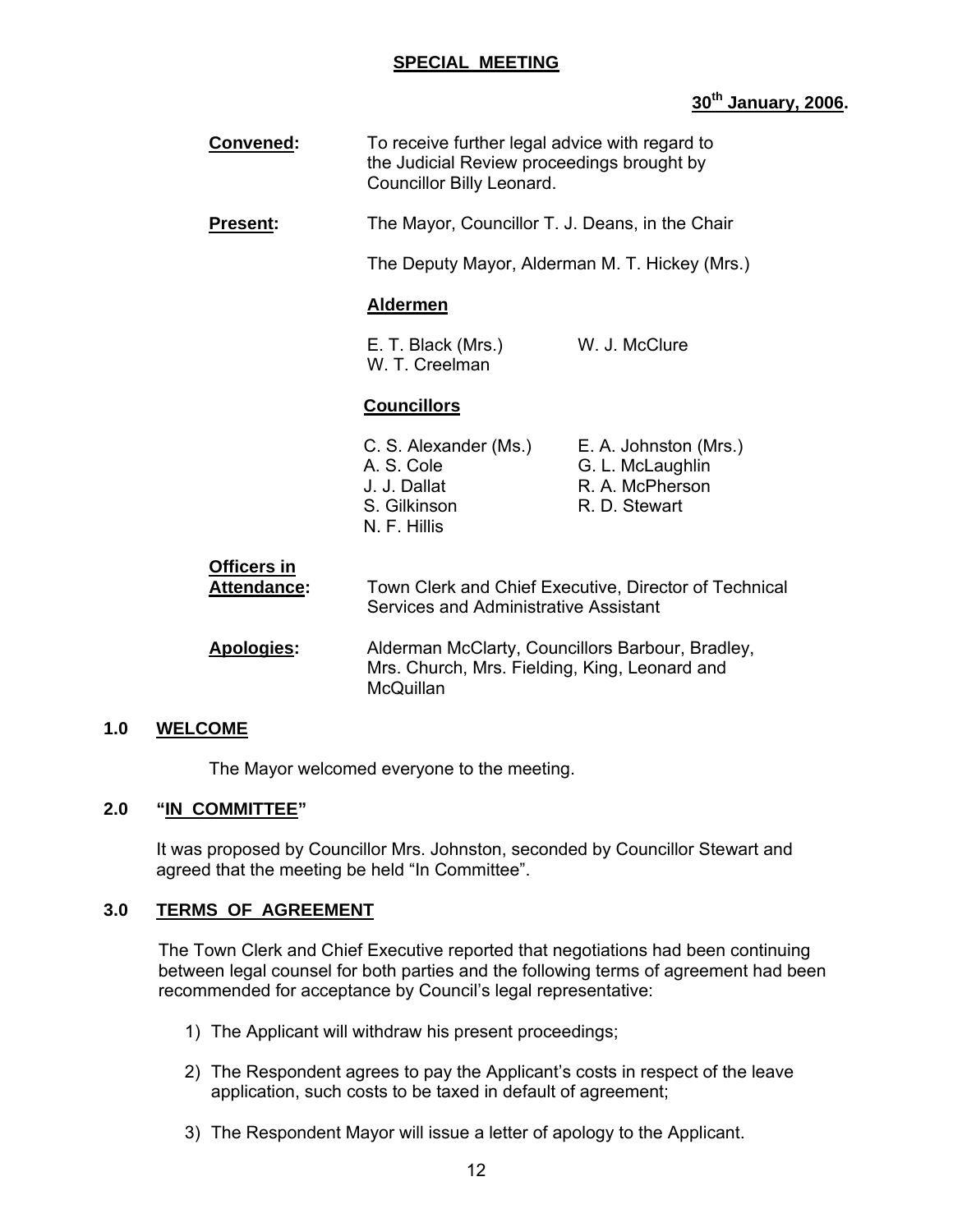A report setting out the terms of agreement and the text of the letter of apology was circulated to members.

Following a full discussion it was subsequently proposed by Alderman McClure and seconded by Councillor Stewart:

That Council accept the terms of the proposed agreement.

On being put to the meeting the motion was carried by nine votes in favour and none against.

The Deputy Mayor and Councillors Dallat and McLaughlin asked to be recorded as abstaining.

## **4.0 ASSOCIATED LEGAL COSTS**

The Town Clerk and Chief Executive answered various members' questions regarding the potential level of costs and the role of the Local Government Auditor.

It was proposed by the Deputy Mayor and seconded by Councillor McLaughlin:

 That the costs associated with this matter be met by the Democratic Unionist Party.

On a request for a recorded vote the proposal was put to the meeting and the members voted thus:

| For:            | The Deputy Mayor<br>Alderman Mrs. Black<br>Councillors Ms. Alexander, Dallat, Hillis, Mrs. Johnston<br>and McLaughlin (7) |
|-----------------|---------------------------------------------------------------------------------------------------------------------------|
| <b>Against:</b> | The Mayor<br>Aldermen Creelman and McClure<br>Councillors Cole, Gilkinson and Stewart (6)                                 |

Abstained: Councillor McPherson (1)

The proposal was, therefore, carried by seven votes for and six against.

On the proposal of Councillor Mrs. Johnston, seconded by Councillor McPherson the members resolved themselves out of "Committee" and ratified the decisions made therein.

## **5.0 CHIEF EXECUTIVE - NORTHERN IRELAND LOCAL GOVERNMENT ASSOCIATION**

Reference was made to Ms. H. Moorhead, Chief Executive of NILGA, who had recently been involved in a road traffic accident.

It was agreed that the Chief Executive convey a letter of good wishes.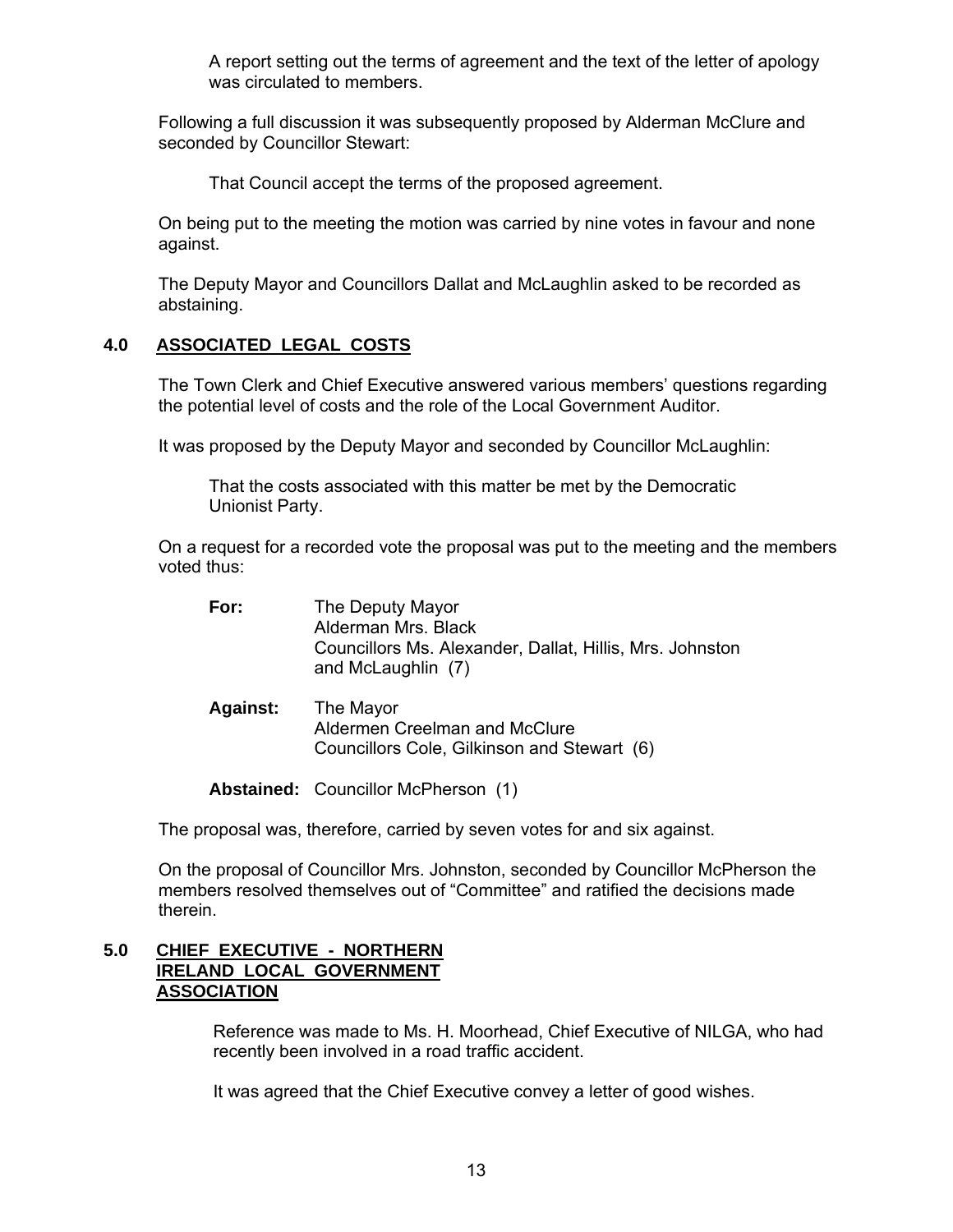## **SPECIAL MEETING**

## **6th February, 2006.**

| Convened:       | To consider the Rate Estimates and strike a<br>Borough Rate for the year ending 31 <sup>st</sup> March, 2007                         |                                                                                                                   |
|-----------------|--------------------------------------------------------------------------------------------------------------------------------------|-------------------------------------------------------------------------------------------------------------------|
| <b>Present:</b> | The Mayor, Councillor T. J. Deans, in the Chair                                                                                      |                                                                                                                   |
|                 | The Deputy Mayor, Alderman M. T. Hickey (Mrs.)                                                                                       |                                                                                                                   |
|                 | <b>Aldermen</b>                                                                                                                      |                                                                                                                   |
|                 | E. T. Black (Mrs.)<br>W. T. Creelman                                                                                                 | D. McClarty<br>W. J. McClure                                                                                      |
|                 | <b>Councillors</b>                                                                                                                   |                                                                                                                   |
|                 | C. S. Alexander (Ms.)<br>D. D. Barbour<br>O. M. Church (Mrs.)<br>A. S. Cole<br>J. J. Dallat<br>E. P. Fielding (Mrs.)<br>S. Gilkinson | N. F. Hillis<br>E. A. Johnston (Mrs.)<br><b>B.</b> Leonard<br>G. L. McLaughlin<br>R. A. McPherson<br>A. McQuillan |

#### **Officers in Attendance:** Director of Corporate Services, Director of Technical Services, Director of Environmental Health, Director of Leisure Services, Management Accountant and Administrative Assistant

## **Apologies:** Councillors Bradley, King and Stewart

## **1.0 FINANCE MANAGER**

 The Director of Corporate Services advised members that Mr. Des Wilkinson, Finance Manager, was now recuperating at home following a minor heart operation. It was noted that he would be off work for a few months.

Best wishes were extended to Mr. Wilkinson for a speedy recovery.

## **2.0 RATE ESTIMATES 2006/2007**

 The Director of Corporate Services presented his report on the Rate Estimates for 2006/2007 (previously supplied) and members noted the main factors which gave rise to the proposed increase viz:

## **Payroll Costs**

 The overall payroll cost was expected to increase by around £1,018,000 (13.1%).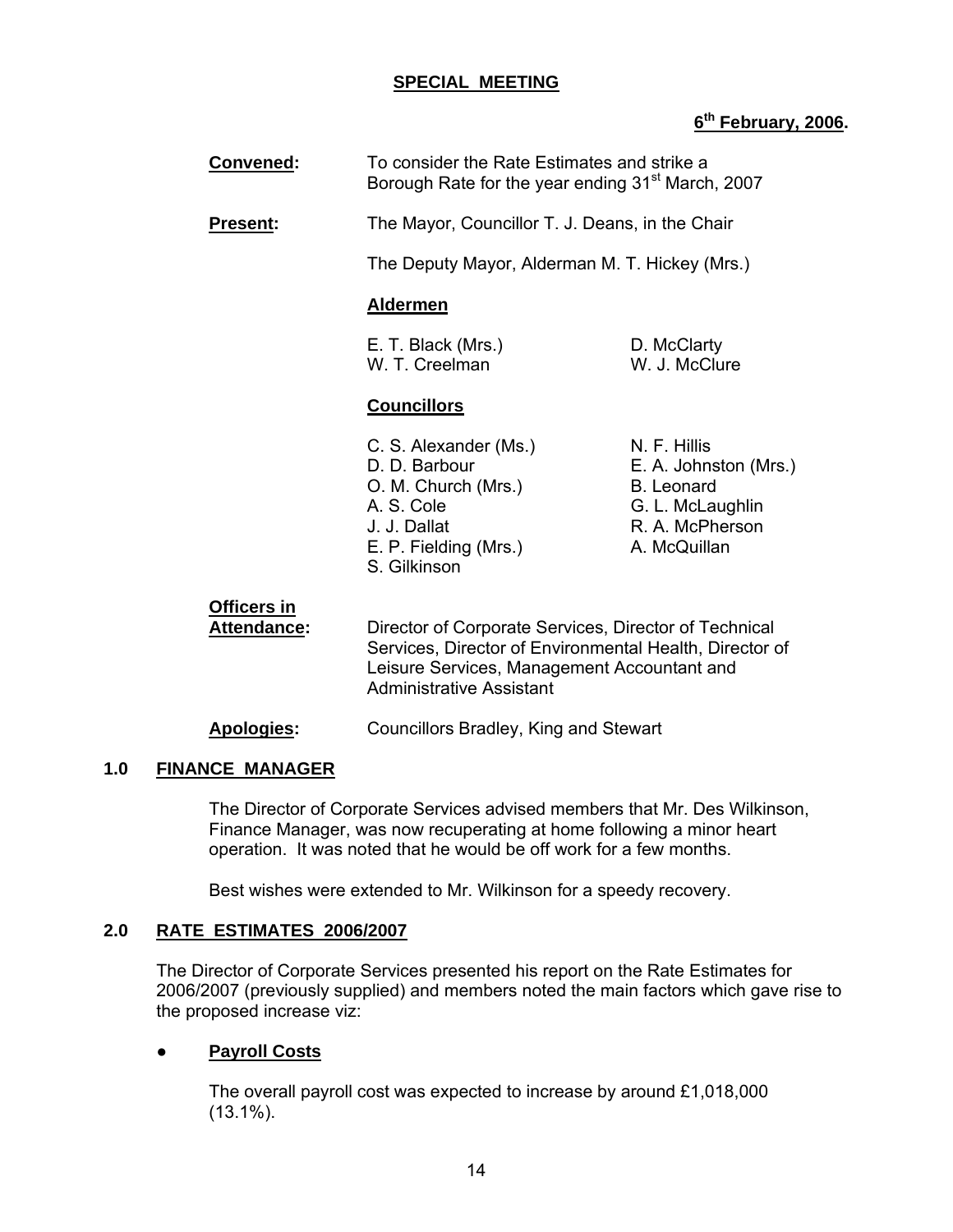The key components of this increase were:

- (a) Annual pay awards would add around 3% (£234,000) to the total payroll cost. This had already been agreed nationally.
- (b) Significant increases to employers' pension contributions following an actuarial review of the Northern Ireland Local Government Officers' Superannuation Scheme – 2006/07 contributions would increase from 8.5% of gross pay to 11% resulting in additional expenditure of £195,000. A further 2% increase would apply in 2007/08.
- (c) Following the pay and grading review the implementation of new gradings had increased the overall payroll cost by around 4.5% (£330,000).
- (d) Provision had been made for a number of new posts.

## ● **Loan Charges**

 Council continued to expend significant capital sums on both new and refurbished facilities and infrastructure throughout the Borough. The current capital programme contained gross expenditure proposals amounting to £13.7 million. Such an extensive programme continued to have an impact in revenue terms and in 2006/07 loan charges were budgeted to increase by £124,000 (5.2%).

 During 2006/07 the first steps will be taken to implement Council's decision to build a museum in Coleraine. Additionally, some of the major works schemes scheduled to commence included:

- Garvagh Sports Hall
- Portballintrae Community Centre
- Refurbishment of Peter Thompson Hall in Castlerock
- Rebuilding of Coleraine West Community Centre
- Upgrade to Portsewart Civic Amenity Site
- A new phase of the development at Craigahulliar Landfill Site

 Some funds had also been provided to assist with the regeneration of Portrush and approximately £1.8m had been earmarked for a large number of minor schemes throughout the Borough.

## **Other Expenditure**

 This category of expenditure showed an estimated increase of around £1,058,000 (14.3%). The key issues contributing to this increase were as undernoted:

- landfill tax payments would increase by around  $£270,000$  reflecting the extra £3 per tonne increase levied by Central Government;
- additional recycling initiatives would include the introduction of brown bins for biodegradable waste and further schemes covering timber, electrical goods and composting;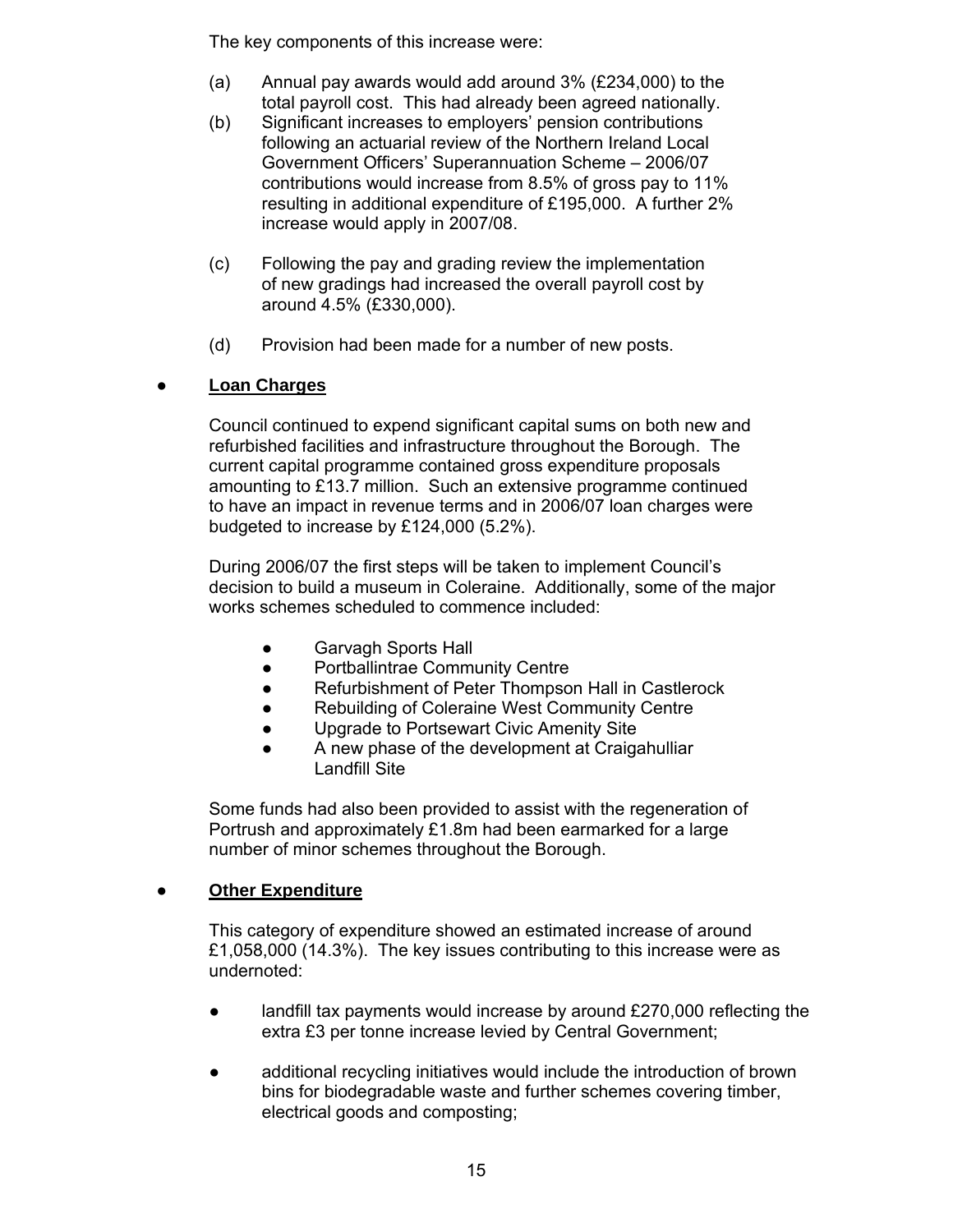- increased oil prices together with proposed increases in electricity prices had necessitated an increase of around £100,000 in energy usage budgets;
- a budget had been created for Emergency Planning reflecting Council's new responsibility in this area arising from the Local Government (Northern Ireland) Order 2005;
- additional monies had been provided to enable Council to effectively respond to the proposed Northern Area Plan;
- significant additional resources had been allowed in the Community Development budget to enable increased grants to be paid to community groups;
- Council had agreed to contribute a significant sum towards a new Equestrian Centre run by the Riding for the Disabled Association.

## ● **Income**

 Income estimates showed a considerable increase of £927,000 (16.4%). The main reasons for this increase were:

- additional income of £227,000 in relation to Council's two caravan parks;
- extra income (including landfill tax) due to an increase in the amount of waste deposited by third parties at Craigahulliar.

 It was highlighted that there had been a considerable drop in the grant income Council received to offset expenditure on waste management. In 2005/06 Council had been allocated approximately £350,000 but this would reduce to approximately £220,000 in 2006/07. In the current year £160,000 of this grant offset revenue expenditure but the Government had now stated that none of the reduced sum could be used in this way. As a result, revenue income has had to be reduced by £160,000 which accounted for 1.3% of the required rate increase.

## **Overall Position**

Council's overall net expenditure was projected to grow by £1.27 million (10.6%). However, the rates base in the Borough continued to expand and this was reflected in a 4.4% increase in the estimated product of a 1p rate (i.e. how much income Council received from each penny levied).

 A period of discussion ensued during which various members' questions were answered by the Director of Corporate Services and other matters noted by the Directors.

 2.1 Estimate Summary The estimate of rates culminated in the following rate requirement:

| Net Cost of Services | 13,240,700 |
|----------------------|------------|
| Less General Grant   | 486,000    |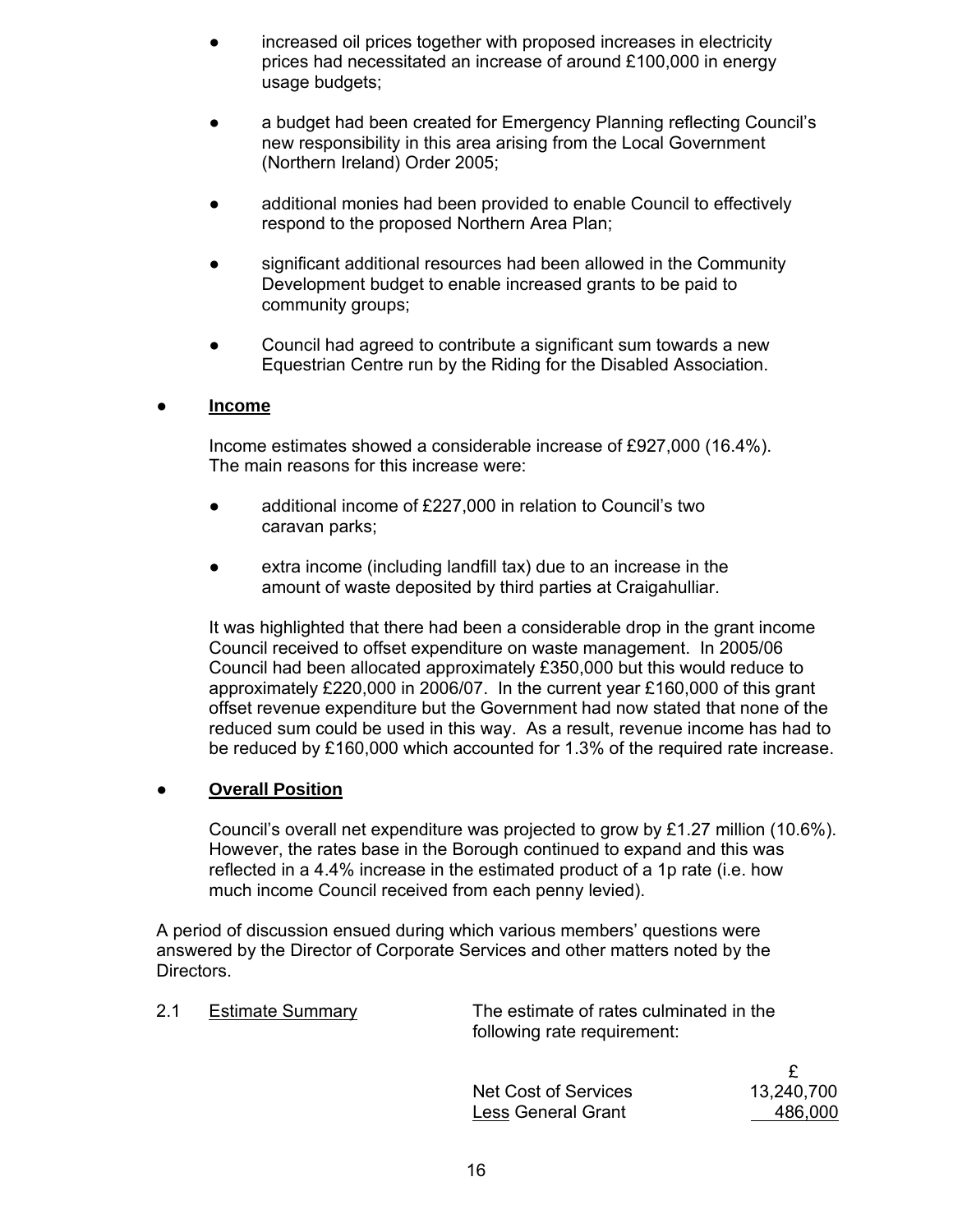Estimated product of 1p rate 704,430

 It was proposed by Alderman McClure and seconded by Councillor Mrs. Johnston:

> That Council strike a Borough Rate for the 2006/2007 year as follows:

 (a) Non-Domestic Rate of 18.11 pence (b) Domestic Rate of 137.50 pence

 As an amendment it was proposed by Councillor Dallat and seconded by Councillor Ms. Alexander:

 That Council defer the matter for one week to enable the officers to consider possible savings amounting to 3.5% of the recommended rate increase of  $7\%$ .

> On being put to the Meeting the amendment was lost, five members voting in favour and thirteen members voting against.

 The proposal was then put the Meeting and was subsequently carried, thirteen members voting in favour and five members voting against.

 2.2 Congratulations Members congratulated all the staff who had contributed to the extensive estimates exercise.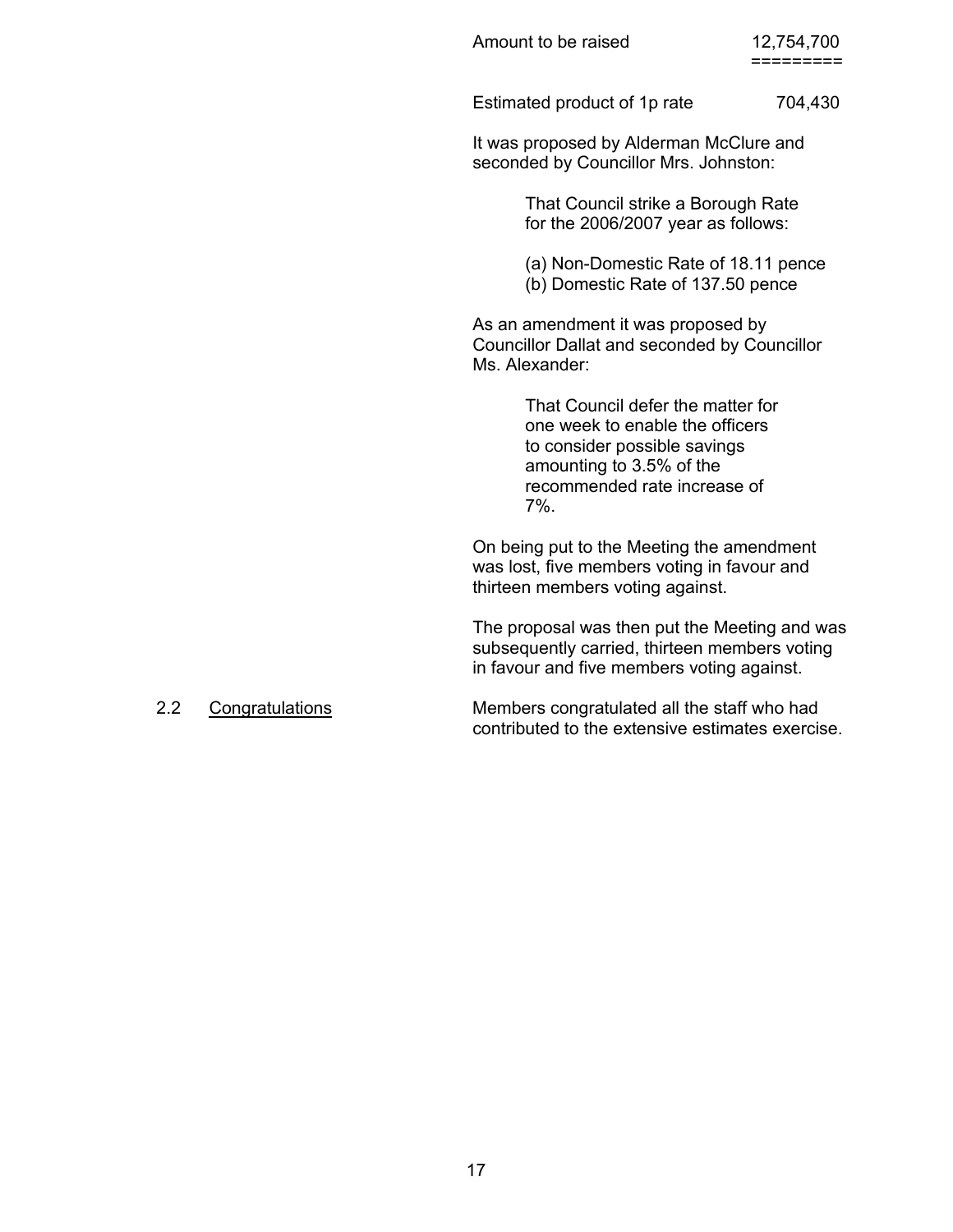## **SPECIAL MEETING**

## **7th February, 2006.**

| <b>Convened:</b>                         | To receive information on the Revision of the North<br>West Regional Waste Management Plan from<br>representatives of RPS Consulting Engineers   |                                                                                                   |
|------------------------------------------|--------------------------------------------------------------------------------------------------------------------------------------------------|---------------------------------------------------------------------------------------------------|
| <b>Present:</b>                          | The Mayor, Councillor T. J. Deans, in the Chair<br>The Deputy Mayor, Alderman M. T. Hickey (Mrs.)<br>(Items $2.0 - 4.0$ )                        |                                                                                                   |
|                                          |                                                                                                                                                  |                                                                                                   |
|                                          | <b>Aldermen</b>                                                                                                                                  |                                                                                                   |
|                                          | E. T. Black (Mrs.)<br>D. McClarty<br>(Items $2.0 - 4.0$ )                                                                                        | W. J. McClure                                                                                     |
|                                          | <b>Councillors</b>                                                                                                                               |                                                                                                   |
|                                          | O. M. Church (Mrs.)<br>J. J. Dallat<br>E. P. Fielding (Mrs.)<br>(Items $2.0 - 4.0$ )<br>S. Gilkinson<br>E. A. Johnston (Mrs.)                    | <b>B.</b> Leonard<br>G. L. McLaughlin<br>(Items $1.0 - 2.0$ )<br>R. A. McPherson<br>R. D. Stewart |
| <b>Officers in</b><br><b>Attendance:</b> | Town Clerk and Chief Executive, Director of Technical<br>Services, Technical and Waste Management Officer and<br><b>Administrative Assistant</b> |                                                                                                   |

# **Apology:** Councillor King

#### **1.0 WELCOME**

The Mayor welcomed everyone to the meeting.

## **2.0 THE REVISION OF THE NORTH WEST REGIONAL WASTE MANAGEMENT PLAN - PROPOSED MODIFICATIONS**

The Director of Technical Services introduced Dr. B. Gregory and Mr. A. Bashen from RPS Consulting Engineers who were in attendance to present their report on the proposed modifications to the plan. Dr. Gregory elaborated on this topic (report circulated) which covered the following matters:

- (a) Proposed Key Modifications
- (b) Current Waste Management Plan and its comparative progress, implementation and performance
- (c) Policy and Legislative Developments and Targets
- (d) NI BPEO Municipal Waste/Targets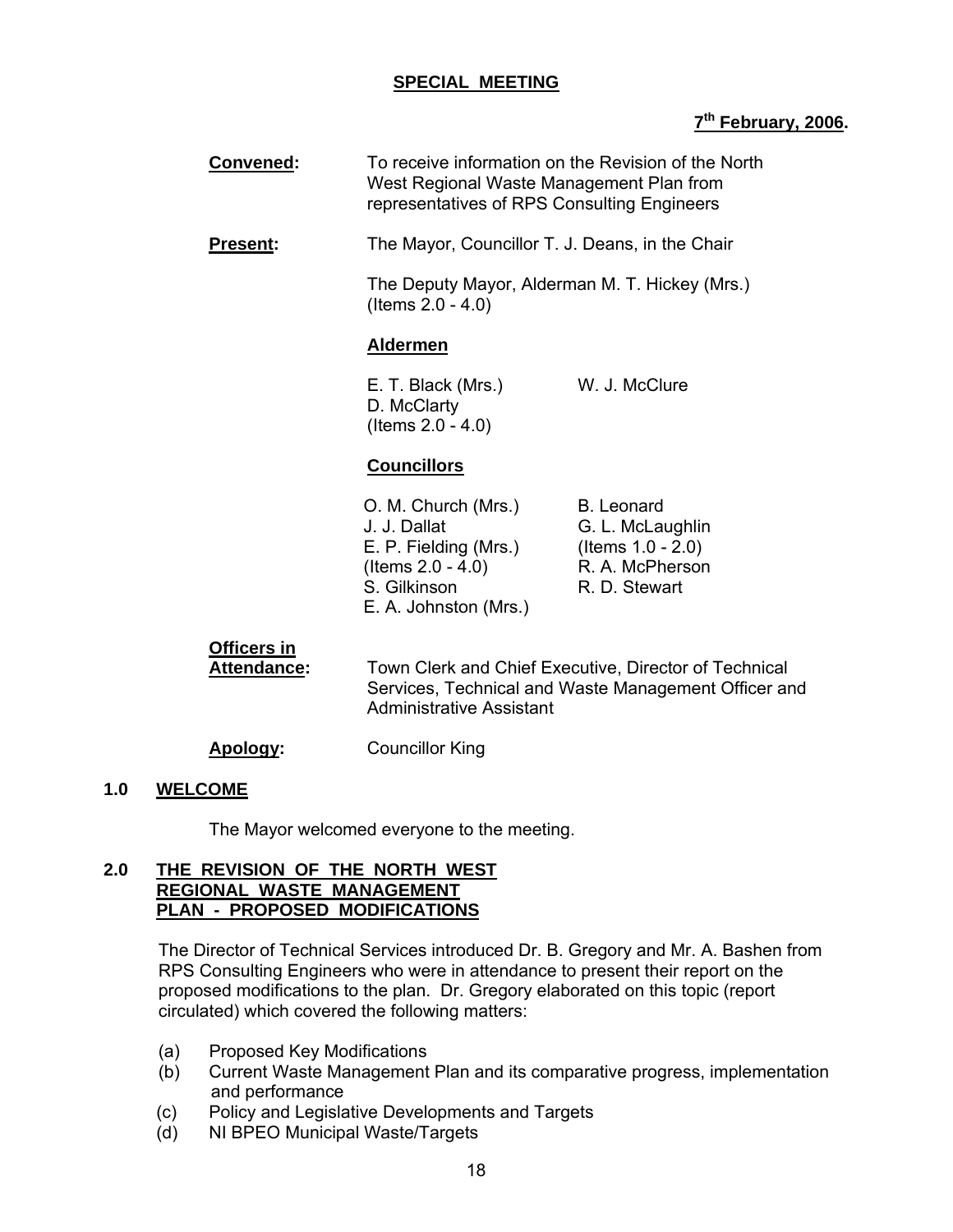- (e) Review of Waste Plan
- (f) Waste Growth Rates
- (g) Waste Prevention
- (h) Materials Recovery
- (i) Residual Waste Treatment
- (j) Mechanical Biological Treatment
- (k) Technical Assessment of the Waste Plan
- (l) Treatment of Residual Wastes

The Mayor thanked Dr. Gregory for his comprehensive and informative presentation.

 A full discussion then ensued on this topic during which Dr. Gregory answered various members' questions.

## **3.0 NORTH WEST REGION WASTE MANAGEMENT GROUP - REVIEW OF WASTE PLAN**

Consideration was given to the North West Region Waste Management Group's Review of Waste Plan (report previously circulated). The report outlined measures to manage municipal waste.

Following discussion it was proposed by Councillor McPherson, seconded by Councillor Stewart and agreed that the recommendation of the Group be accepted viz:

- Waste Prevention to be strengthened and managed
- $\cdot \cdot$  Increased Recycling and Composting with minimum targets of 30% in 2010, increasing to 40% by 2020 for source-separated collection
- Mechanical Biological Treatment and Energy from Waste (conditional on heat recovery, where feasible) for treatment of residual wastes, to deliver resource efficiencies through:
	- $\triangleright$  Enhanced Materials Recovery
	- $\triangleright$  Energy Recovery

## **4.0 THANKS**

 The Mayor thanked the representatives from RPS and members for their attendance and input to the meeting.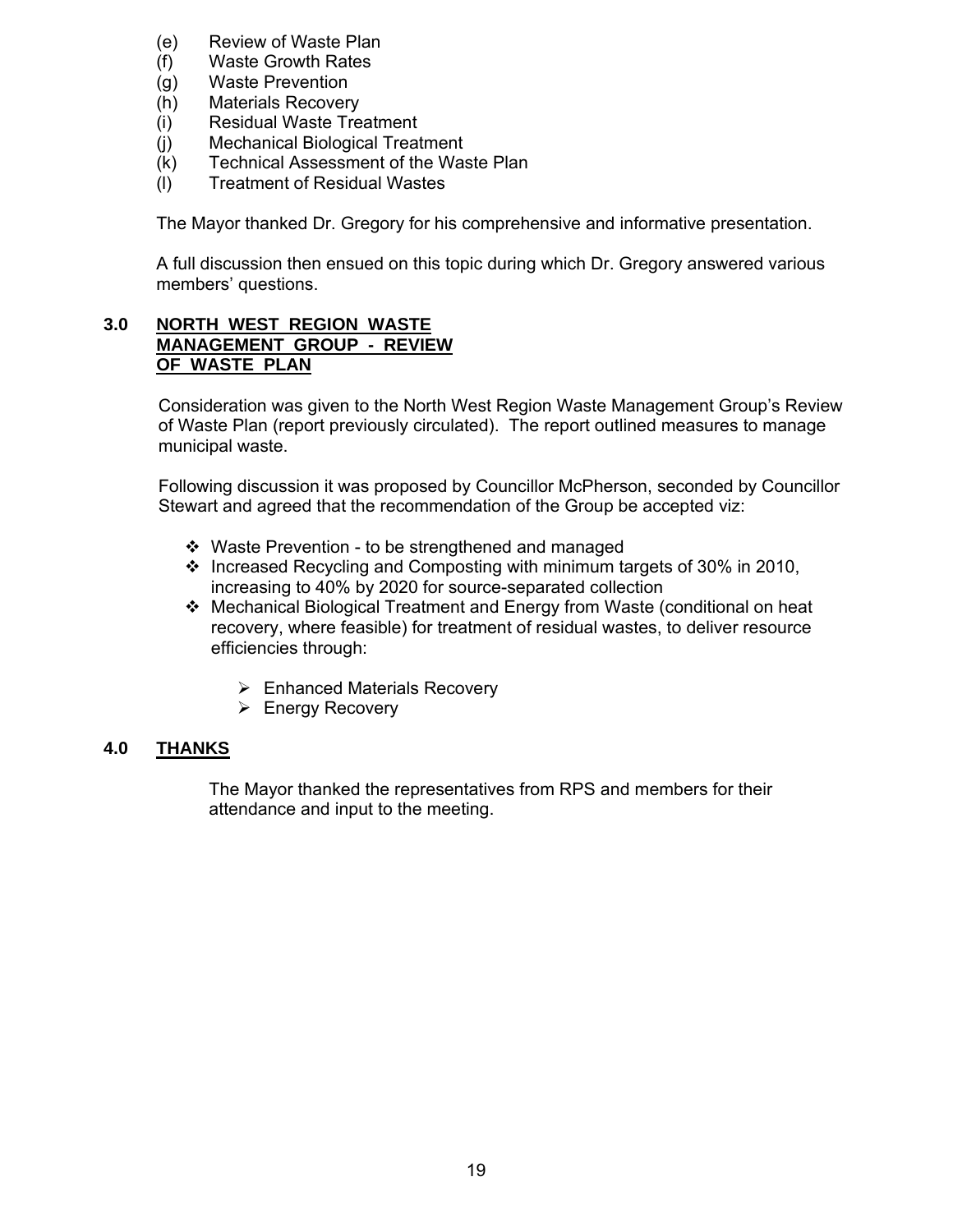## **LEISURE AND ENVIRONMENT COMMITTEE**

## **7th February, 2006.**

| <b>Present:</b>                          | Councillor G. L. McLaughlin, in the Chair<br>The Deputy Mayor, Alderman M. T. Hickey (Mrs.)                                                                                                                                                                                                                                                            |                                                                                                                                                                                    |
|------------------------------------------|--------------------------------------------------------------------------------------------------------------------------------------------------------------------------------------------------------------------------------------------------------------------------------------------------------------------------------------------------------|------------------------------------------------------------------------------------------------------------------------------------------------------------------------------------|
|                                          |                                                                                                                                                                                                                                                                                                                                                        |                                                                                                                                                                                    |
|                                          | <b>Aldermen</b>                                                                                                                                                                                                                                                                                                                                        |                                                                                                                                                                                    |
|                                          | E. T. Black (Mrs.)<br>(Items $1.0 - 3.5.1$ )<br>W. T. Creelman                                                                                                                                                                                                                                                                                         | D. McClarty<br>(Items $1.0 - 3.5.1$ )<br>W. J. McClure                                                                                                                             |
|                                          | <b>Councillors</b>                                                                                                                                                                                                                                                                                                                                     |                                                                                                                                                                                    |
|                                          | C. S. Alexander (Ms.)<br>(Items $2.1 - 3.3$ )<br>D. D. Barbour<br>J. M. Bradley<br>$($ ltems 2.1 - 3.5.1 $)$<br>O. M. Church (Mrs.)<br>A. S. Cole<br>J. J. Dallat<br>E. P. Fielding (Mrs.)                                                                                                                                                             | S. Gilkinson<br>N. F. Hillis<br>E. A. Johnston (Mrs.)<br>(Items $1.0 - 3.5.1$ )<br><b>B.</b> Leonard<br>(Items $1.0 - 3.5.1$ )<br>R. A. McPherson<br>A. McQuillan<br>R. D. Stewart |
| <b>Officers in</b><br><b>Attendance:</b> | Town Clerk and Chief Executive, Director of Technical<br>Services, Director of Leisure Services, Director of<br>Environmental Health, Principal Building Control Officer<br>(Items 2.1 - 3.5.1), Leisure Services Officer (Facilities)<br>(Items 1.0 - 3.5.1), Leisure Services Officer (Services)<br>(Items 1.0 - 3.5.1) and Administrative Assistant |                                                                                                                                                                                    |
| <b>Apologies:</b>                        | The Mayor and Councillor King                                                                                                                                                                                                                                                                                                                          |                                                                                                                                                                                    |

#### **1.0 WELCOME**

The Chairman welcomed everyone to the meeting.

## **2.0 LEISURE SERVICES REPORT**

The report of the Director of Leisure Services was considered (previously supplied).

Matters arising:

2.1 Beach Safety Working Group Consideration was given to information, as detailed in the report, on the work of the Beach Safety Working Group which had been established by Council in September 2005. Committee noted that the Group comprised officers from Coleraine, Limavady and Moyle Councils, The National Trust, Royal National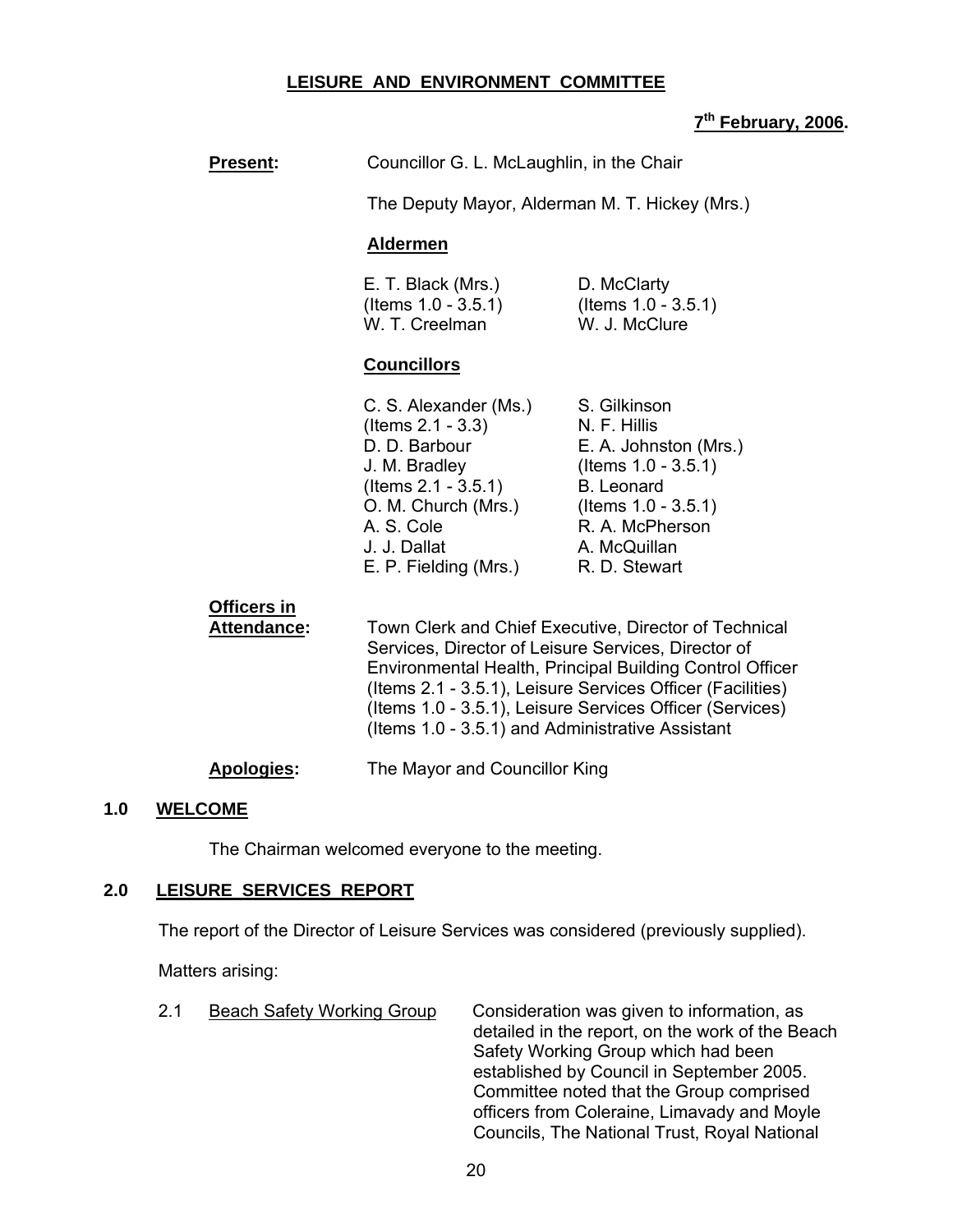Lifeboat Institute, Coastguard and the other blue light emergency agencies.

The Working Group recommended that Council implement the following for the 2006 season:

- $\triangleright$  Trained and properly resourced beach lifeguards be employed on the five named bathing beaches during weekends in June, all of July and August and the first weekend in September. The hours of employment would be 11.00 a.m. - 7.00 p.m. daily;
- $\triangleright$  Integrated and approved RNLI signage be provided on all main entrances to all beaches;
- $\triangleright$  Discussions should take place between all organisations who manage public beaches in order that adequate provision for water based activities such as jet skiing, surfing and water skiing is made and that these areas be properly and safely zoned;
- $\triangleright$  With regard to animals on the beaches the current bye-laws are adequate but Council should consider introducing a policy that dogs should only be permitted at peak times when on a leash;
- $\triangleright$  Emergency Action Plans and Beach Operating Procedures be drawn up and implemented.

A full discussion ensued on the Working Group's recommendations during which the Director of Leisure Services answered various members' questions.

Council is recommended to agree that the five proposals be accepted and implemented for the 2006 season and that Council in partnership with the Beach Safety Group, the RNLI and RLSS continue to meet in order that a cohesive approach be taken on the management of beaches on the North Coast.

It was also agreed that the RNLI and RLSS provide a report to Council on the operation of the beach safety measures at the end of the 2006 season.

2.2 Caravan Parks - Capital Consideration was given to information, as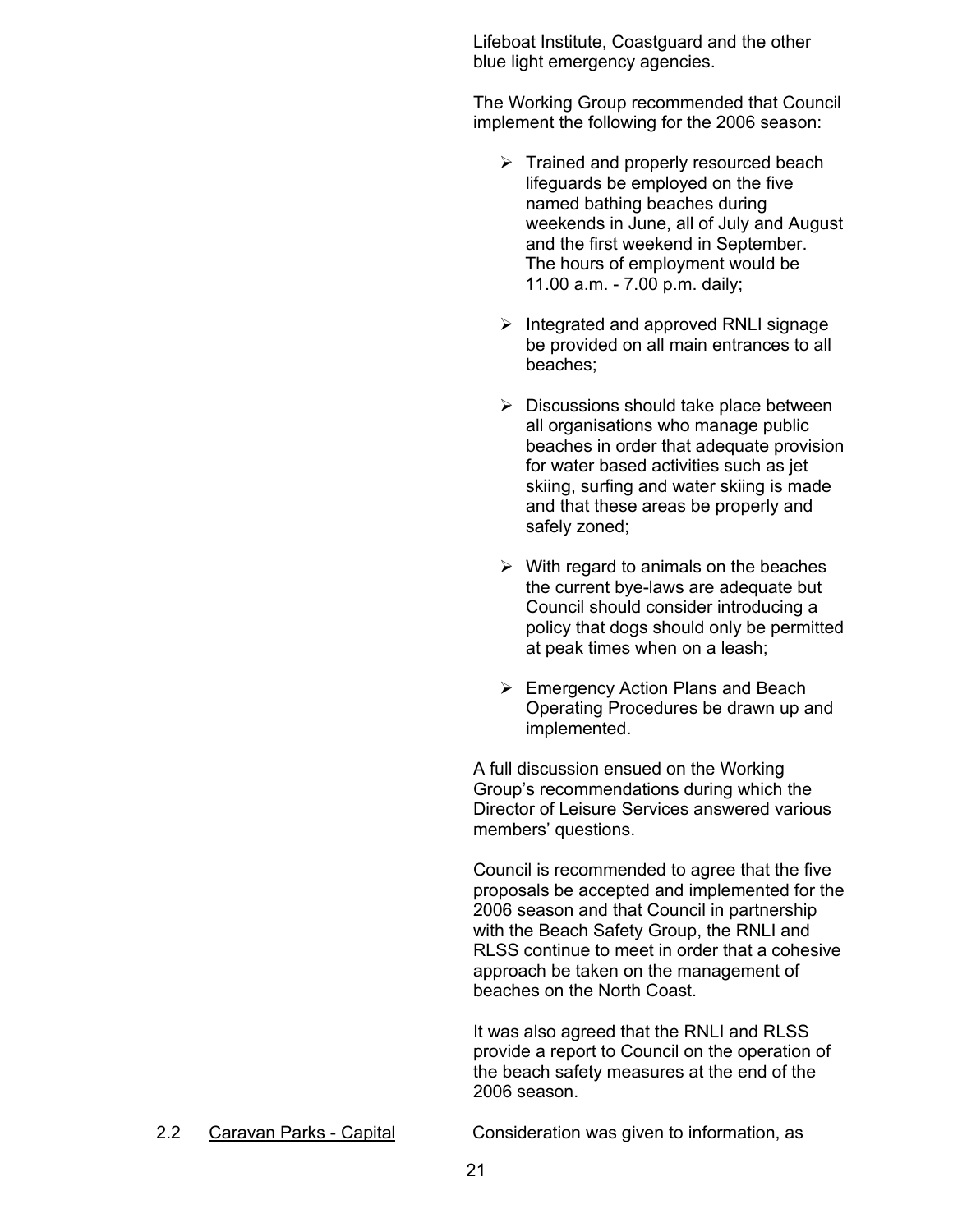|     | Improvements                                                      | detailed in the report, on proposed capital<br>improvements to be carried out at Juniper Hill<br>and Carrick Dhu Caravan Parks over the next<br>three years. The estimated cost of the<br>improvements was £1.1m.                                                                  |
|-----|-------------------------------------------------------------------|------------------------------------------------------------------------------------------------------------------------------------------------------------------------------------------------------------------------------------------------------------------------------------|
|     |                                                                   | Committee noted that the Caravan Owners'<br>Association would be consulted with regard to<br>any other improvements that may be needed.                                                                                                                                            |
|     |                                                                   | A full discussion ensued during which the<br>Director of Leisure Services answered various<br>members' questions.                                                                                                                                                                  |
|     |                                                                   | It was proposed by Alderman McClure,<br>seconded by Councillor Gilkinson and<br>recommended that:                                                                                                                                                                                  |
|     |                                                                   | Council agree to the proposed capital<br>improvements.                                                                                                                                                                                                                             |
|     |                                                                   | It was also recommended that site fees on both<br>parks should not be increased by more than 3%<br>or the rate of inflation whichever is the greater<br>for the 2007, 2008 and 2009 seasons.<br>Flexibility could be shown as regards site fee<br>payments for the current season. |
| 2.3 | <b>Arcadia Catering Franchise</b>                                 | Council is recommended to accept the offer<br>from the current licensee, Mr. C. Fletcher, to<br>extend the catering franchise at the Arcadia<br>Complex for a further three year period. The<br>annual rent would be £1,200.                                                       |
| 2.4 | <b>Portrush Recreation Grounds -</b><br><b>Catering Franchise</b> | Council is recommended to accept an offer<br>from Mr. D. Logue (who has the catering<br>franchise for the café at Waterworld) to provide<br>a catering service at the Recreation Grounds for<br>the 2006 season at a rent of £300.                                                 |
|     |                                                                   | Council is also recommended to grant<br>Mr. Logue an option for 2007 subject to a<br>satisfactory service being provided.                                                                                                                                                          |
| 2.5 | <b>Coleraine International</b><br><b>Choral Festival</b>          | Committee noted that the eighth Coleraine<br>International Choral Festival would take place<br>in the University of Ulster on Friday and<br>Saturday $24^{th}$ - $25^{th}$ March, 2006.                                                                                            |
|     |                                                                   | Members expressed their appreciation of the<br>generous sponsorship received from Riada<br>Recruitment Agency and the assistance from<br>the University of Ulster.                                                                                                                 |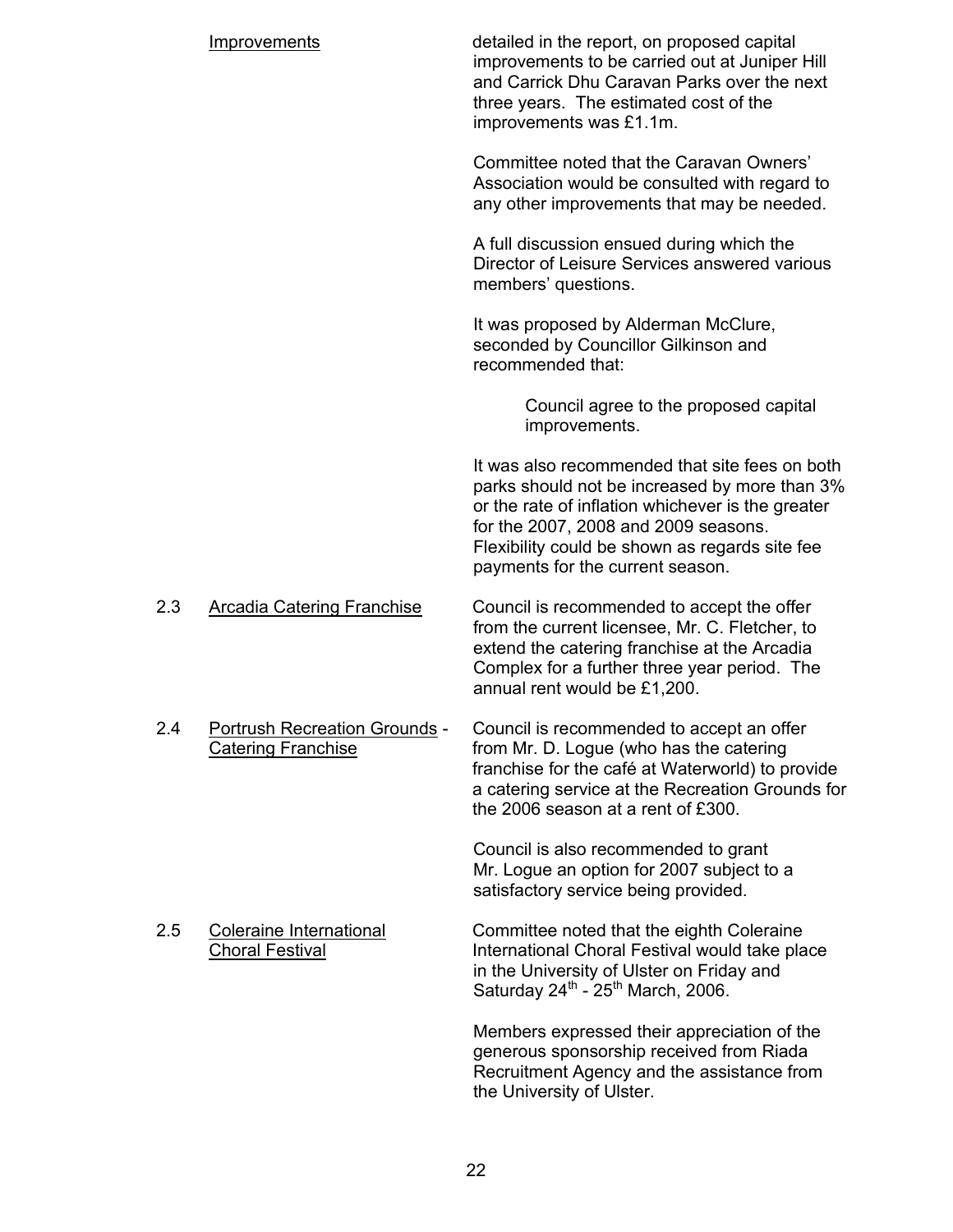Committee expressed their disappointment at the decision by the Northern Ireland Events Company to decline Council's application for assistance with this event.

2.6 Mountsandel Walkways - Draft Committee noted information, as detailed in the Management Plan - report, regarding the consultation process Consultation Process conducted by Council officers during November/ December 2005 regarding this topic.

> Council is recommended to agree to the formation of a small working group consisting of members of Coleraine Central Ward and officers to address issues raised during the consultation exercise.

- 2.7 For Information The Director of Leisure Services included information in his report on the following:
	- (a) Ulster in Bloom Competition
	- (b) BBC Bus Visit to Coleraine on Tuesday, 28<sup>th</sup> February, 2006

## **3.0 TECHNICAL SERVICES REPORT**

The report of the Director of Technical Services was considered (previously supplied).

Matters arising:

| 3.1 | <b>DRD Roads Service - Oaklands</b><br>Avenue, Portrush    | Roads Service proposed the introduction of<br>double yellow lines on part of Oaklands Avenue,<br>Portrush in response to residents' requests.                                                                                                                                                                                                                          |
|-----|------------------------------------------------------------|------------------------------------------------------------------------------------------------------------------------------------------------------------------------------------------------------------------------------------------------------------------------------------------------------------------------------------------------------------------------|
|     |                                                            | Council is recommended to agree.                                                                                                                                                                                                                                                                                                                                       |
| 3.2 | The Street Trading Act (N.I.)<br>2001 - Renewal of Licence | Consideration was given to a recommendation<br>from the Street Trading Sub-Committee, as<br>detailed in the report, regarding an application<br>from Mr. R. Carton, 14 Mountview Gardens,<br>Coleraine for the renewal of a mobile street<br>trading licence with amendments.                                                                                          |
|     |                                                            | Council is recommended to agree with the<br>recommendation of the Street Trading Sub-<br>Committee to renew Mr. Carton's licence to<br>include Magheramenagh, Portrush and<br>Ballycairn Road, Coleraine but to prohibit<br>trading on that portion of Ballycairn Road from<br>its junction with Castlerock Road for a distance<br>of 209 m along the Ballycairn Road. |
|     |                                                            | The applicant would be informed of this matter<br>and he had the right to make representations in<br>writing within 21 days regarding Council's<br>decision.                                                                                                                                                                                                           |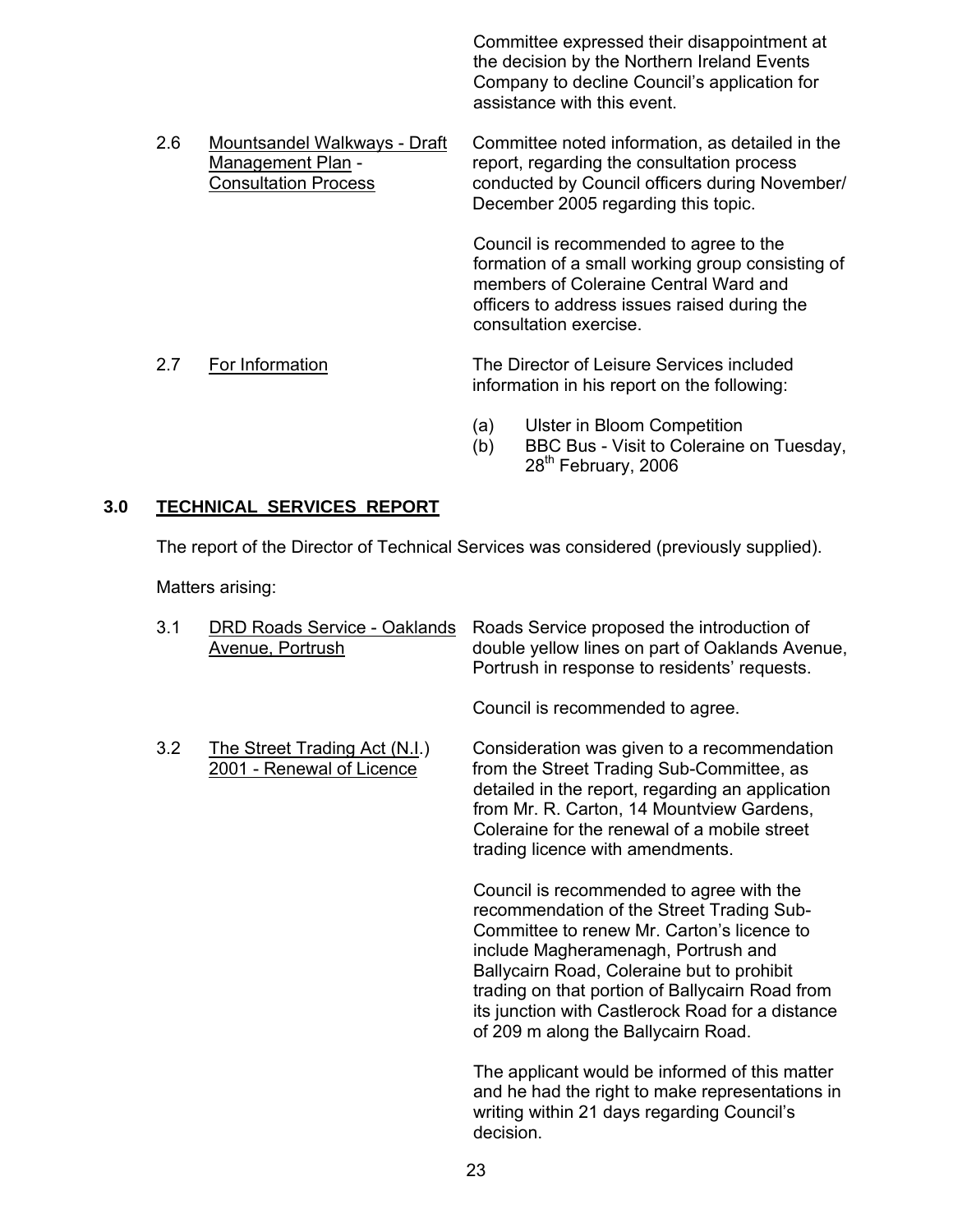3.3 Entertainments Licence - An application for the transfer of an Transfer Entertainments Licence from Mr. P. McIntyre, 21 Warren Crescent, Portstewart to Mr. M. Moffatt, 21 Knocktarna Grange, Coleraine. had been received in respect of the undernoted premises:

> Treasure Island, 12 Dunluce Avenue, Portrush

Council is recommended to agree.

 3.4 Bilingual Street Nameplates Consideration was given to information, as detailed in the report, regarding six recent requests from individuals seeking Council to provide street names in Irish on particular roads/streets within the Borough.

> Legal advice had been obtained on this topic and was incorporated in the general report together with what was considered to be good practice arising from associated relevant legislation.

A full discussion ensued during which the Director of Technical Services answered various members' questions.

It was subsequently proposed by Councillor Leonard and seconded by Councillor Dallat:

> That in accordance with the legal advice received and the recommendation of the Director of Technical Services that Council seek the views of the occupiers of these six streets.

 An amendment that this matter be deferred to the Council meeting pending legal advice as to what would constitute a wider area was subsequently withdrawn.

On a request for a recorded vote the proposal was put to the meeting and the members voted thus:

**For:** The Deputy Mayor Councillors Dallat, Leonard and McLaughlin (4)

**Against:** Councillor McQuillan (1)

**Abstentions:** Aldermen Mrs. Black, Creelman, McClarty and McClure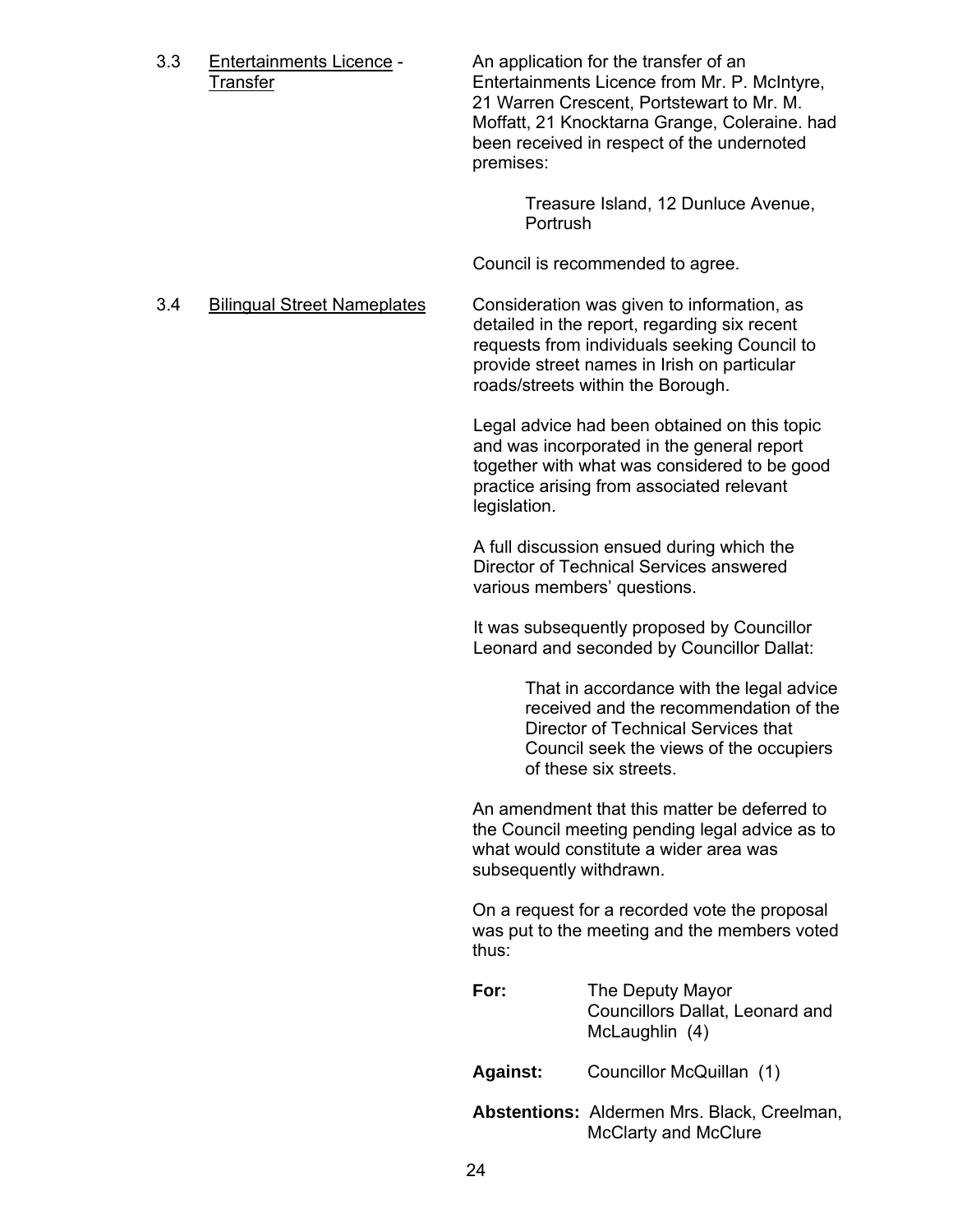Councillors Barbour, Bradley, Mrs. Church, Cole, Mrs. Fielding, Gilkinson, Hillis, Mrs. Johnston, McPherson and Stewart (14)

The proposal was, therefore, carried with four votes for and one vote against.

3.4.1 Street Naming and Consideration was given to this policy, as Property Numbering detailed in an appendix, to the report. This Policy policy document had been drawn up to formalise existing practice regarding the naming and numbering of streets and to provide a framework for dealing with future requests.

> Following discussion it was recommended that the policy document be studied by members for consideration at the next meeting of Committee.

Members were requested to forward any comments on the policy document to the Director of Technical Services.

#### 3.5 Building Control

3.5.1 Approvals Approval had been granted for thirty-eight applications.

## **4.0 ENVIRONMENTAL HEALTH REPORT**

The report of the Director of Environmental Health was considered (previously supplied).

Matters arising:

| 4.1 | Legal Proceedings -<br>The Health and Safety at<br>Work (N.I.) Order 1978 - | It was proposed by Councillor Mrs. Fielding,<br>seconded by Councillor Stewart and agreed:                                                                                                                                                                                                                                                                                                                                   |
|-----|-----------------------------------------------------------------------------|------------------------------------------------------------------------------------------------------------------------------------------------------------------------------------------------------------------------------------------------------------------------------------------------------------------------------------------------------------------------------------------------------------------------------|
|     | Defective LPG Installation                                                  | That this matter be considered<br>"In Committee" at the end of the<br>meeting.                                                                                                                                                                                                                                                                                                                                               |
| 4.2 | Legionella Risk Assessment<br>in Council Facilities                         | Committee noted that a review of the water<br>systems and an assessment of the risk of<br>legionellosis presented by the water systems<br>had been carried out at 60 Council premises.<br>No imminent risks had been identified. A<br>programme of inspections, maintenance and<br>site logging systems was currently being drawn<br>up to ensure that the risk continued to be<br>managed in accordance with best practice. |
| 4.3 | <b>Industrial Pollution Control</b><br>Audit                                | Committee noted that an audit of the Industrial<br>Pollution function had been undertaken by<br>Northern Group Systems. The findings were<br>positive and a full written report was currently                                                                                                                                                                                                                                |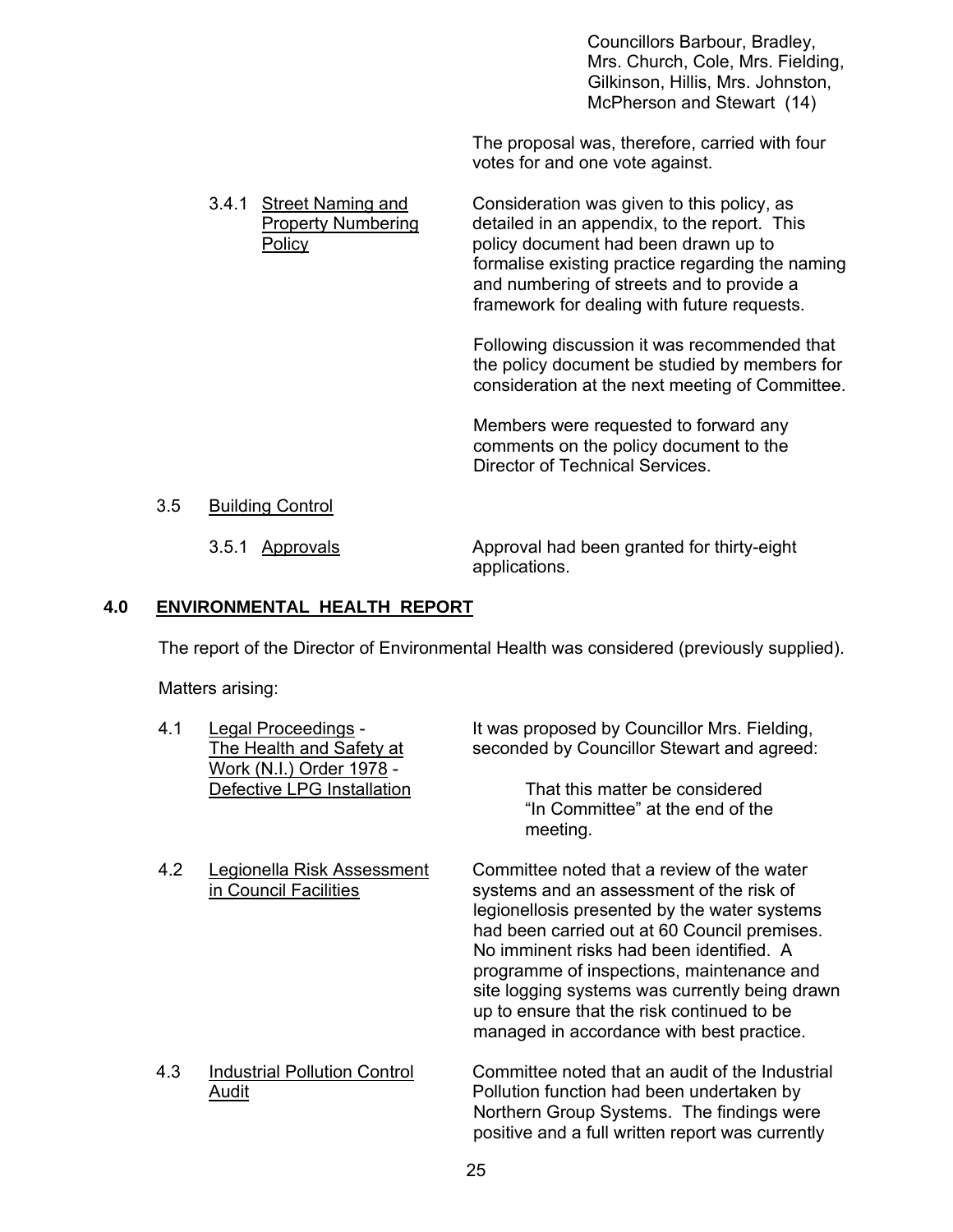being prepared. Upon receipt of the report the Department would prepare an action plan to redress any identified shortcomings.

4.4 Revision of the Environmental Council is recommended to grant its approval

 Health Enforcement Policy to have the revised Environmental Health Enforcement Policy 2006 formally adopted.

 4.5 Environmental Health Committee noted information, as detailed in the Quarterly Inspection Figures - report, which summarised the main elements of October - December 2005 work achieved by the Department for the third quarter of the 2005/2006 year.

> Information regarding various events which had demanded a considerable time spend was also noted.

#### **5.0 NORTHERN HEALTH AND SOCIAL SERVICES BOARD**

Tabled:

 "All Our Futures" an overview of capital developments proposed for the Northern Health and Social Services Board area.

## **6.0 ENVIRONMENT LINK**

Tabled:

 The Way Ahead Policies for Northern Ireland's Environment - January 2006.

#### **7.0 NOISE NUISANCE/ANTI-SOCIAL BEHAVIOUR IN PORTSTEWART AREA - MEETING WITH COUNCILLORS**

The Director of Environmental Health reported that a meeting regarding noise nuisance/anti-social behaviour in the Portstewart area with representatives from the University of Ulster had been arranged for 2.00 p.m. Tuesday,  $14<sup>th</sup>$  March, 2006 at the Coleraine Campus.

It was agreed that members for the Skerries Area represent Council at the meeting.

## **8.0 RESCUE AT PORTRUSH HARBOUR**

Reference was made to a recent rescue carried out by a person at Portrush Harbour.

It was proposed by Councillor McPherson, seconded by Councillor Dallat and recommended:

That the person concerned be recommended by Council for a bravery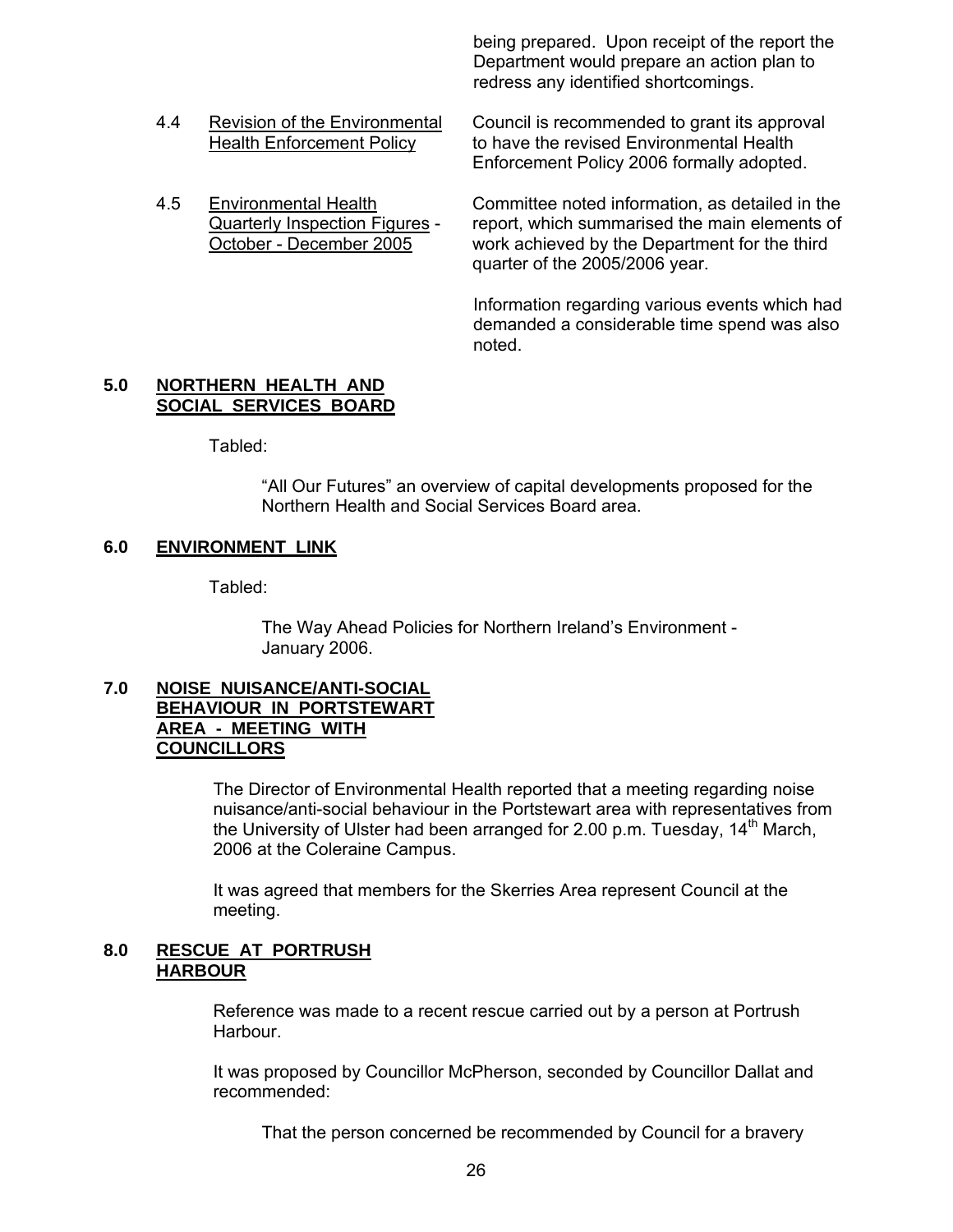award.

## **PLANNING COMMITTEE**

## **14th February, 2006.**

| <b>Present:</b>                   | Councillor R. D. Stewart in the Chair                                                                                                                          |                                                                                                                                                                   |
|-----------------------------------|----------------------------------------------------------------------------------------------------------------------------------------------------------------|-------------------------------------------------------------------------------------------------------------------------------------------------------------------|
|                                   | The Mayor, Councillor T. J. Deans<br>(Items $1.0 - 8.3$ )                                                                                                      |                                                                                                                                                                   |
|                                   | The Deputy Mayor, Alderman M. T. Hickey (Mrs.)                                                                                                                 |                                                                                                                                                                   |
|                                   | <b>Aldermen</b>                                                                                                                                                |                                                                                                                                                                   |
|                                   | E. T. Black (Mrs.)<br>W. T. Creelman                                                                                                                           | D. McClarty<br>W. J. McClure                                                                                                                                      |
|                                   | <b>Councillors</b>                                                                                                                                             |                                                                                                                                                                   |
|                                   | C. S. Alexander (Ms.)<br>J. M. Bradley<br>(Items $4.5 - 14.0$ )<br>O. M. Church (Mrs.)<br>J. J. Dallat<br>(Items $1.0 - 7.8$ )<br>S. Gilkinson<br>N. F. Hillis | E. A. Johnston (Mrs.)<br>W. A. King<br><b>B.</b> Leonard<br>(Items $1.0 - 4.63$ )<br>G. L. McLaughlin<br>R. A. McPherson<br>A. McQuillan<br>(Items $1.0 - 4.49$ ) |
| <u>Also in</u><br>Attendance:     | Representatives from the Planning Service -<br>Mr. P. Duffy and Mr. G. Walker                                                                                  |                                                                                                                                                                   |
| <b>Officers in</b><br>Attendance: | Town Clerk and Chief Executive, Principal Environmental<br><b>Health Officer and Administrative Assistant</b>                                                  |                                                                                                                                                                   |
| <b>Apologies:</b>                 | Councillors Barbour, Cole and Mrs. Fielding                                                                                                                    |                                                                                                                                                                   |

#### **1.0 WELCOME**

The Chairman welcomed everyone present including those in the public gallery.

## **2.0 SYMPATHY**

The Chairman referred to the death of Councillor Cole's mother and extended the sympathy of Committee. It was agreed that a letter of sympathy be forwarded to Councillor Cole.

## **3.0 OFFICE MEETINGS**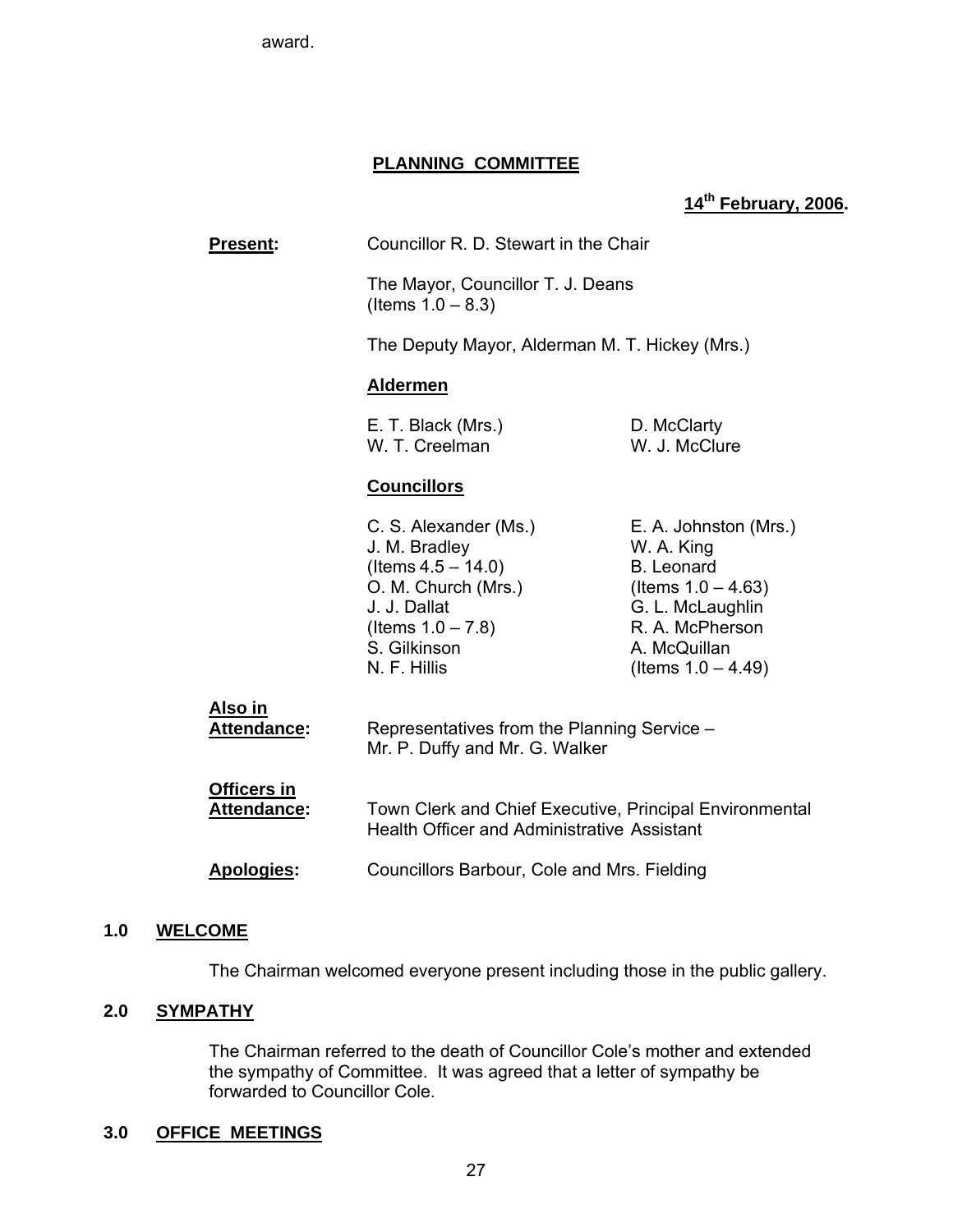It was noted that the office meetings would be held on Friday,  $3<sup>rd</sup>$  March, 2006.

## **4.0 PLANNING APPLICATIONS**

A list of one hundred and sixty-four applications was considered (previously supplied). **Applications Deferred from**

## **Previous Meeting**

- 4.1 Application No. D1 C/2004/0453/O Dwelling house west of 101 Grove Road, (Chapel Lane), Garvagh for Mr. P. Bradley
- 4.2 Application No. D2 C/2004/0491/F Dwelling and garage 200m north east of 33 Carragh Road, Bushmills for Mr. A. Campbell
- 4.3 Application No. D3 C/2004/0507/F Replacement dwelling at 47 Ballytober Road, Bushmills for Mr. Cochrane
- 4.4 Application No. D4 C/2004/0517/O Site for dwelling on north side of Edenbane Road, (opposite 33 Blackrock Road), Kilrea for Mr. O. Shiels
- 4.5 Application No. D5 C/2004/0611/O Site for dwelling adjacent to 16 Ballyhome Road, Coleraine for Mr. R. McClure
- 4.6 Application No. D6 C/2004/0644/F Proposed 12 no. dwellings (extension to community housing scheme) at Site Nos. 19, 20, 27, 28, 29, 30, 31, 32, 33, 34, 35 and 36 Glenview, Garvagh for Rev. L. Donnelly

The opinion of the Planning Service was to approve.

It was agreed that the application be approved.

The opinion of the Planning Service was to approve.

It was agreed that the application be approved.

The opinion of the Planning Service was to refuse.

It was reported that revised plans had been received and the application would be reconsidered by the Planning Service.

The opinion of the Planning Service was to approve.

It was agreed that the application be approved.

The opinion of the Planning Service was to refuse.

It was agreed that the application be refused.

The opinion of the Planning Service was to refuse.

Following discussion it was proposed by Councillor Dallat, seconded by Councillor Leonard and agreed:

> That the application be deferred to facilitate referral to BDP Planning for examination before deciding whether it should be forwarded to the Planning Management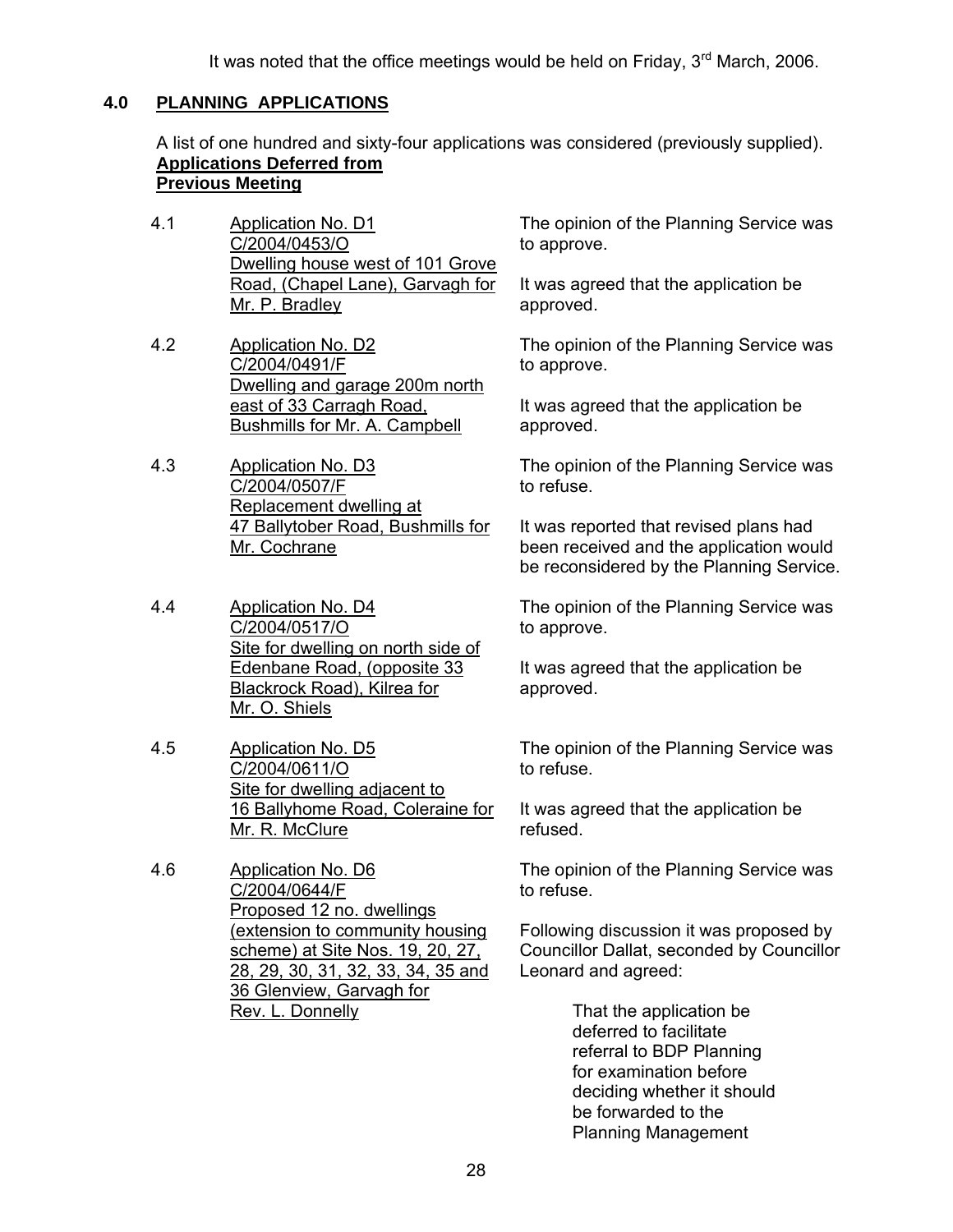Board for consideration.

- 4.7 Application No. D7 C/2004/0738/O Site for bungalow approximately 50m north east of 30 Drumsaragh Road, Kilrea for Ms. M. C. McCotter
- 4.8 Application No. D8 C/2004/0836/F First floor extension to dwelling and associated siteworks at 9 Blackrock Road, Portrush for Mr. P. McMullan
- 4.9 Application No. D9 C/2004/1136/O Site for replacement dwelling east of 49 Ballyrashane Road, Coleraine for Mr. and Mrs. **McCollum**
- 4.10 Application No. D10 C/2004/1193/F Semi detached dwellings to be demolished and replaced with three two and a half storey dwellings with parking at Nos. 83 – 85 Prospect Road, Portstewart for N M Developments
- 4.11 Application No. D11 C/2004/1278/F Proposed 7 no. dwellings, shared roadways and 2 no. accesses at Newbridge Road/No. 14 Newbridge Park, Coleraine for Northbrook Business Park Ltd.
- 4.12 Application No. D12 C/2004/1303/F Barn providing health spa/store on ground floor, horticultural seed stores, bulb forcing room, budding room, office for horticultural holding on first floor, machinery stores/stables on lands adjoining No. 15 Isle Road, Macosquin for Mr. and Mrs. Todd
- 4.13 Application No. D13 C/2004/1306/F

The opinion of the Planning Service was to refuse.

Councillor Dallat indicated that the application would be withdrawn. If the application was not withdrawn it would be refused.

The opinion of the Planning Service was to approve.

It was agreed that the application be approved.

The opinion of the Planning Service was to approve.

It was agreed that the application be approved.

The opinion of the Planning Service was to approve.

It was agreed that the application be approved.

Councillor Ms. Alexander asked to be recorded as dissenting with the decision to approve.

The opinion of the Planning Service was to refuse.

It was agreed that the application be refused.

The opinion of the Planning Service was to approve.

It was agreed that the application be approved.

The opinion of the Planning Service was to approve.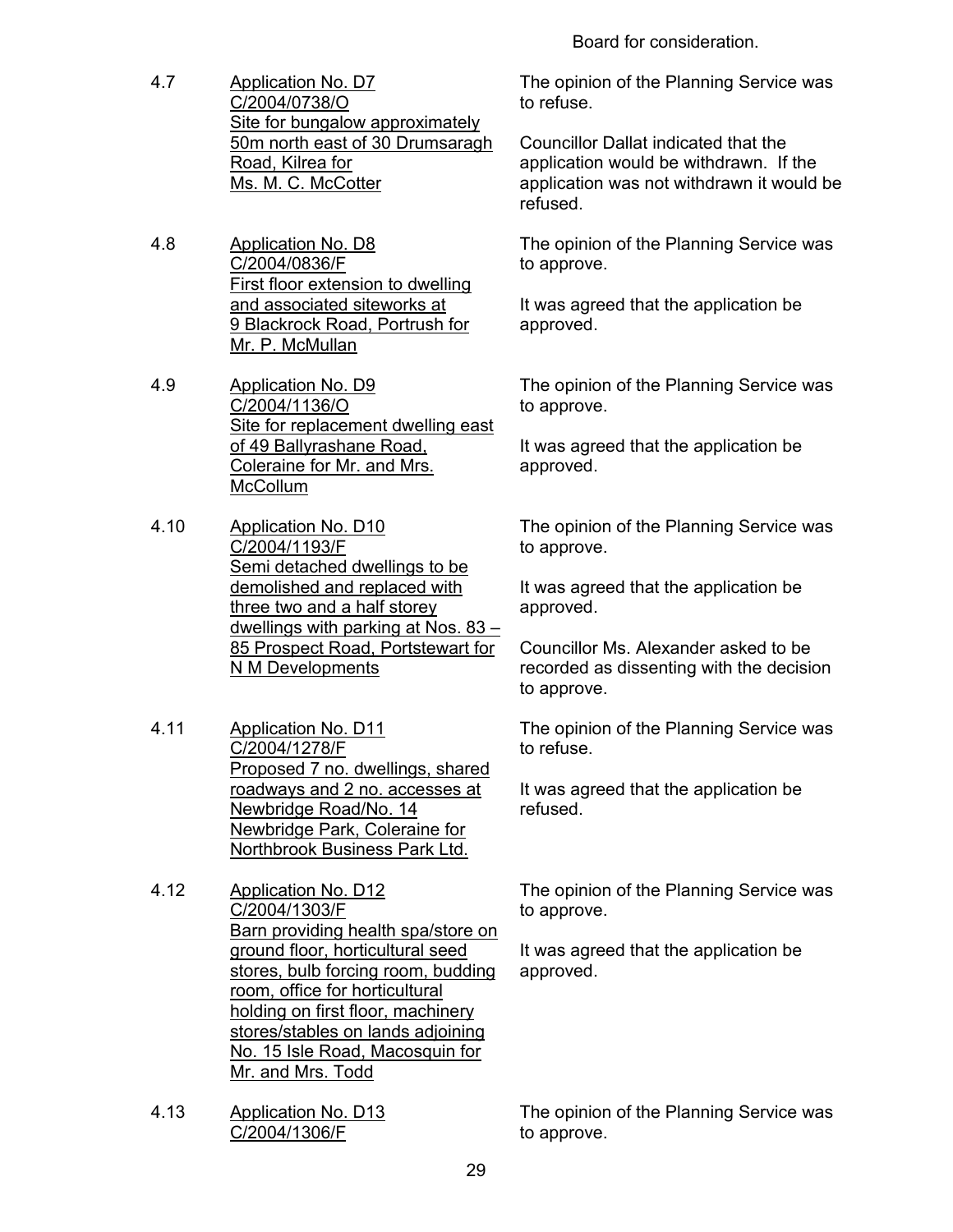Erection of 1.5 storey dwelling with integral garage (amendment to previously approved application ref. C/2003/0684/F) at Priestland Road, Bushmills for N M Developments

4.14 Application No. D14 C/2004/1340/F One and a half storey house with detached garage at 79 Ballyreagh Road, Portstewart for O'Kane & Devine Construction

4.15 Application No. D15 C/2004/1348/F Re-development of Salmon Leap site to housing development and roadways for private street determination at 53 Castleroe Road, Coleraine for Salmon Leap **Developments** 

It was agreed that the application be approved.

The Mayor, Alderman Mrs. Black and Councillor McPherson asked to be recorded as dissenting with the decision to approve.

The opinion of the Planning Service was to refuse.

It was agreed that the application be refused.

It was noted that this was a new application and should not have appeared on the deferred list.

The opinion of the Planning Service was to approve.

Following discussion it was proposed by Councillor Dallat, seconded by the Deputy Mayor and agreed:

> That the application be deferred for one month to facilitate an office meeting on the grounds that all material planning considerations had not been assessed.

It was further agreed that a representative from Roads Service be requested to attend.

The opinion of the Planning Service was to approve.

It was agreed that the application be approved.

The opinion of the Planning Service was to refuse.

It was agreed that the application be refused.

The opinion of the Planning Service was to refuse.

4.16 Application No. D16 C/2004/1419/O One dwelling house and detached garage 350m north west of Coolnasillagh Road, Garvagh for Mr. A. Higgins

- 4.17 Application No. D17 C/2005/0102/O Proposed site for dwelling approximately 80m south west of No. 7a Springfield Road, Kilrea for Mr. S. Hasson
- 4.18 Application No. D18 C/2005/0104/O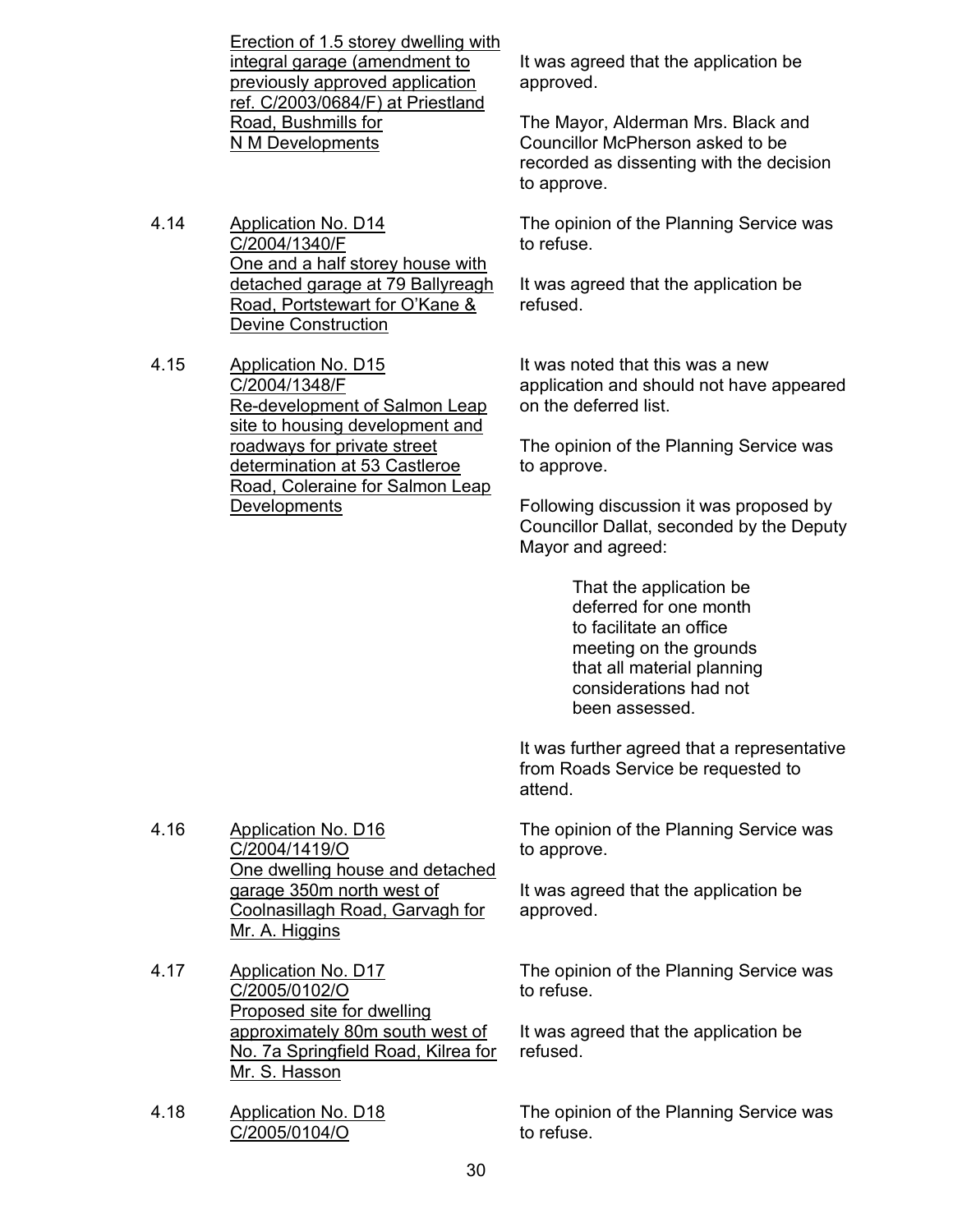Site for dwelling and garage at rear of 33 Grove Road, Garvagh for Mr. N. Scott

It was proposed by Councillor McQuillan, seconded by Councillor Gilkinson and agreed:

> That the application be approved.

The opinion of the Planning Service was to approve.

It was agreed that the application be approved.

The opinion of the Planning Service was to refuse.

It was agreed that the application be refused.

The opinion of the Planning Service was to approve.

It was agreed that the application be approved.

The opinion of the Planning Service was to refuse.

It was noted that this application should not have been listed and would be re-scheduled at a later date.

The opinion of the Planning Service was to approve.

It was agreed that the application be approved.

The opinion of the Planning Service was to approve.

It was agreed that the application be approved.

The opinion of the Planning Service was to approve.

It was agreed that the application be approved.

4.19 Application No. D19 C/2005/0229/F Retrospective approval for stable/store adjacent to No. 61 Ballinteer Road, Coleraine for Mr. McIntosh

4.20 Application No. D20 C/2005/0230/O New dwelling and garage at Gortin Road, approximately 320m south west of 84 Agivey Road, Kilrea for Miss McAuley

4.21 Application No. D21 C/2005/0245/O Site for dwelling and garage at No. 1 Tamneyrankin Road, Swatragh for Mr. O'Kane

4.22 Application No. D22 C/2005/0247/O Site for dwelling 40m south of 16 Mayboy Road, Garvagh for Mr. Clarke

4.23 Application No. D23 C/2005/0249/O Site for dwelling and garage at Lisnacrin Road, 1 mile approximately from Carhill Road, Garvagh for Mr. Henderson

4.24 Application No. D24 C/2005/0275/O Single dwelling and garage with septic tank adjacent to 65 Tirkeeran Road, Garvagh for Mr. J. Murphy

4.25 Application No. D25 C/2005/0279/O Proposed dwelling 70m south east of 6 Liscall Road, Garvagh for Mr. P. Mullan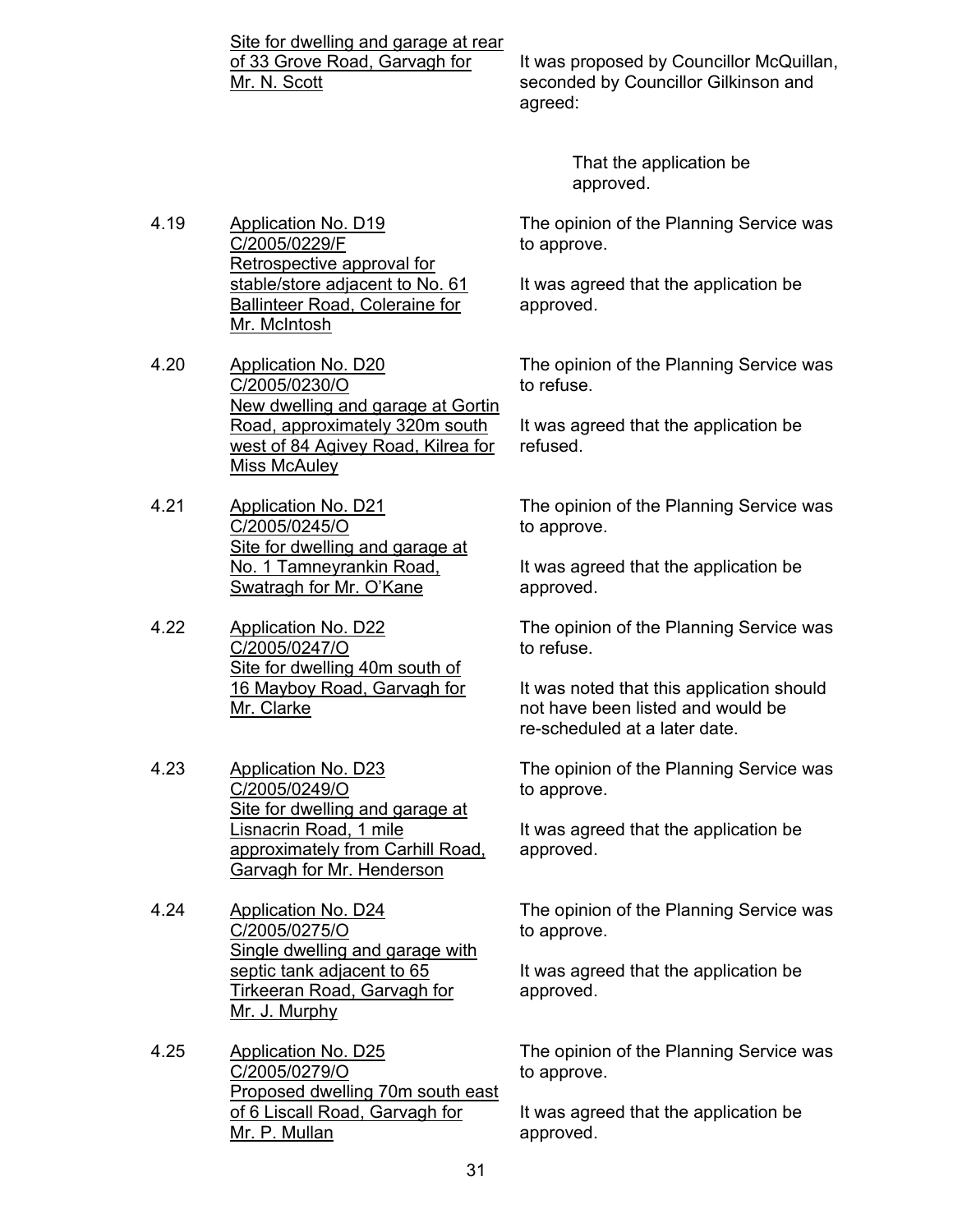- 4.26 Application No. D26 C/2005/0297/O Two storey house and garage 300m north east of 19 Glen Road, Garvagh for Mr. F. McNicholl
- 4.27 Application No. D27 C/2005/0412/O Residential development of 18 no. apartments and associated car parking and amenity space at 51–55 Mountsandel Road, Coleraine for Mr. S. Sweeney

The opinion of the Planning Service was to approve.

It was agreed that the application be approved.

The opinion of the Planning Service was to approve.

Following discussion it was proposed by Alderman McClarty and seconded by Councillor Hillis:

> That the application be deferred to facilitate referral to BDP Planning for examination before deciding whether it should be forwarded to the Planning Management Board for consideration.

On being put to the Meeting the proposal was carried, fifteen members voting in favour and no one voting against.

The opinion of the Planning Service was to refuse.

It was proposed by Councillor Dallat, seconded by Councillor Leonard and agreed:

> That the application be approved.

The opinion of the Planning Service was to refuse.

It was proposed by Councillor Dallat, seconded by Councillor Leonard and agreed:

> That the application be approved.

4.30 Application No. D30 C/2005/0490/O Site for a traditional rural style dwelling and a detached garage approximately 60m south west of No. 4 Liscall Road, Boleran, Garvagh for Mr. Boyle

The opinion of the Planning Service was to refuse both applications.

It was proposed by Councillor Dallat, seconded by Councillor McLaughlin and agreed:

That the application No.

4.29 Application No. D29

C/2005/0484/O Site for dwelling 80m north of 146 Craigmore Road, Garvagh for H. Kelly

Site for dwelling opposite 149 Craigmore Road, Garvagh for

4.28 Application No. D28 C/2005/0483/O

Mr. Mullan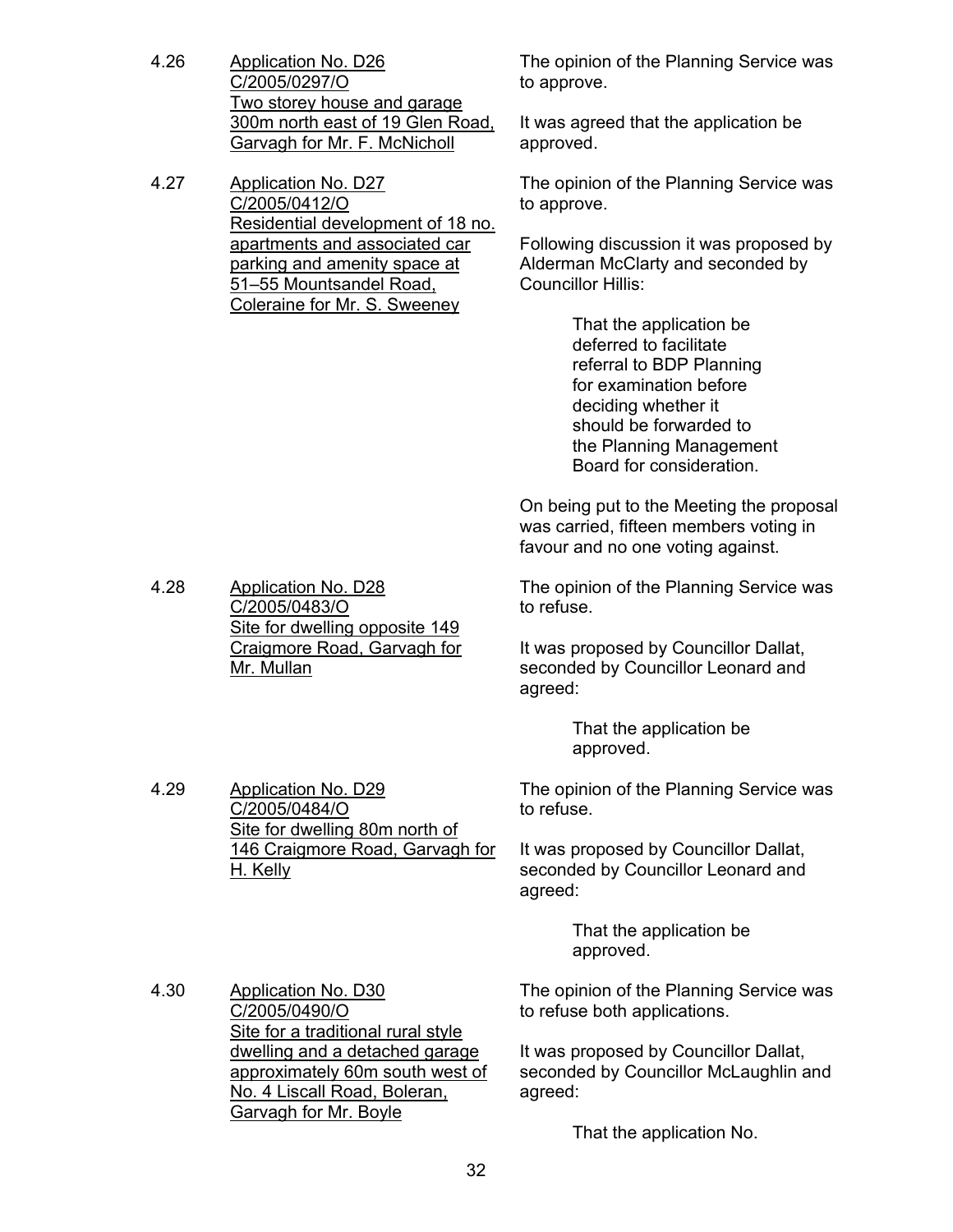Application No. D32 C/2005/0509/O Site for a traditional style rural dwelling and a detached garage adjacent to No. 4 Liscall Road, Garvagh for Mr. Boyle

- 4.31 Application No. D31 C/2005/0501/O Replacement dwelling to be relocated off site 150m north of 34 Cullyrammer Road, Garvagh for Mr. McFetridge
- 4.32 Application No. D33 C/2005/0510/O Single dwelling and garage south west of No. 38 Gortfad Road, Garvagh for C. McIlvar
- 4.33 Application No. D34 C/2005/0511/O Site for dwelling north of 89 Cashel Road, Coleraine for Mr. R. Smyth
- 4.34 Application No. D35 C/2005/0524/O Site for dwelling and garage 200m north east of 88 Moneybrannon Road, Coleraine for Mr. Wallace
- 4.35 Application No. D36 C/2005/0636/O Proposed site for new dwelling at Site 5, 360m south east of Cashel Road, Macosquin for Mr. W. Taylor

Application No. D37 C/2005/0638/O Proposed site for new dwelling at Site 4, 330m south east of 55 Cashel Road, Macosquin for Mr. W. M. Taylor

4.36 Application No. D38 C/2005/0713/O Site for dwelling 550m south east of 44 Ballyrogan Road, Garvagh for Mr. O'Kane

C/2005/0490/O be approved.

Councillor Dallat indicated that application No. C/2005/0509/O would be withdrawn. If the application was not withdrawn it would be refused.

The opinion of the Planning Service was to approve.

It was agreed that the application be approved.

The opinion of the Planning Service was to approve.

It was agreed that the application be approved.

The opinion of the Planning Service was to approve.

It was agreed that the application be approved.

The opinion of the Planning Service was to approve.

It was agreed that the application be approved.

The opinion of the Planning Service was to refuse both applications.

The applications had now been withdrawn.

The opinion of the Planning Service was to refuse.

It was proposed by Councillor Dallat, seconded by the Deputy Mayor and agreed:

> That the application be approved.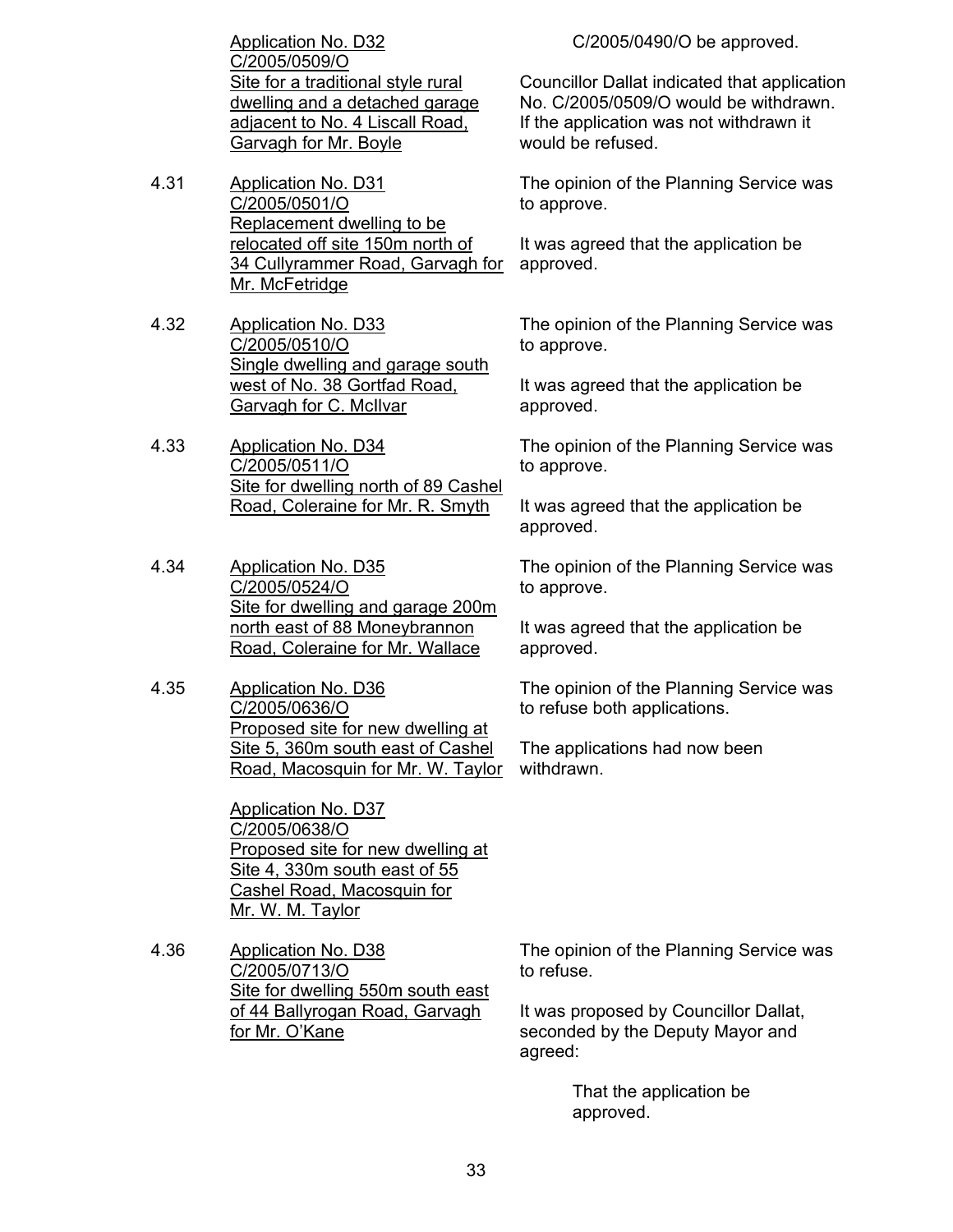- 4.37 Application No. D39 C/2005/0761/O Site for dwelling 210m west of 40 Shinny Road, Macosquin, Coleraine for Mr. D. O'Kane
- 4.38 Application No. D40 C/2005/0803/F **Erection of new town houses at** 19 Strand Crescent, Portstewart for N M Developments

Application No. D43 C/2005/0925/F 6 no. two and a half storey townhouses with associated carparking (3 no. with integral garages) at 147/149 Mill Road, Portstewart for N M Developments

The opinion of the Planning Service was to refuse.

It was proposed by Councillor Dallat, seconded by the Deputy Mayor and agreed:

 That the application be approved.

The opinion of the Planning Service was to refuse both applications.

Following the receipt of copy letters regarding members non attendance at office meetings Alderman McClarty advised that he had been asked by the applicant to request office meetings for the two applications but had been told that he did not need to be present.

It was proposed by Alderman McClarty, seconded by Councillor Mrs. Johnston and agreed:

> That the application be held for two weeks to facilitate the receipt of additional information.

It was noted that if the opinion for both applications had not been issued a re-assessment would be carried out on receipt of the additional information but if the opinion had been issued the applications would be refused.

The opinion of the Planning Service was to approve.

It was agreed that the application be approved.

The opinion of the Planning Service was to approve.

It was agreed that the application be approved.

The opinion of the Planning Service was to approve.

Copy letter dated  $17<sup>th</sup>$  January 2006 was noted (previously supplied).

It was agreed that the application be

- 4.39 Application No. D41 C/2005/0821/O Site for replacement dwelling at 48 Ballyrogan Road, Garvagh for Mr. Higgins
- 4.40 Application No. D42 C/2005/0830/F Proposed dwelling and garage 300m south east of 12 Culnagrew Road, Swatragh for Mr. McMullan
- 4.41 Application No. D44 C/2005/1131/F Additional guest bedrooms and service stores within existing hotel premises at The Comfort Hotel, 73 Main Street, Portrush for North Coast Hotels Ltd.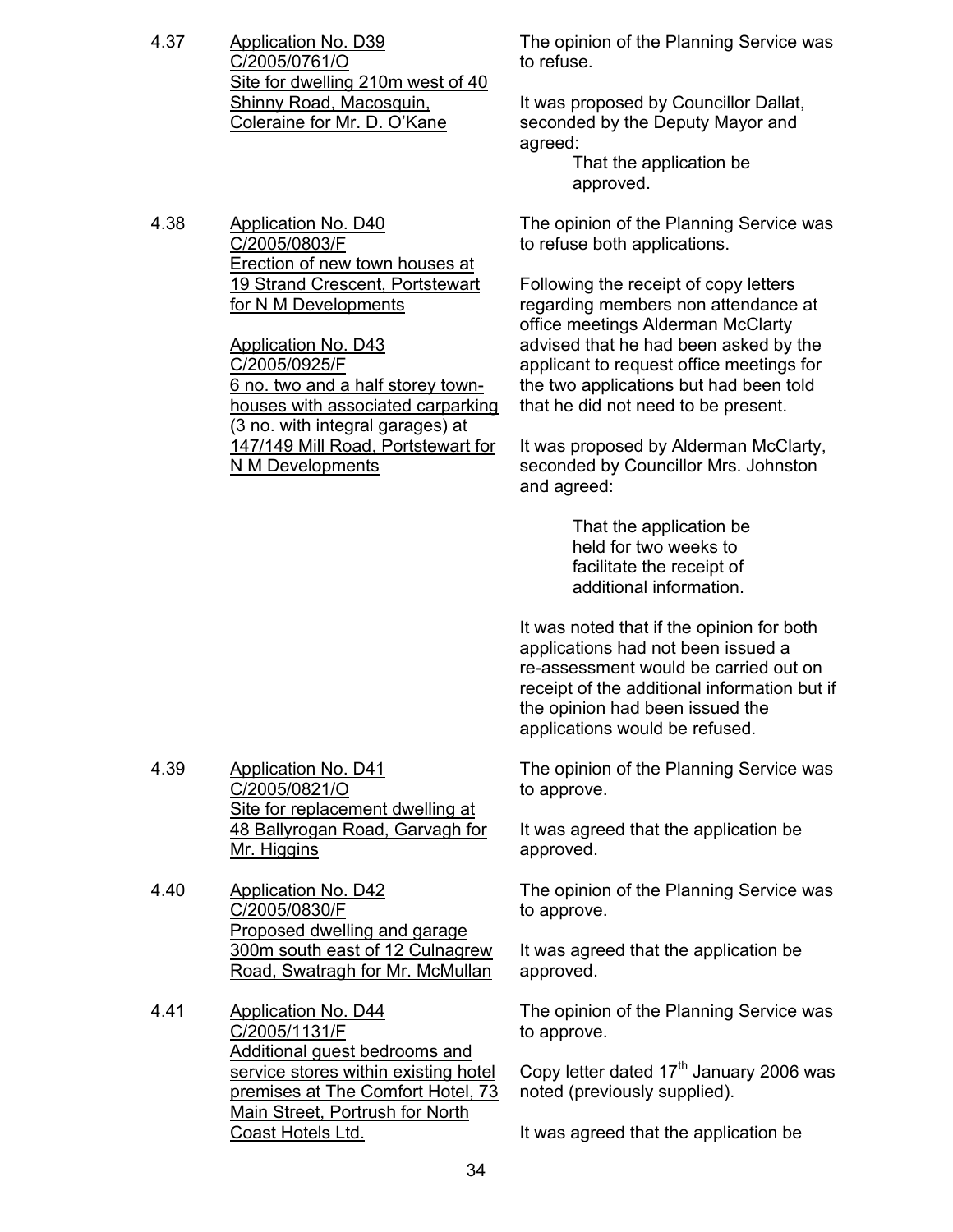approved.

## **NEW APPLICATIONS**

4.43 Application No. 4

4.44 Application No. 12

C/2005/0125/O

C/2004/0367/F

Change of use and extension to

1 no. replacement dwelling with accommodation for dependant relative at No. 42 Roselick Road,

Portrush for Mr. S. Kane

existing indoor children's playground and associated restaurant to provide new sea life/aquarium centre with associated restaurant and educational facilities at Fantasy Island, Kerr Street, Portrush for Kennedy Entertainments Ltd.

4.42 Application No. 1 C/2003/1176/F Erection of 28 no. apartments and 8 no. cottages at 86, 88, 88a Strand Road, Portstewart for Mr. and Mrs. H. Montgomery

The opinion of the Planning Service was to approve.

It was proposed by the Mayor, seconded by Councillor Ms. Alexander and agreed:

> That the application be deferred for one month to facilitate an office meeting on the grounds that all material planning considerations had not been assessed.

The opinion of the Planning Service was to refuse.

Alderman McClure indicated that the application would be withdrawn. If the application was not withdrawn it would be refused.

The opinion of the Planning Service was to refuse.

It was proposed by Alderman McClure, seconded by Alderman McClarty and agreed:

> That the application be deferred for one month to facilitate an office meeting on the grounds that all material planning considerations had not been assessed.

4.45 Application No. 13 C/2005/0147/O Site for dwelling and garage 65m north of 19 Hillhead Road, Kilrea for Mr. and Mrs. D. McMullan

> Application No. 14 C/2005/0150/O Site for dwelling and garage 90m east of 19 Hillhead Road, Kilrea for

The opinion of the Planning Service was to refuse the four applications.

Application No. C/2005/0150/O had now been withdrawn.

It was agreed that the remaining three applications be deferred for one month to facilitate further consideration by the Planning Service.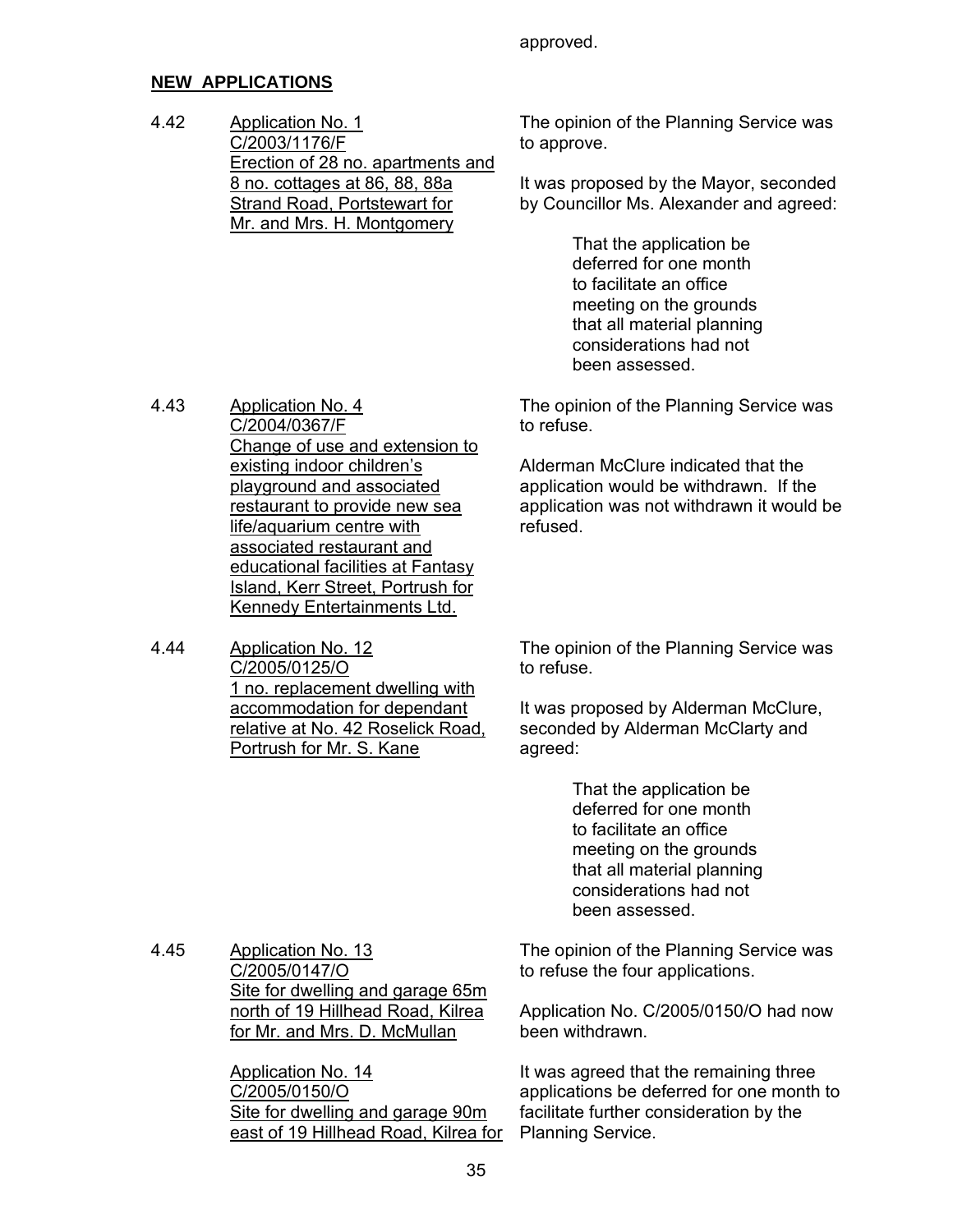Mr. and Mrs. D. McMullan

Application No. 15 C/2005/0152/O Site for dwelling and garage 200m north east of 19 Hillhead Road, Kilrea for Mr. and Mrs. D. **McMullan** 

Application No. 16 C/2005/0153/O Site for dwelling 45m north of 19 Hillhead Road, Kilrea for Mr. and Mrs. D. McMullan

4.46 Application No. 17 C/2005/0214/F Conversion of existing boat shed to dwelling house at 17 Bath Terrace, Portrush for Mr. Metson

4.47 Application No. 20 C/2005/0340/F Erection of 7 no. detached dwellings with integral and detached garages on lands with outline approval (C/98/0169) including amendment to approved roads and drainage details north of Rockland Drive, Portstewart for O'Kane & Devine

The opinion of the Planning Service was to refuse.

The application had now been withdrawn.

The opinion of the Planning Service was to approve.

It was proposed by Councillor Ms. Alexander, seconded by the Deputy Mayor and agreed:

> That the application be deferred for one month to facilitate an office meeting on the grounds that all material planning considerations had not been assessed.

4.48 Application No. 22 C/2005/0556/F Temporary attended car-wash and valet cleaning facility at 5, 7, 9 and 11 Union Street, Coleraine for Mr. Friel

The opinion of the Planning Service was to approve.

It was agreed that the application be approved.

Councillor Mrs. Johnston asked to be recorded as dissenting with the decision to approve.

4.49 Application No. 23 C/2005/0598/O Proposed dwelling and garage 70m south of 73 Moneydig Road, Garvagh for Mr. P. Kealey

> Application No. 24 C/2005/0599/O Proposed dwelling and garage

The opinion of the Planning Service was to refuse both applications.

It was proposed by Councillor Dallat, seconded by the Deputy Mayor and agreed:

> That the applications be deferred for one month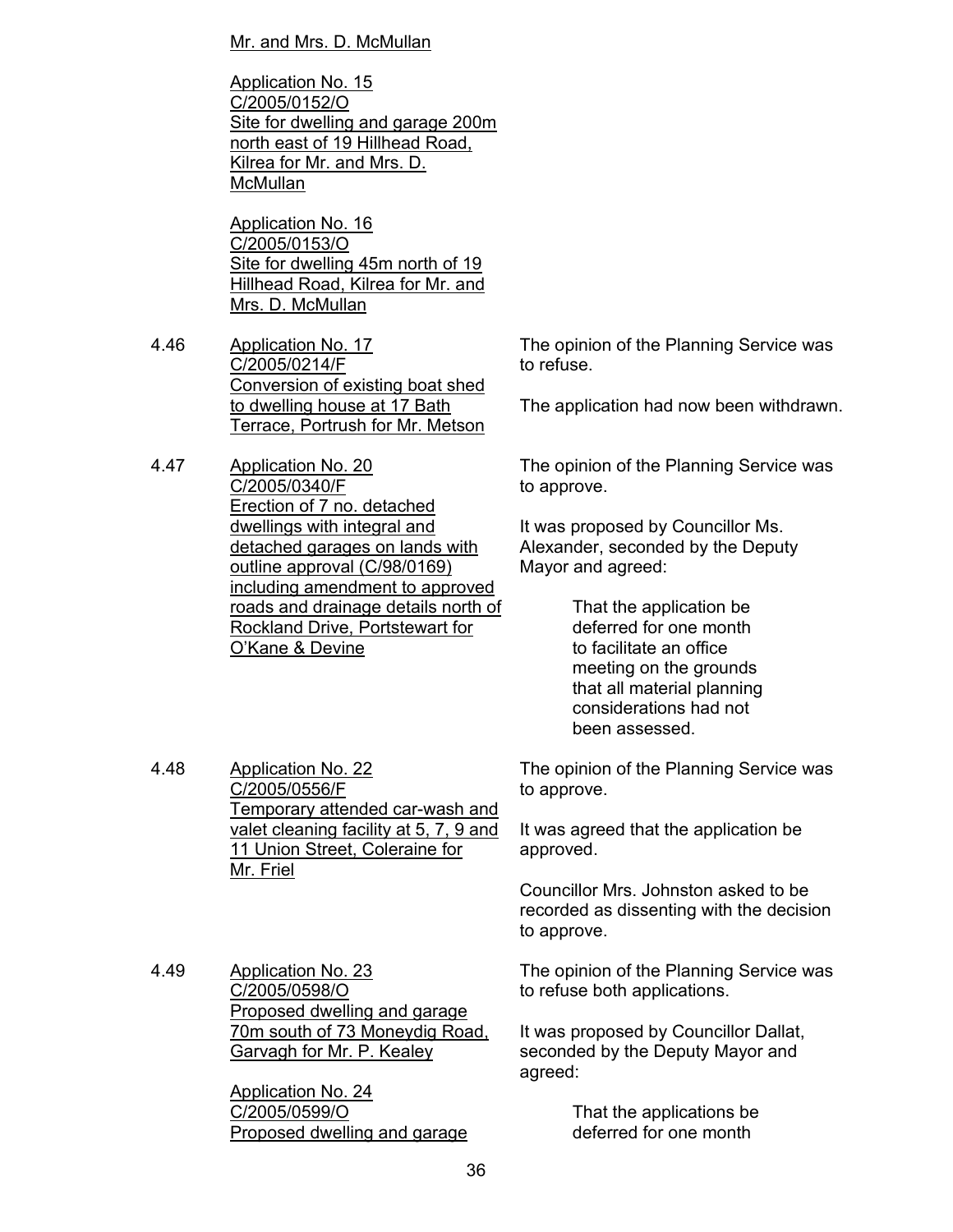120m south of 73 Moneydig Road, Garvagh for Mr. P. Kealey

 to facilitate an office meeting on the grounds that all material planning considerations had not been assessed.

4.50 Application No. 25 C/2005/0611/O Site for dwelling and garage at site 25m north west of 5 Lismoyle Road, Kilrea for Messrs. **McEldowney** 

> Application No. 27 C/2005/0627/O Site for dwelling and garage at site 45m north west of 5 Lismoyle Road, Kilrea for Messrs. **McEldowney**

> Application No. 28 C/2005/0650/O Site for dwelling and garage at site 35m west of 5 Lismoyle Road, Kilrea for Messrs. McEldowney

> Application No. 29 C/2005/0653/O Site for dwelling and garage at site 55m north west of 5 Lismoyle Road, Kilrea for Messrs. **McEldowney**

4.51 Application No. 26 C/2005/0619/O Self catering accommodation for holiday rental at Farranlester off Dunhill Road, Coleraine for G. Sherrard

The opinion of the Planning Service was to refuse the four applications.

It was proposed by Councillor Ms. Alexander, seconded by Councillor Dallat and agreed:

> That the applications be deferred for one month to facilitate an office meeting on the grounds that all material planning considerations had not been assessed.

The opinion of the Planning Service was to refuse.

It was proposed by Councillor McPherson, seconded by Councillor King and agreed:

> That the application be deferred for one month to facilitate an office meeting on the grounds that all material planning considerations had not been assessed.

4.52 Application No. 31 C/2005/0703/F Redevelopment of existing caravan park to create site for residential development and redevelopment of No. 24 and No. 26 Burnside Road to provide

The opinion of the Planning Service was to approve.

It was proposed by Councillor Ms. Alexander, seconded by the Deputy Mayor and agreed: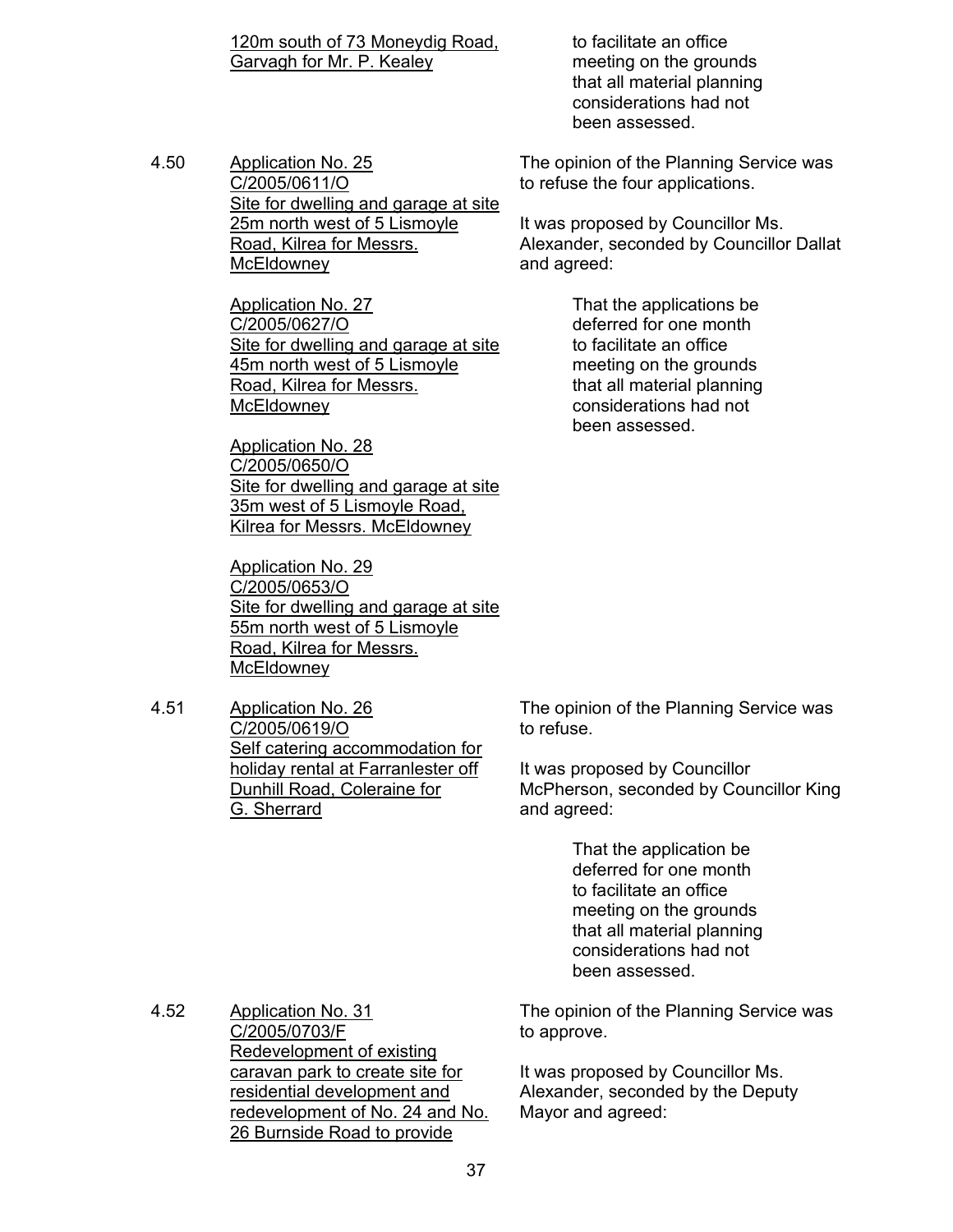access to same at O'Neill's Caravan Park, Burnside Road, Portstewart for Mr. O'Neill That the application be deferred for one month to facilitate an office meeting on the grounds that all material planning considerations had not been assessed. It was requested that the office meeting be scheduled in the afternoon. 4.53 Application No. 32 C/2005/0715/O Site for dwelling and garage 140m south west of 18 Magheramore Road, Garvagh for Mr. B. McKeefry Application No. 33 C/2005/0716/O Site for dwelling and garage 240m south of 23 Magheramore Road, Garvagh for Mr. McKeefry The opinion of the Planning Service was to refuse both applications. It was proposed by Councillor Dallat, seconded by the Deputy Mayor and agreed: That the applications be deferred for one month to facilitate an office meeting on the grounds that all material planning considerations had not been assessed. 4.54 Application No. 41 C/2005/0877/O Proposed site for traditional rural dwelling approximately 100m north east of No. 65 Plantation Road, Garvagh for Mr. Hutchinson The opinion of the Planning Service was to refuse. It was proposed by Alderman Creelman, seconded by Councillor Gilkinson and agreed: That the application be deferred for one month to facilitate an office meeting on the grounds that all material planning considerations had not been assessed. 4.55 Application No. 43 C/2005/0899/O Site for dwelling and garage 320m north west of 8 Movenis Road, Garvagh for Mr. Shiels Application No. 44 C/2005/0900/O Site for dwelling and garage 260m The opinion of the Planning Service was to approve the four applications. It was proposed by Councillor Bradley, seconded by the Deputy Mayor and agreed: That the applications be

 deferred for one month to facilitate an office meeting on the grounds that all material planning considerations had not been assessed.

north east of 8 Movenis Road,

Garvagh for Mr. Shiels

Application No. 45 C/2005/0901/O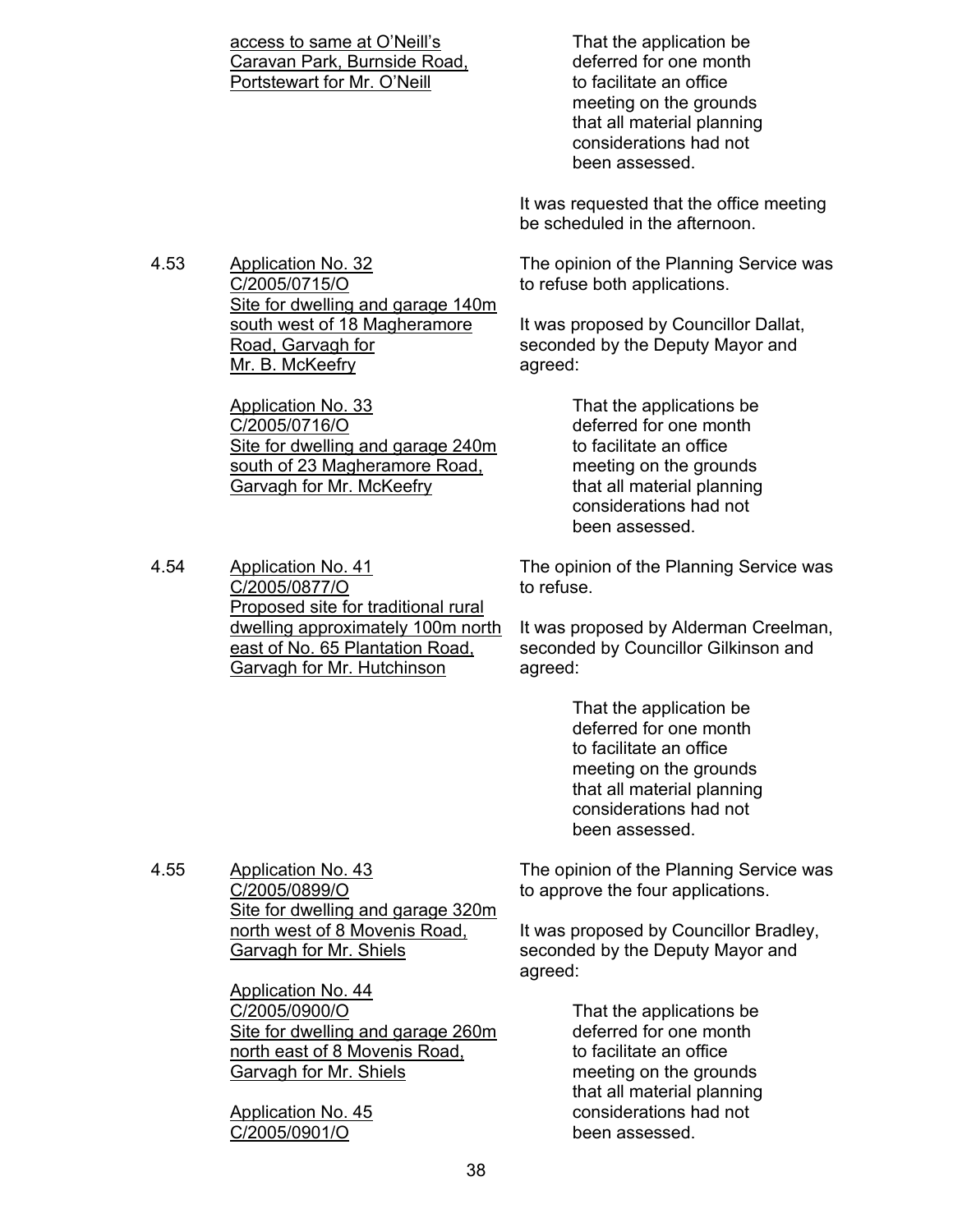Site for dwelling and garage 350m north east of 8 Movenis Road, Garvagh for Mr. Shiels Application No. 46 C/2005/0902/O Site for dwelling and garage 285m north east of 8 Movenis Road, Garvagh for Mr. Shiels

4.56 Application No. 47 C/2005/0907/O Erection of dwelling and detached garage 150m west of 34 Temple Road, Garvagh for Mr. B. McKay

> Application No. 48 C/2005/0908/O Erection of dwelling and detached garage 120m west of 34 Temple Road, Garvagh for Mr. B. McKay

The opinion of the Planning Service was to refuse both applications.

It was proposed by Councillor Dallat, seconded by the Deputy Mayor and agreed:

> That the applications be deferred for one month to facilitate an office meeting on the grounds that all material planning considerations had not been assessed.

4.57 Application No. 54 C/2005/0942/O Site for dwelling adjacent to No. 22 Swilly Road, Portstewart for Mr. and Mrs. T. McBride

4.58 Application No. 59

C/2005/0967/F

Erection of 4 no. semi-detached dwellings at 18 Winston Drive, Portstewart for Harrod Homes Ltd. The opinion of the Planning Service was to refuse.

The Town Clerk and Chief Executive advised members that a letter had been received from the agent requesting that a member of Council be asked to defer this application. The agent had been advised that contact should be made directly with any member of Council and a list of members had been forwarded for information.

It was agreed that the application be refused.

The opinion of the Planning Service was to refuse.

It was proposed by Councillor Dallat, seconded by the Deputy Mayor and agreed:

> That the application be deferred for one month to facilitate an office meeting on the grounds that all material planning considerations had not been assessed.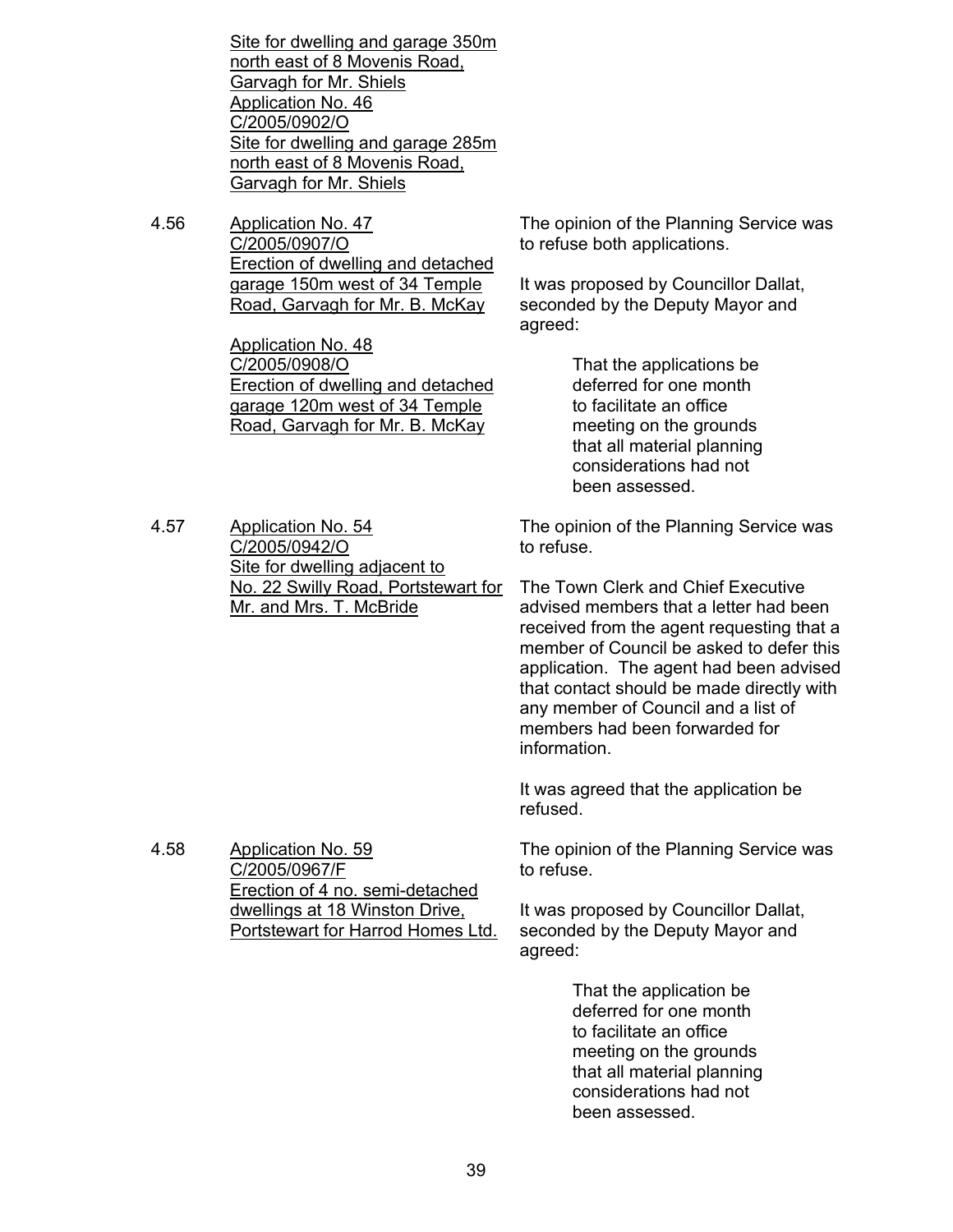4.59 Application No. 65 C/2005/1003/O Proposed site for dwelling approximately 60m north west of No. 35 Shanlongford Road, Coleraine for Mr. D. O'Kane

The opinion of the Planning Service was to refuse.

It was proposed by Councillor Dallat, seconded by the Deputy Mayor and agreed:

> That the application be deferred for one month to facilitate an office meeting on the grounds that all material planning considerations had not been assessed.

The opinion of the Planning Service was to refuse both applications.

It was proposed by Councillor Mrs. Church, seconded by Councillor Hillis and agreed:

> That the applications be deferred for one month to facilitate an office meeting on the grounds that all material planning considerations had not been assessed.

The opinion of the Planning Service was to refuse.

It was proposed by Councillor Dallat, seconded by the Deputy Mayor and agreed:

> That the application be deferred for one month to facilitate an office meeting on the grounds that all material planning considerations had not been assessed.

The opinion of the Planning Service was to refuse.

It was proposed by Alderman Creelman, seconded by Councillor Mrs. Johnston and agreed:

That the application be

4.60 Application No. 66 C/2005/1011/O Proposed dwelling and garage 140m south west of 10 Magheramore Road, Garvagh for Mr. Linton

> Application No. 68 C/2005/1017/O Proposed dwelling and garage 100m south east of 10 Magheramore Road, Garvagh for Mr. Linton

4.61 Application No. 69 C/2005/1018/F Replacement dwelling and garage at 23 Gortnamoyagh Road, Garvagh for Mr. D. Bradley

4.62 Application No. 70 C/2005/1023/O Proposed dwelling house 33m east of No. 126 Carrowreagh Road, Garvagh for Mr. Penny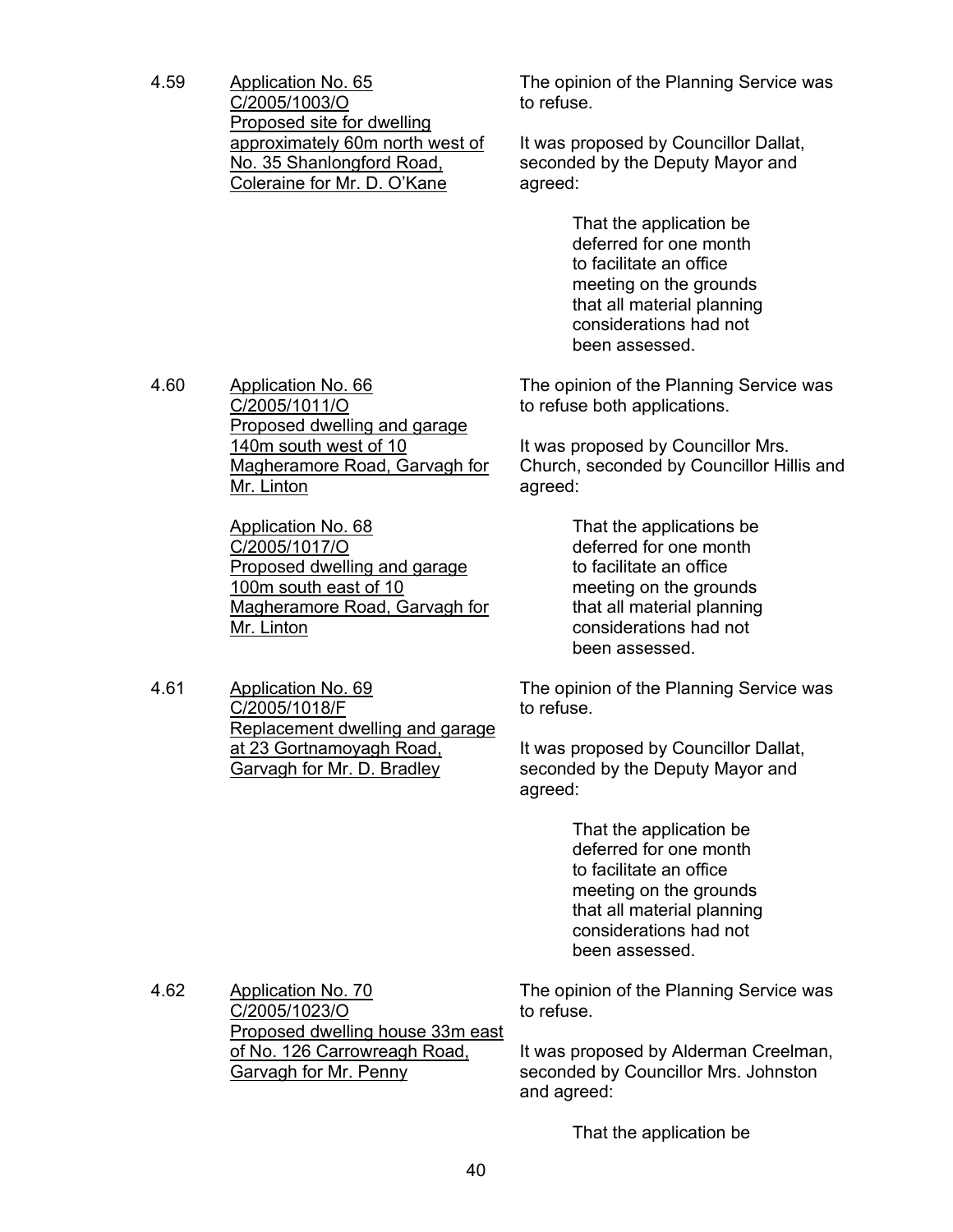deferred for one month to facilitate an office meeting on the grounds that all material planning considerations had not been assessed.

4.63 Application No. 75 C/2005/1072/F 15m slimline monopole, one No. 0.3m transmission dish and three No. 1.7 3G antennae at Dunluce Avenue, Portrush for Hutchinson 3G

The opinion of the Planning Service was to refuse.

It was agreed that the application be deferred for one month to facilitate further consideration by the Planning Service.

## **5.0 PLANNING OFFICE MEETINGS**

 The following copy letters regarding Planning Office Meetings (previously supplied) were considered:

- (a) Copy letter dated  $19<sup>th</sup>$  January, 2006 from Mrs. Y. Hamilton
- (b) Copy letter dated 23rd January, 2006 from Mr. J. S. K. Gilbert
- $(c)$  Copy letter dated 25<sup>th</sup> January, 2006 from Ms. E. Johnston
	- $\overrightarrow{d}$  Copy letter dated 28<sup>th</sup> January, 2006 from Mr. and Mrs. J. M Stratford

 It was noted that Alderman McClarty had addressed the issues referred to in these letters during the discussion on Application No. D40 and, accordingly, no further comments were made.

## **6.0 GENERAL PLANNING ISSUES**

| 6.1 | Application - Eglinton Steet,<br>Portrush - Fletcher | Reported that additional information had<br>been requested and the application would<br>be considered at the next Group Meeting. |
|-----|------------------------------------------------------|----------------------------------------------------------------------------------------------------------------------------------|
| 6.2 | 4 Mount Royal, Portrush                              | Reported that this application would be<br>considered at the next Group Meeting.                                                 |
| 6.3 | New dwelling - Drumslade.<br>Portstewart             | Reported that this matter was being<br>investigated by the Enforcement Section<br>who were in the process of establishing        |

land ownership.

## **7.0 PLANNING ISSUES RAISED BY MEMBERS**

| 7.1 | Application - Princess Street,<br>Portrush            | An update was requested on this<br>application which had been deferred in<br>November 2005.                         |
|-----|-------------------------------------------------------|---------------------------------------------------------------------------------------------------------------------|
| 7.2 | Application - 67 Lodge Road,<br>Coleraine             | This application had been previously<br>deferred and an update was requested.                                       |
| 7.3 | 51-55 Mountsandel Road,<br>Coleraine - Mr. S. Sweeney | Reported that the Planning Appeals<br>Commission had informed Planning<br>Service that the Appeal due to take place |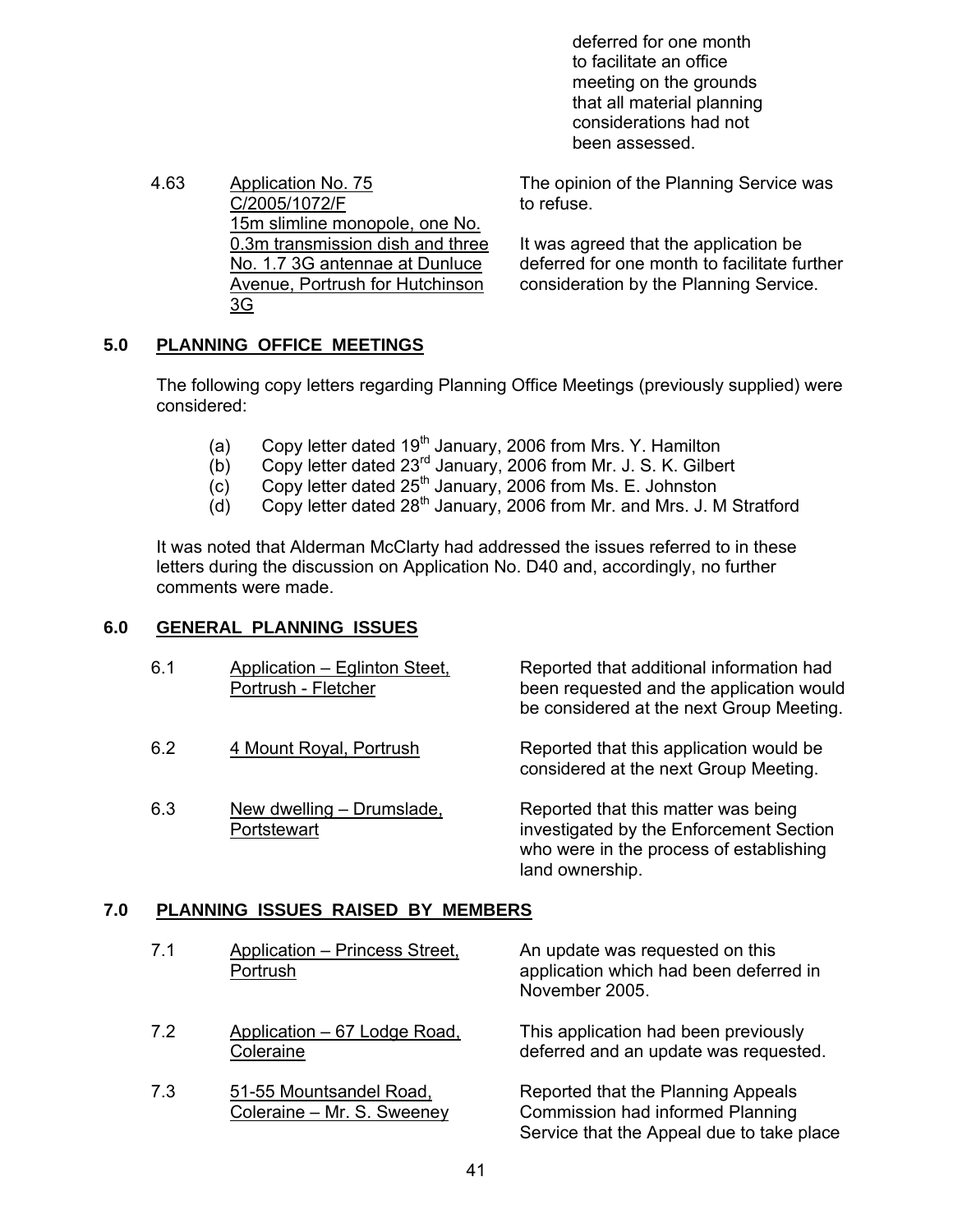on Wednesday, 15<sup>th</sup> February, 2006 had been changed from an informal hearing to written representations. The Planning Appeals Commission would re-issue the Statements of Case and comments should be submitted before 4.00 p.m. on  $2<sup>nd</sup>$  March, 2006. Following discussion it was agreed: That the Town Clerk and Chief Executive write to the Planning Appeals Commission expressing concern that the objectors to this application had not been notified of the change. 7.4 Milligan – Portballintrae **Conservatory** An update was requested on this application. 7.5 Hamilton – 205 Mountsandel Road, Coleraine It was requested that this application be included on the March schedule. 7.6 Fairways Residential Home An update was requested regarding applications received for change of use of dwellings in Cloonavin Green, Coleraine to multiple occupancy. 7.7 Appeals Lidl, Portrush - Non-determination Appeal outstanding; Development at Nursery Avenue, Portstewart – Neighbour notification received after Appeal. 7.8 Application – St. Patrick's Avenue, **Coleraine** Councillor McLaughlin requested an update on this application. Mr. Duffy would respond directly to Councillor McLaughlin.

## **8.0 NON-DETERMINATION APPEALS**

 Consideration was given to Non-Determination Appeals in respect of the following planning applications (Report previously supplied).

| 8.1 | C/2004/0267/O<br>Dwelling - Land at Artidillon Road,<br>Castlerock                 | The opinion of the Planning Service was<br>to refuse. |
|-----|------------------------------------------------------------------------------------|-------------------------------------------------------|
|     |                                                                                    | It was agreed that Council support a<br>refusal.      |
| 8.2 | C/2005/0030/F<br>A 19.5m high lattice tower with 6<br>no. panel antennae and 2 no. | The opinion of the Planning Service was<br>to refuse. |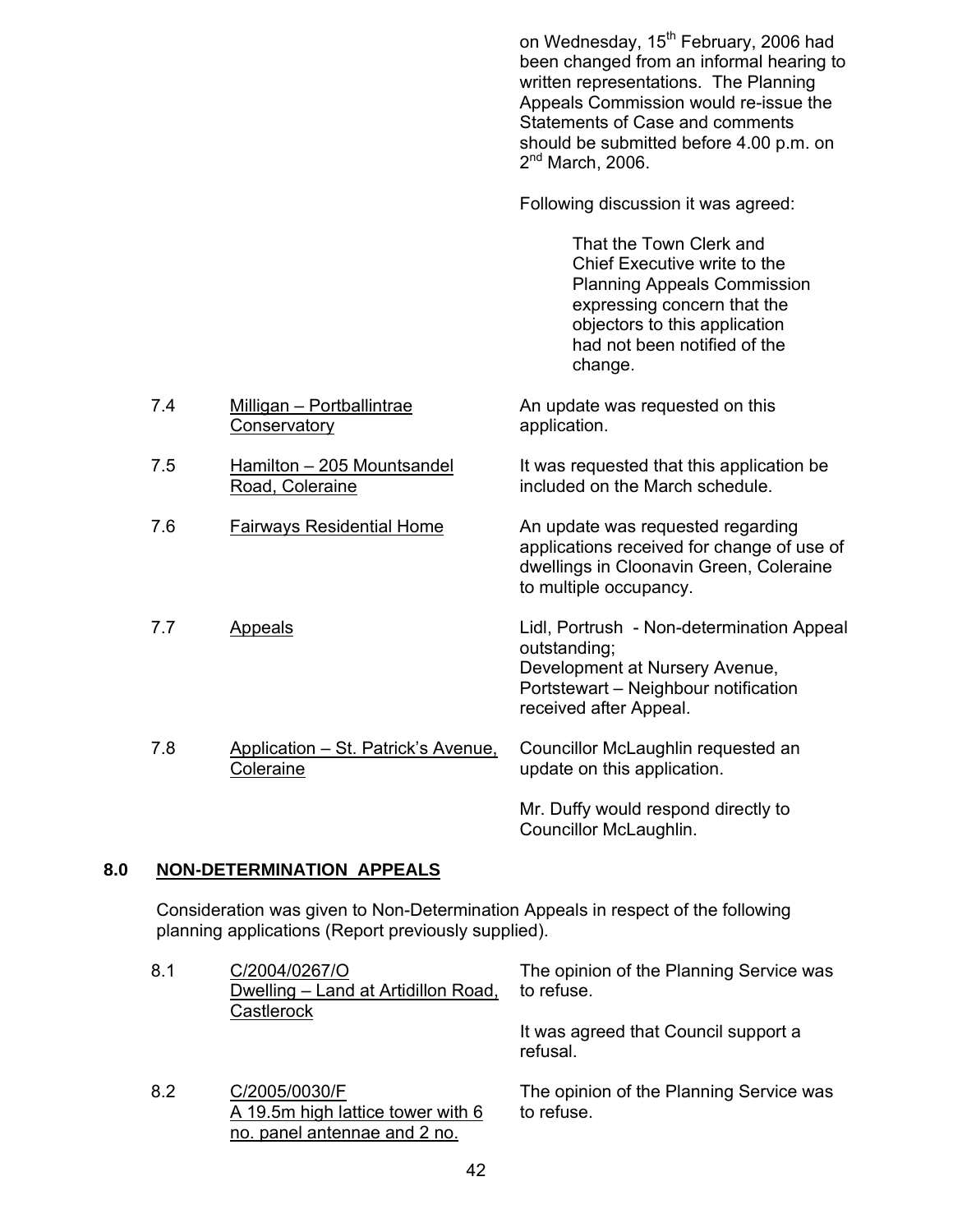600mm DIA radio dishes. Equipment cabin and electrical meter cabinets at ground level. All contained within a 1.8m high palisade fence – land at DRD Water Service, Coleraine Waste Water Treatment Works, Cairn It was agreed that Council support a refusal.

8.3 Amended Appeal Residential Development of 18 apartments, associated carparking and amenity space – 51-55 Mountsandel Road, Coleraine

Road, Coleraine

Planning Service was now of the opinion that the proposed scheme was capable of approval and had withdrawn the draft reasons for refusal previously agreed by Council.

Following discussion it was agreed that Council continue to support the reasons for refusal as previously agreed.

## **9.0 PLANNING WORKING GROUP**

The Report of the Planning Working Group Meeting held on  $26<sup>th</sup>$  January, 2006 was considered and the contents noted (previously supplied).

- 9.1 Agenda **Agreed that the following item be put on the** put on the next Agenda of the Planning Working Group:
	- Council notification of major applications;
	- Consider method of informing objectors of Office Meetings.
- 

9.2 Prematurity – Ministerial It was agreed that the Town Clerk and Chief Statement and Draft Executive ascertain from neighbouring Councils Northern Area Plan the degree to which the issue of prematurity was featuring as a reason for refusal of applications.

9.3 Seating Accommodation – Consideration would be given to improving the Office Meetings seating available for persons waiting for office meetings.

## **10.0 PLANNING SERVICE - OPENFILE APPOINTMENTS**

 Read letter from the Divisional Planning Manager advising that a time-slot between 2.00 p.m. and 4.30 p.m. every Wednesday would be kept free for appointments by members of Council.

 Members welcomed the decision but requested that the time-slot be allocated on a Thursday or Friday morning.

## **11.0 HOUSES IN MULTIPLE OCCUPATION SUBJECT PLAN 2016**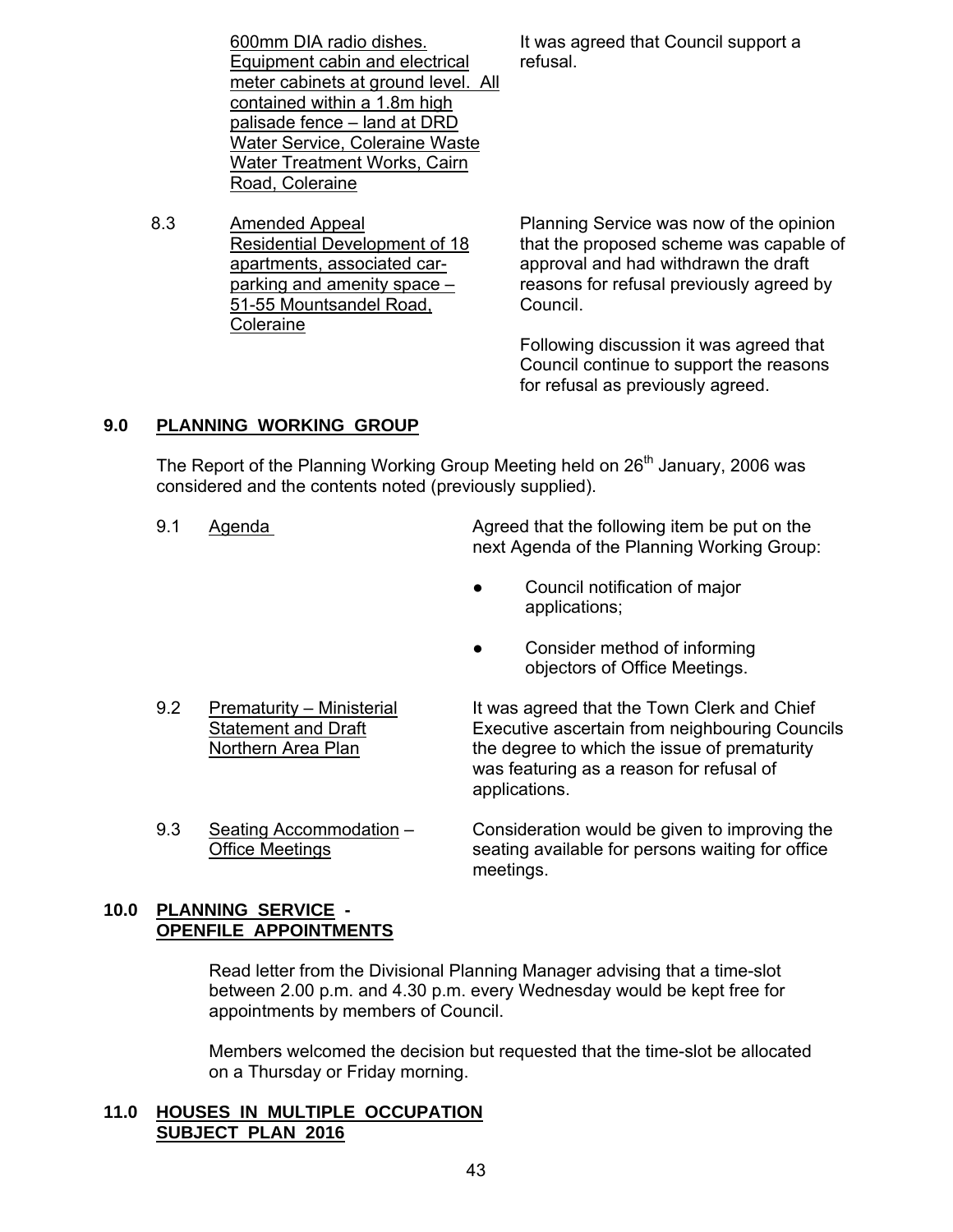Read letter from the Principal Planning Officer, HQ Development Plan, advising members that Planning Service would prepare a statutory HMO Subject Plan for the Coleraine Borough Council area under the provisions of the Planning (N.I.) Order 1991 Part III. The Issues Paper would be published in April 2006 followed by a fourteen week consultation period.

 Agreement was sought for the formation of an HMO Subject Plan Steering Group which would take forward the work of the HMO Working Group and continue to liaise with Council and co-ordinate the work of the statutory agencies in the preparation of the Subject Plan. Council was also invited to nominate a representative to the Steering Group.

 Members welcomed the formation of the Steering Group and agreed that the Director of Environmental Health should represent Council.

 It was also agreed that a presentation to Council, on the HMO Subject Plan, take place on  $14<sup>th</sup>$  March, 2006 prior to the Planning Meeting.

## **12.0 PLANNING APPEALS COMMISSION** -  **ENFORCEMENT APPEAL AND DEEMED PLANNING APPLICATION**

 Reported that the Planning Appeals Commission had received an appeal against the undernoted Enforcement Notice and invited Council's comments before  $17<sup>th</sup>$  February, 2006:

Mr. G. Mullan – Alleged unauthorised carrying out of operations for the rebuilding of an abandoned building on land at Portstewart Road, **Portstewart** 

Noted.

## **13.0 REGIONAL DEVELOPMENT STRATEGY - REVIEW OF THE REGIONAL HOUSING GROWTH INDICATORS**

 Reported that BDP Planning had represented Council at three Hearings and Statements for Matters 1, 2 and 3 were available for information.

Noted.

## **14.0 PLANNING APPLICATION C/2005/1344/F PROPOSED ENCLOSURE OF EXISTING CHILDREN'S ENTERTAINMENT CENTRE AND REFURBISHMENT OF EXISTING FACILITY**

 The Town Clerk and Chief Executive advised members that BDP Planning had responded regarding the above planning application.

Copies of the response can be made available to members.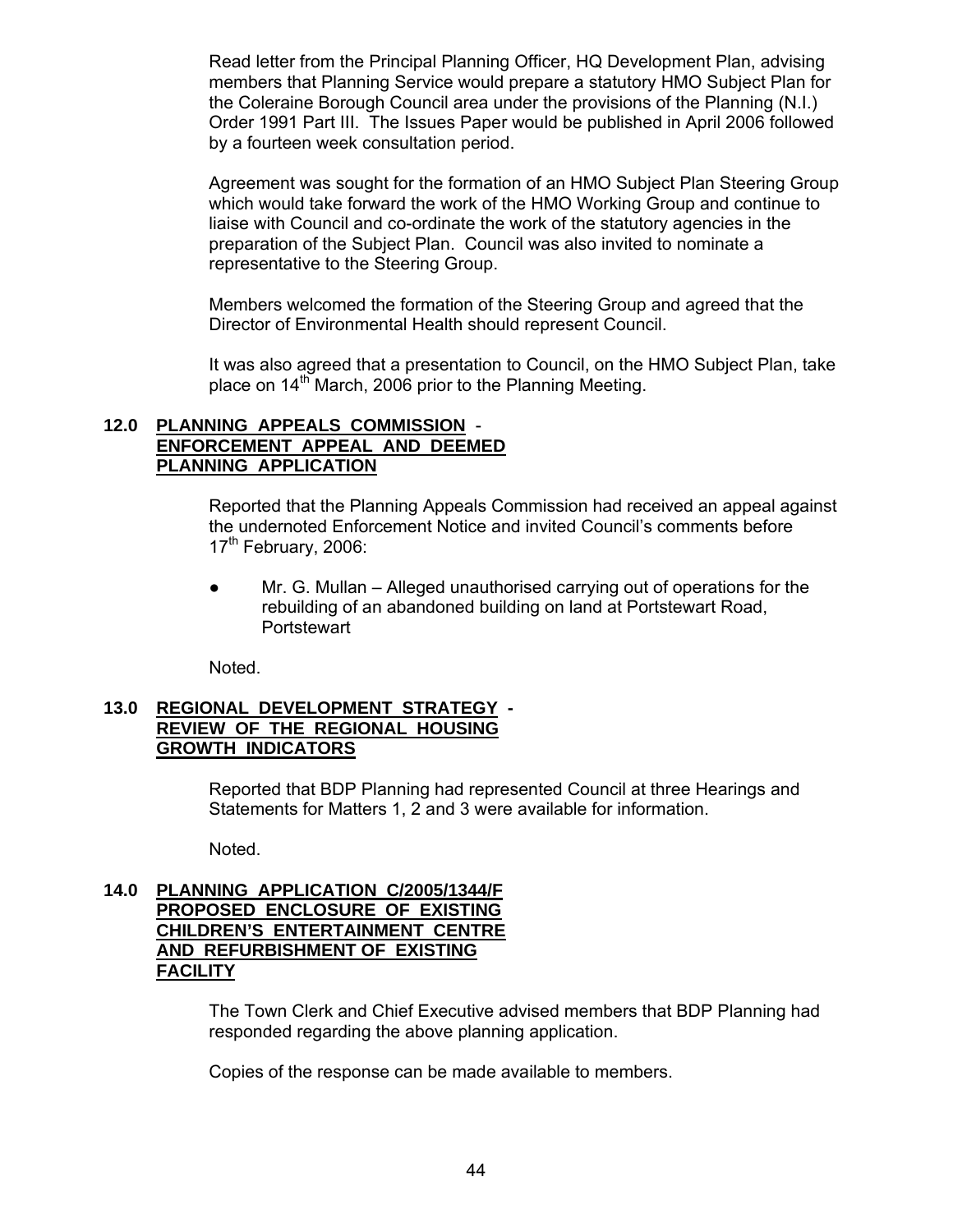## **POLICY AND DEVELOPMENT COMMITTEE**

#### **21st February, 2006**

**Present:** Alderman D. McClarty, in the Chair

The Mayor, Councillor T. J. Deans

The Deputy Mayor, Alderman M. T. Hickey (Mrs.)

#### **Aldermen**

E. T. Black (Mrs.) W. T. Creelman

#### **Councillors**

C. S. Alexander (Ms.) N. F. Hillis J. M. Bradley W. A. King (Items 3.0 - 13.2) G. L. McLaughlin O. M. Church (Mrs.) (Items 3.0 - 13.2) A. S. Cole R. A. McPherson (Items 3.0 - 13.2) A. McQuillan J. J. Dallat (Items 3.0 - 13.2) E. P. Fielding (Mrs.) R. D. Stewart (Items 3.0 - 13.2) (Items 3.0 - 11.0) S. Gilkinson

D. D. Barbour **E. A. Johnston (Mrs.)** 

## **Officers in**

 **Attendance:** Town Clerk and Chief Executive, Director of Corporate Services, Head of Development Services, Head of Administrative Services, Services Manager (Items 1.0 – 2.0), Leisure Services Officer (Facilities) (Items 1.0 – 2.6.3), Personnel Officer (Items 3.0 – 13.2), Economic Development Manager (Items 1.0 – 2.6.3), Community Development Officer (Items 1.0 – 2.6.3), Management Accountant and Administrative Assistant

#### **Apologies:** Alderman McClure and Councillor Leonard

#### **1.0 CONDOLENCES**

 The Chairman extended condolences to Councillor Leonard on the recent death of his mother-in-law and members asked to be associated with these comments; a letter of sympathy would be forwarded to Councillor Leonard.

#### **2.0 ANNUAL TENDERS**

It was proposed by Alderman Mrs. Black, seconded by Councillor Mrs. Johnston and recommended: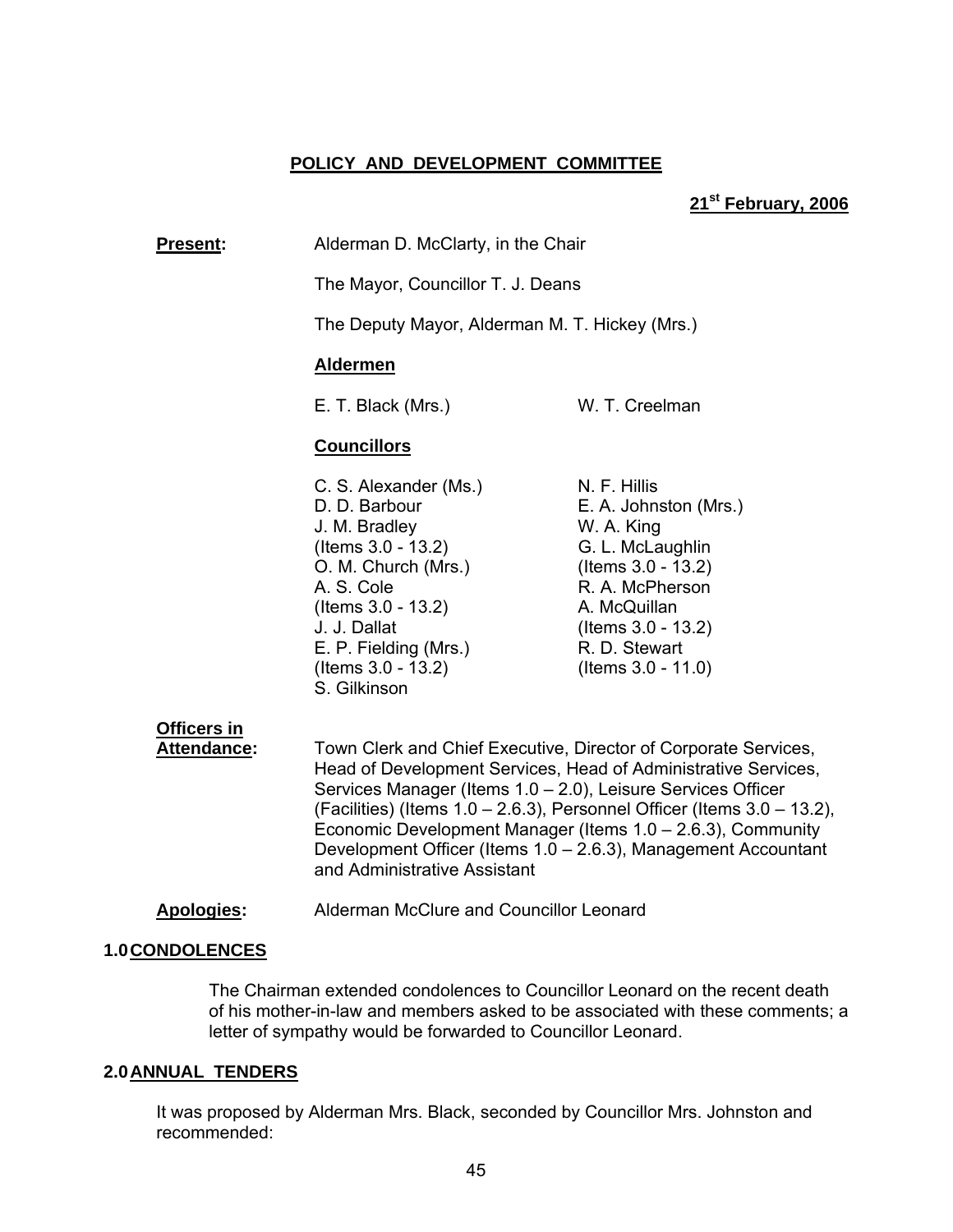That the recommendations of the Director of Technical Services be adopted viz:

## 2.1 Tender No. 1 – Small Tools:

| <b>Tenderer</b>                                                  | Total (£)        |
|------------------------------------------------------------------|------------------|
| Jamison & Green Ltd., Belfast                                    | 668.97           |
| <b>Christies Ltd., Coleraine</b><br>H & T Bellas Ltd., Coleraine | 720.00<br>746.52 |
|                                                                  |                  |

Recommended:

That the lowest tender from Jamison & Green Ltd., Belfast be accepted for bulk orders and Christies Ltd., Coleraine for smaller orders.

#### 2.2 Tender No. 2 – Timber:

| Tenderer                          | Total $(E)$ |
|-----------------------------------|-------------|
| Jacobs Building Centre, Coleraine | 3,384.50    |
| H & T Bellas Ltd., Coleraine      | 4,407.86    |

Recommended:

 That the lowest tender from Jacobs Building Centre, Coleraine be accepted.

#### 2.3 Tender No. 3 – Electrical Work:

| Tenderer                                                                                                                                                    | Labour Rate per hour $(E)$                | <b>Materials</b>                      |                         |
|-------------------------------------------------------------------------------------------------------------------------------------------------------------|-------------------------------------------|---------------------------------------|-------------------------|
|                                                                                                                                                             | Electrician                               | Apprentice                            | $+$ %                   |
| A J M Electrical, Garvagh<br>R H K Davidson, Coleraine<br>Nevin Electrics, Coleraine<br>Gordon Wilson, Castlederg<br><b>McDowell Installations, Belfast</b> | 11.75<br>13.90<br>14.75<br>14.50<br>19.50 | 7.50<br>5.80<br>8.00<br>7.00<br>10.00 | 2<br>5<br>5<br>10<br>10 |

#### Recommended:

 That tenders from A J M Electrical, Garvagh and R H K Davidson, Coleraine be accepted for different aspects of work and that the remaining tenders be included to provide quotations for larger maintenance jobs under the public tender limit.

## 2.4 Tender No. 4 – Plumbing Work:

| Tenderer                  | Labour Rate per hour $(E)$ |            |                         |
|---------------------------|----------------------------|------------|-------------------------|
|                           | Plumber                    | Apprentice | <b>Materials</b><br>+ % |
| Michael Murray, Coleraine | 13.50                      | 7.50       | 5                       |
| P & H Services, Coleraine | 14.75                      | 9.00       | 5                       |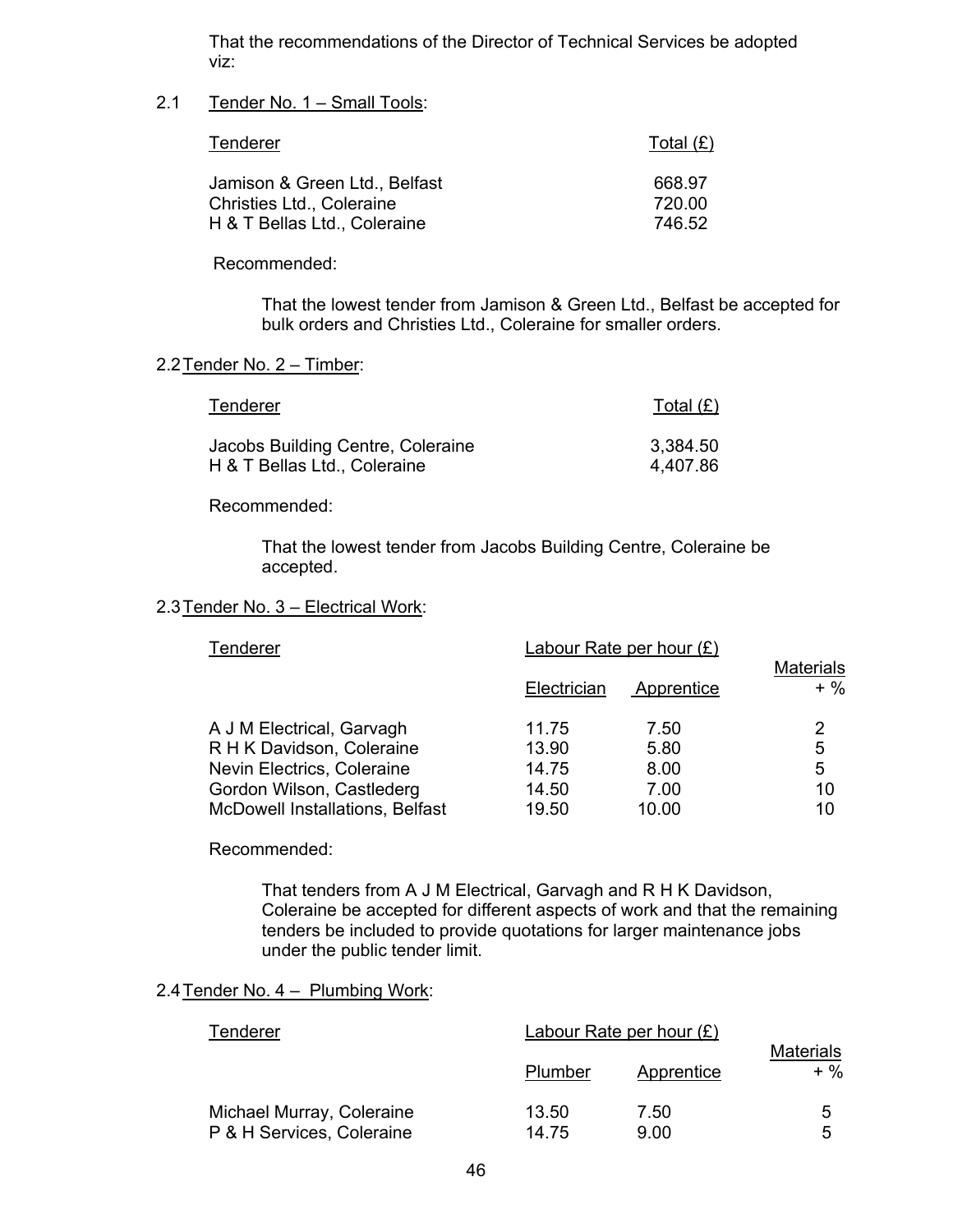Recommended:

 That the tenders from both Michael Murray and P & H Services, Coleraine be accepted for different aspects of work.

#### 2.5 Tender No. 5 – Mechanical Work:

| Tenderer                                                                                                                                                                   | Labour Rate per hour $(E)$                |                                           |                            |
|----------------------------------------------------------------------------------------------------------------------------------------------------------------------------|-------------------------------------------|-------------------------------------------|----------------------------|
|                                                                                                                                                                            | Fitter                                    | Machinist                                 | <b>Materials</b><br>$+$ %  |
| Roe Engineering, Coleraine<br>A Farlow (Engineering) Garvagh<br><b>B B Engineering, Coleraine</b><br>Craiglea Engineering, Coleraine<br>R Beveridge Engineering, Coleraine | 13.40<br>13.50<br>14.00<br>16.50<br>25.00 | 15.00<br>16.50<br>16.00<br>16.50<br>30.00 | 10<br>15<br>25<br>10<br>30 |

#### Recommended:

 That the tenders from Roe Engineering, Coleraine and A Farlow (Engineering) Garvagh be accepted and that the remaining tenders be used to provide quotations for larger maintenance jobs under the public tender limit.

#### 2.6 Tender No. 6 – Tyres:

| Tenderer                              | Total $(E)$ |
|---------------------------------------|-------------|
| <b>Charles Hurst Tyres, Coleraine</b> | 2,051.95    |
| Philip White Tyres, Armagh            | 2,598.50    |
| O'Connells Garage Ltd., Garvagh       | 2,923.00    |
| ATS Euromaster Ltd., Coleraine        | 2,995.55    |

#### Recommended:

That the tender from Charles Hurst Tyres, Coleraine be accepted.

#### 2.7 Tender No. 7 - Paint:

| Tenderer                                       | Total $(E)$ |
|------------------------------------------------|-------------|
| * Akzo Nobel Decorative Coatings, Belfast      | 11,364.02   |
| Siema Kalon Decorative Products, Carrickfergus | 12,509.74   |

\* Tender incomplete

Recommended:

 That, as the completed tender from Akzo would total £13,724.66, the tender from Siema Kalon Decorative Products be accepted.

#### 2.8 Tender No. 8 – Slurry Tanker Service:

This item would be reviewed and presented later due to an anomaly in the tender.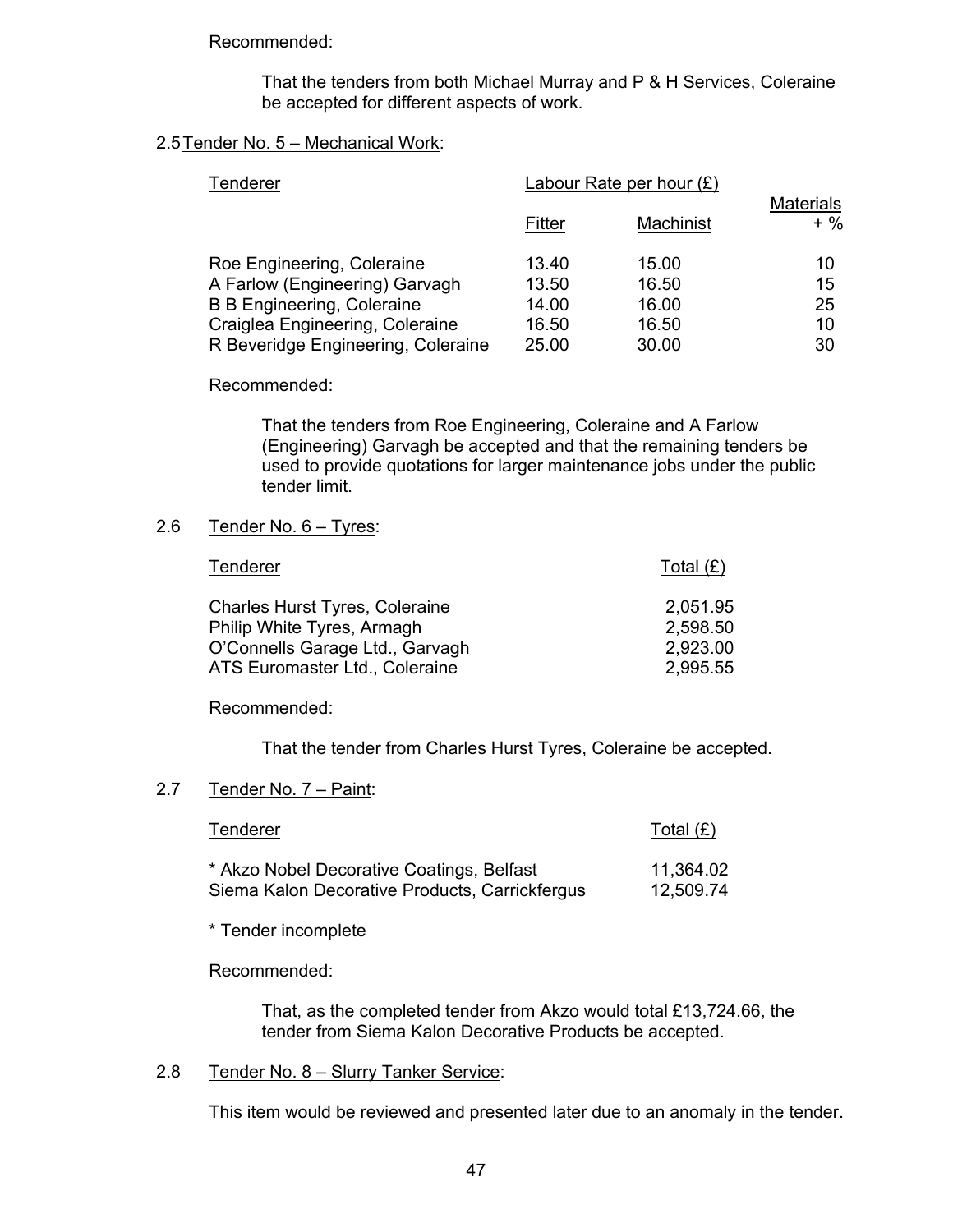## 2.9 Tender No. 9 – Painting Work:

| Tenderer                               |         | Labour Rate per hour $(E)$ |                           |
|----------------------------------------|---------|----------------------------|---------------------------|
|                                        | Painter | Apprentice                 | <b>Materials</b><br>$+$ % |
| K Dempsey, Portstewart                 | 9.50    |                            | 22                        |
| S Nicholl, Coleraine                   | 10.00   | 5.00                       | 10                        |
| K Galbraith, Coleraine                 | 12.00   | 6.00                       |                           |
| Noel A Campbell, Porstewart            | 12.74   | 8.30                       | 10                        |
| Michael Donaghey, Cross, Londonderry   | 15.00   | 10.00                      | 30                        |
| J A H Painting & Decorating, Ballymena | 16.50   | 4.50                       | 15                        |
| H B Decorators, Coleraine              | 16.50   | 10.00                      | 25                        |
|                                        |         |                            |                           |

Recommended:

That all tenders be accepted and that the tenders also be used to provide quotations for larger maintenance jobs under the public tender limit.

#### 2.10 Tender No. 10 - Joinery Work:

| Tenderer              |               | Labour Rate per hour $(E)$ |                           |
|-----------------------|---------------|----------------------------|---------------------------|
|                       | <u>Joiner</u> | <b>Apprentice</b>          | <b>Materials</b><br>$+$ % |
| S M Oliver, Coleraine | 17.50         | 10.00                      | 15                        |

Recommended:

That the tender from S M Oliver, Coleraine be accepted.

## 2.11 Tender No. 11 – Transportation of Leachate (two years):

| Tenderer                                                                                                             | Price per tonne $(E)$        |
|----------------------------------------------------------------------------------------------------------------------|------------------------------|
| Road Safety Contracts, Maghera<br>T Moore, Ballymoney<br>McKitterick Plant Waste Ltd., Armagh<br>Nifex Ltd., Belfast | 2.50<br>2.80<br>2.86<br>3.15 |
|                                                                                                                      |                              |

## Recommended:

That the tender from Road Safety Contracts, Maghera be accepted.

#### 2.12 Tender No. 12 – Vehicle Maintenance (three years):

| Tenderer                             | Total $(E)$ |
|--------------------------------------|-------------|
| W A Gibson Hilltop Garage, Coleraine | 26,048.24   |
| TBF Thompson (Garvagh) Ltd.          | 35,274.08   |

Recommended:

That the tender from W A Gibson Hilltop Garage be accepted.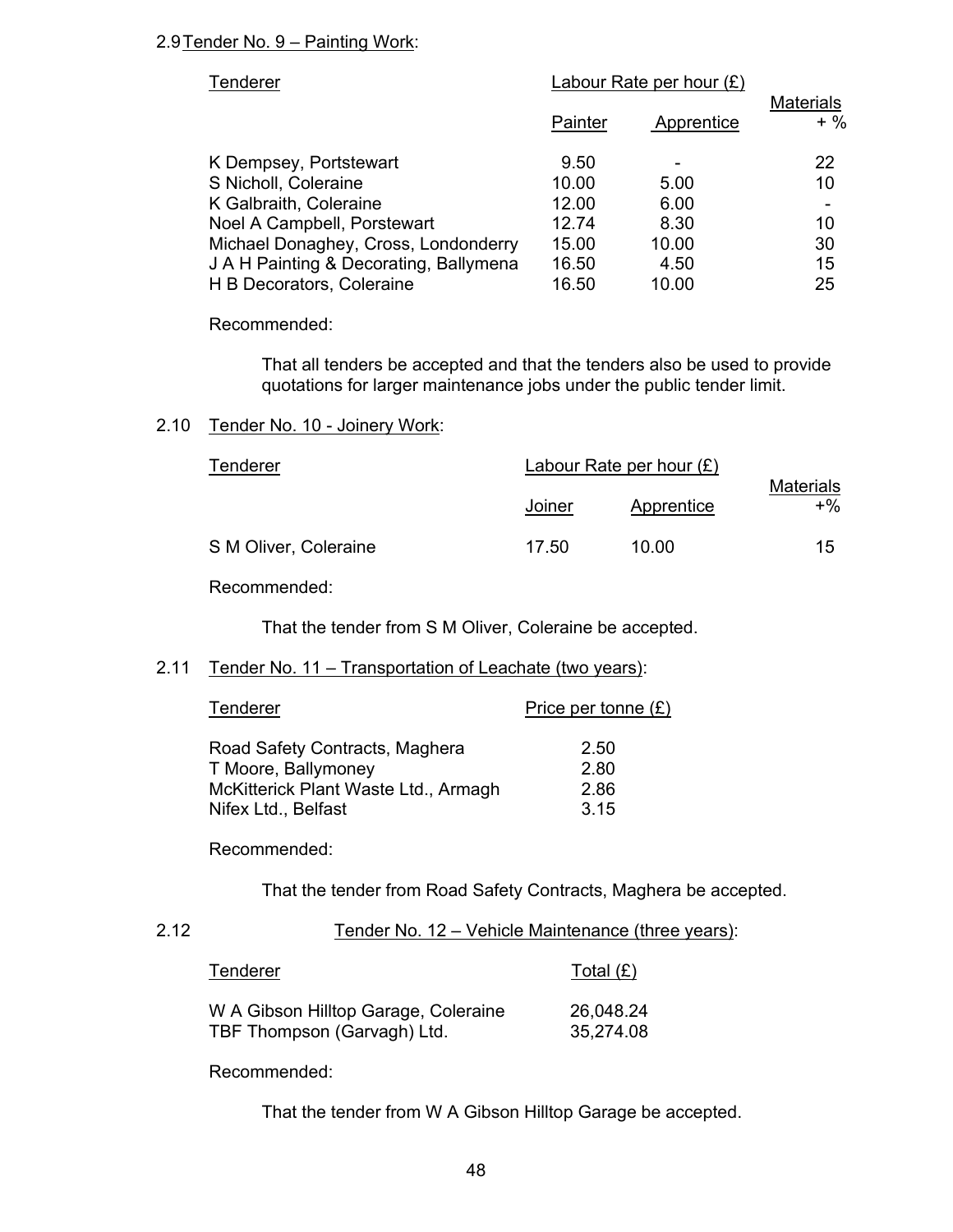## **3.0 DEVELOPMENT SERVICES REPORT**

The Report of the Head of Development Services was considered (previously supplied).

Matters arising:

| 3.1 Causeway Enterprise Agency | Councillor Mrs. Church declared an interest in<br>this item as a Director of Causeway Enterprise<br>Agency and took no part in the proceedings.                                                                                                                        |                                  |
|--------------------------------|------------------------------------------------------------------------------------------------------------------------------------------------------------------------------------------------------------------------------------------------------------------------|----------------------------------|
|                                | The Chairman welcomed Mrs. Frances Lundy,<br>Chairman and Mr. Ray Young, Manager from<br>Causeway Enterprise Agency (CEA) who were<br>in attendance to update Committee on the<br>proposal for a new business centre at<br><b>Wattstown Business Park.</b>             |                                  |
|                                | Mrs. Lundy and Mr. Young advised members on<br>the need for a business park in the Coleraine<br>area, to facilitate provision of workspace for<br>increasing small business clients and to provide<br>accommodation for the fast growing ICT sector<br>in the Borough. |                                  |
|                                | The proposed development would be for a new<br>20,000 sq. ft. building comprising 46 units plus<br>space for business support services,<br>conference/ training rooms and a hub for<br>community and social activities.                                                |                                  |
|                                | The projected costs for the project were<br>estimated at £1,638,000 of which the following<br>funding had already been achieved:                                                                                                                                       |                                  |
|                                | International Fund for Ireland<br>(approved)<br>Peace II (approved)<br>CEA (bank loan and available<br>funding)                                                                                                                                                        | £400,000<br>£350,000<br>£488,000 |
|                                | The representatives requested Council funding<br>for the above proposals as follows:                                                                                                                                                                                   |                                  |
|                                | (i) That Council purchase the land for the<br>building at a cost of up to £200,000 and<br>lease same to CEA on a 999 year lease.                                                                                                                                       |                                  |
|                                | (ii) That Council provide further funding of<br>£200,000 over the 3 year period from<br>2006/07 as follows:                                                                                                                                                            |                                  |
|                                | £50,000 in 2006/07<br>£100,000 in 2007/08<br>£50,000 in 2008/09                                                                                                                                                                                                        |                                  |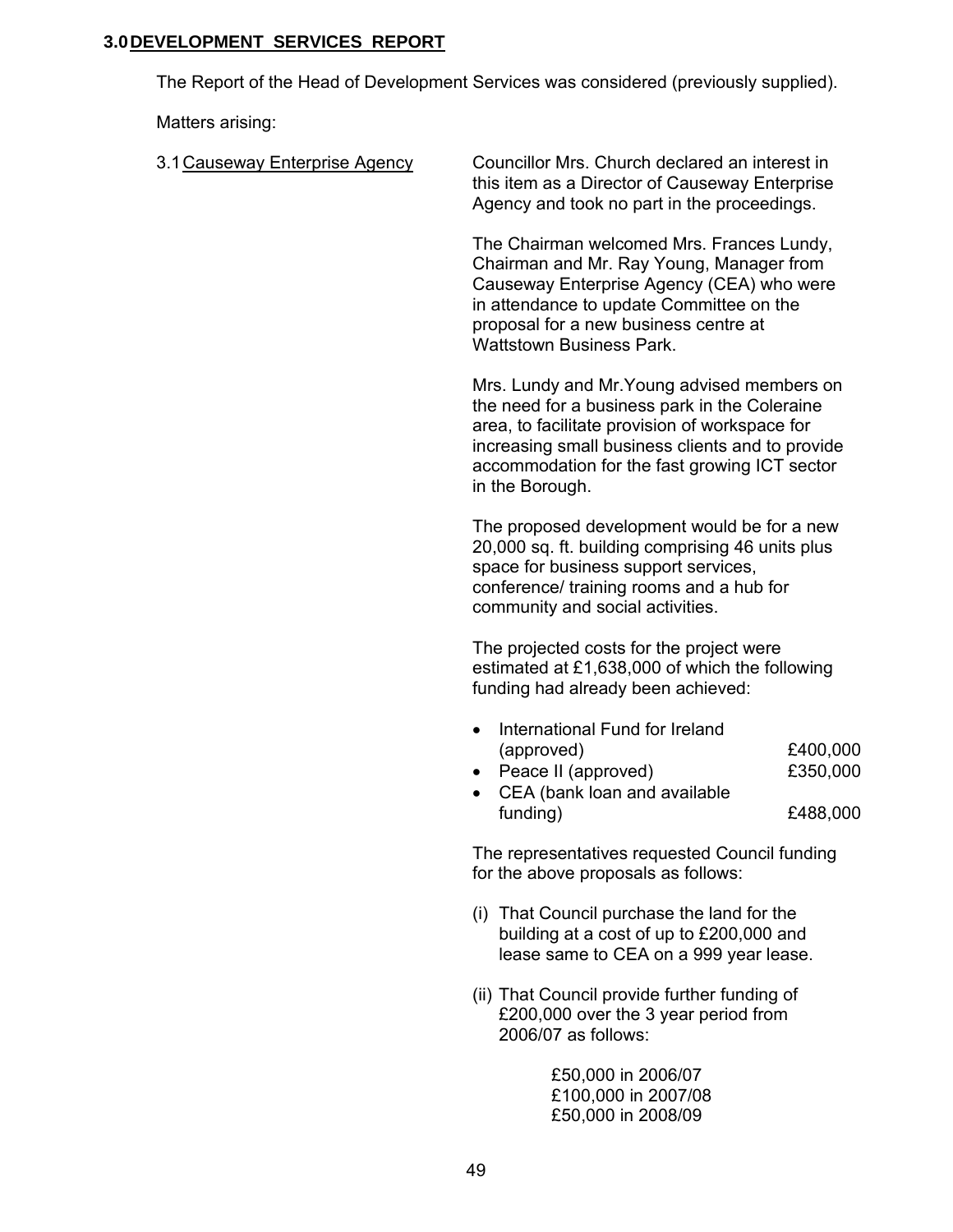During the discussion which ensued, the representatives answered questions put forward by members. It was then proposed by the Mayor, seconded by Councillor Mrs. Johnston and recommended:

> That Council accept the proposals for funding put forward by Causeway Enterprise Agency, as detailed above.

3.2 Community Support Plan Committee noted information, presented by Mr. Tony McGonigle, Community Development Manager, on Council's Community Support Plan 2005–2008 and it was recommended:

> That Council approve the Community Support Plan 2005 –2008 and adopt the following recommendations:

- (i) To renew the three year Service Level Agreement with CRUN to 2008 (£14,000 in year 1; £16,000 in year 2 and £18,000 in year 3)
- (ii) To move to a three year Service Level Agreement with the Causeway Volunteer Bureau to 2008 (£1,500 in year 1; £2,000 in year 2 and £2,000 in year 3).

Members paid tribute to the work of Mr. McGonigle during his time with Council and offered him their best wishes for the future.

3.3 'Strategy for Supporting Delivery Council is recommend to endorse the broad of Voluntary Advice Services to recommendations as outlined in this the Community' – Consultation consultation document and to engage with the Department in discussions regarding the piloting of a new Area Hub model in the Coleraine Borough.

3.4 Tender for Migrant Worker Three tenders for the management and delivery Support Programme **being the state of this programme had been received and** scored viz:

- (i) Business in the Community
- (ii) University of Ulster Academic Enterprise Unit
- (iii) Riada Personnel

Recommended:

 That Council accept the tender from Business in the Community at £15,000.

3.5 Safer Coleraine – CCTV Council is recommended to convene a Special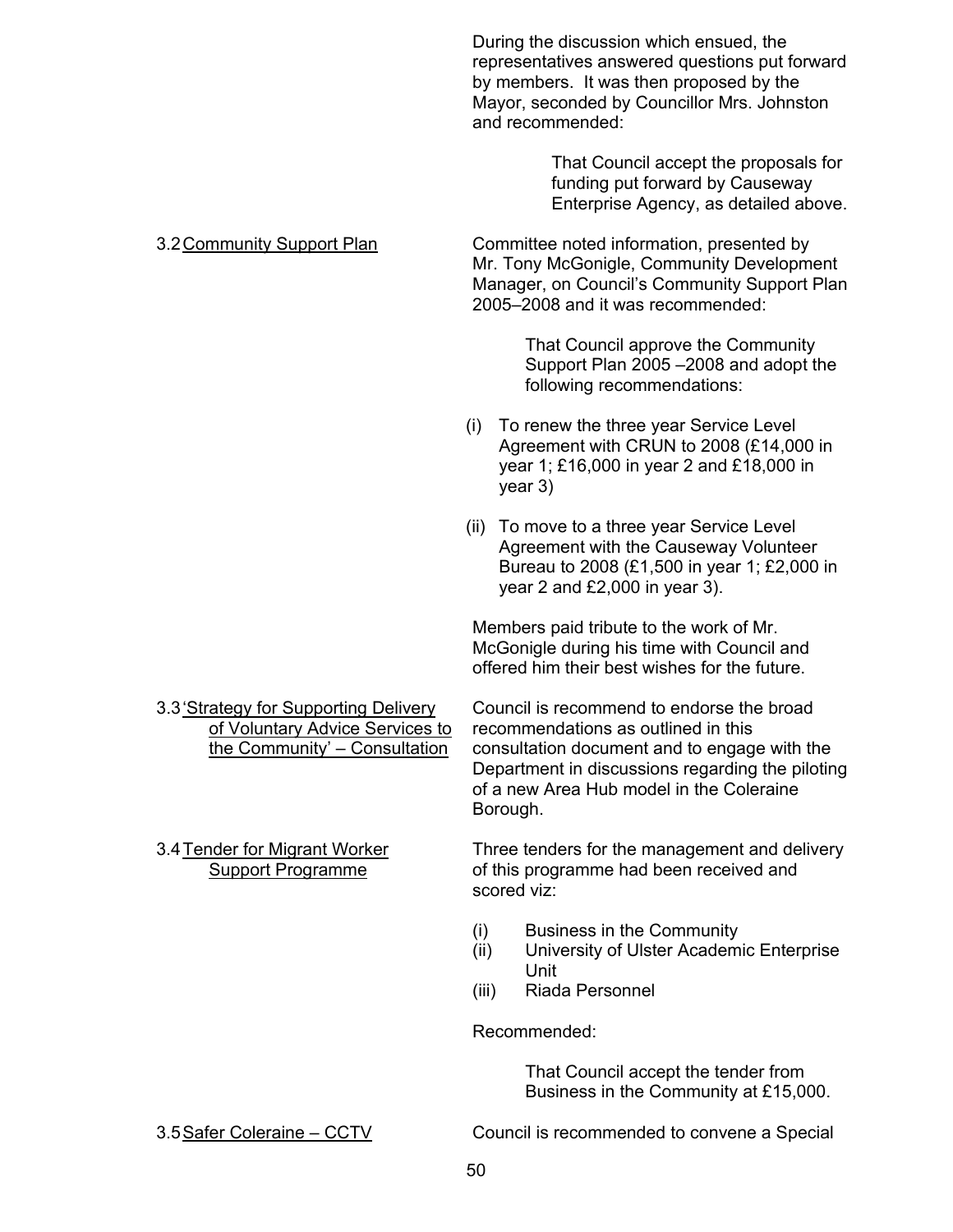Meeting of Committee during week commencing 6<sup>th</sup> March 2006 to hear a presentation on CCTV from Safer Coleraine.

## 3.6 Matters for Information

| 3.6.1 | <b>Economic Development</b><br>Update                             | Committee noted information on the results of<br>economic development initiatives in creating in<br>excess of 600 jobs, undertaken during the<br>period 2001–2008, as contained in the report. |
|-------|-------------------------------------------------------------------|------------------------------------------------------------------------------------------------------------------------------------------------------------------------------------------------|
|       |                                                                   | Members congratulated officers involved in<br>these initiatives for the number of jobs which<br>had been created within the Borough on a<br>Council budget of less than £140,000.              |
|       |                                                                   | In response to a member's query, the Head of<br>Development Services advised that figures on<br>the number of jobs maintained could be<br>provided in a separate report.                       |
|       | 3.6.2 Watersports Centre                                          | Committee noted that a full report on tenders<br>and funding available for this project should be<br>completed for presentation to Council on 28 <sup>th</sup><br>March, 2006.                 |
|       | 3.6.3 Newry and Mourne<br><b>Tourism Conference</b><br>Diary Date | Members noted that this conference would be<br>held on 26 <sup>th</sup> /27 <sup>th</sup> September, 2006 in the Canal<br>Court Hotel, Newry.                                                  |
|       |                                                                   | Any members interested in attending were<br>asked to contact the Head of Development<br>Services.                                                                                              |

## **4.0 CORPORATE SERVICES REPORT**

The Report of the Director of Corporate Services was considered (previously supplied).

Matters arising:

## 4.1 Revision of Charges

Consideration was given to recommendations for the revision of charges for Council facilities viz:

| <b>Membership Category - 6 Month Rolling</b>              | Recommended<br>Charge |
|-----------------------------------------------------------|-----------------------|
| Bodytalk Only - single                                    | £29.50                |
| Bodytalk/Health Suite/Swim - single                       | £33.50                |
| Bodytalk Only - joint                                     | £45.50                |
| Bodytalk/Health Suite/Swim - joint                        | £53.00                |
| Corporate Rate (minimum 6 people)<br><b>Bodytalk Only</b> | £24.00                |

## **COLERAINE LEISURE CENTRE**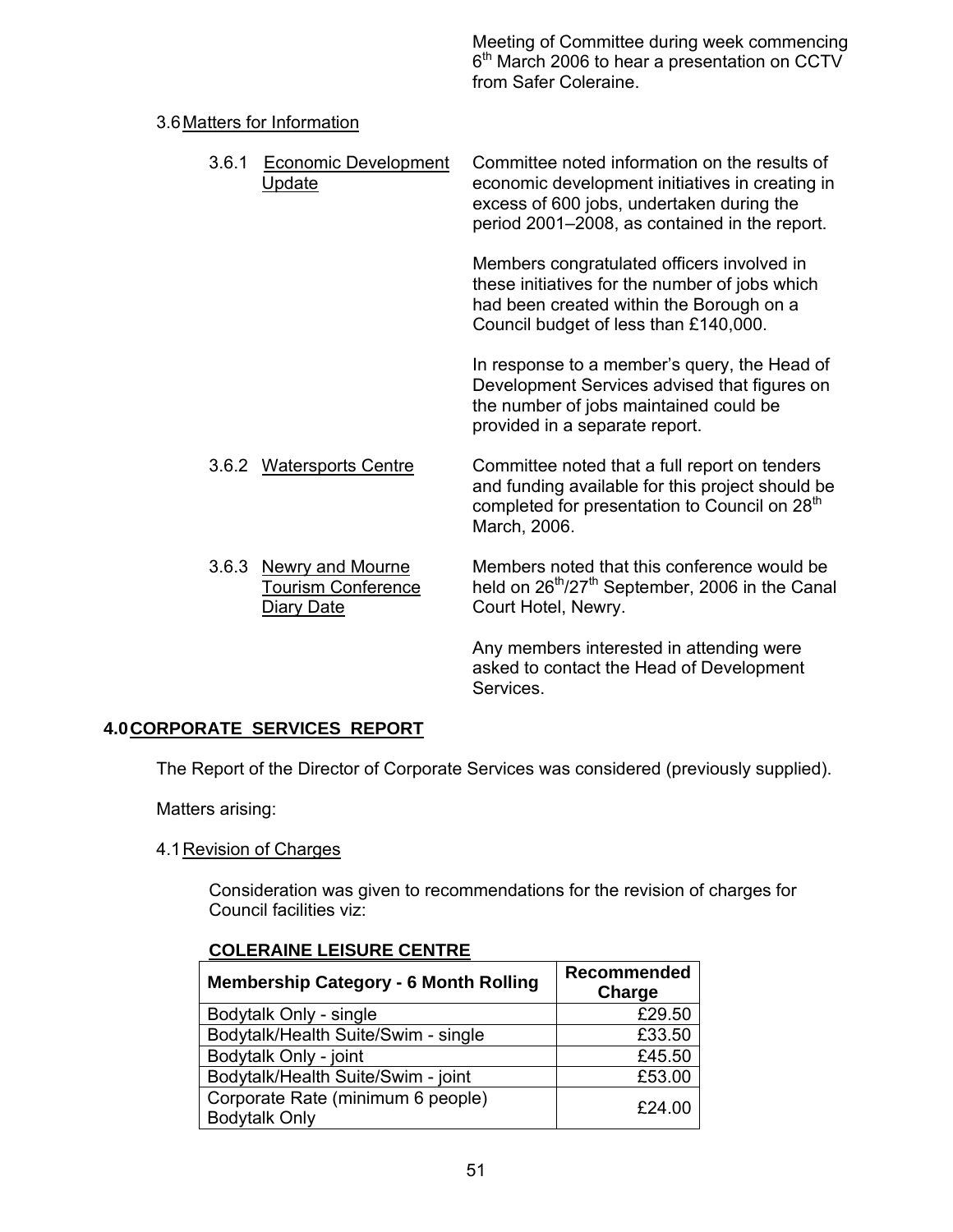| Corporate Rate (minimum 6 people)<br>Bodytalk/Health Suite/Swim | £29.50 |  |
|-----------------------------------------------------------------|--------|--|
| <b>Membership Category - 3 Month Fixed</b>                      |        |  |
| Bodytalk Only - single                                          | £33.00 |  |
| Bodytalk/Health Suite/Swim - single                             | £38.00 |  |
| Bodytalk Only - joint                                           | £50.00 |  |
| Bodytalk/Health Suite/Swim - joint                              | £60.00 |  |
| <b>Session Charge</b>                                           | £5.25  |  |
|                                                                 |        |  |
| <b>Swimming</b>                                                 |        |  |
| <b>Adult Swim</b>                                               | £2.50  |  |
| Note: All other charges would remain unchanged                  |        |  |

## **SEASONAL FACILITIES**

| <b>Recreation Grounds</b>        | <b>Recommended</b><br>Charge |
|----------------------------------|------------------------------|
| Bowls (1 hour)                   | £2.50                        |
| Bowls (3 hours)                  | £4.90                        |
| <b>Hire of Bowls</b>             | £1.00                        |
| <b>Over Shoes</b>                | £1.00                        |
| Season Bowling                   | £42.50                       |
| Season Bowling (Retired)         | £23.00                       |
|                                  |                              |
| <b>Green Fees</b>                | £18.00                       |
|                                  |                              |
| <b>Tennis Singles</b>            | £2.00                        |
| <b>Tennis Doubles (Court)</b>    | £4.90                        |
| Racquets                         | £1.00                        |
| <b>Shoes</b>                     | £1.00                        |
| Balls (Set of Three)             | £0.70                        |
| <b>Season Tennis</b>             | £40.00                       |
| Season Tennis (Under 18)         | £23.00                       |
| <b>Weekly Tennis</b>             | £13.00                       |
| Putting                          | £0.80                        |
| <b>Crazy Golf</b>                | £0.80                        |
|                                  |                              |
| <b>Ramore Head Play Area</b>     |                              |
| <b>Adventure Play Park</b>       | £1.50                        |
| Access to Leisure Card (50% off) | £0.75                        |

# **PLAYING FIELDS (these charges have not been increased for 3 years)**

|                                  | Recommended |
|----------------------------------|-------------|
|                                  | Charge      |
| <b>Senior Match</b>              | £30.00      |
| Juvenile Match                   | £17.00      |
| Senior Match (No facilities)     | £20.00      |
| Junior Match (No facilities)     | £12.00      |
| Senior Training                  | £22.00      |
| Junior Training                  | £14.00      |
| <b>Athletics Track (Meeting)</b> | £60.00      |
| Athletics Track (No equipment)   | Per Hour    |
|                                  | £17.00      |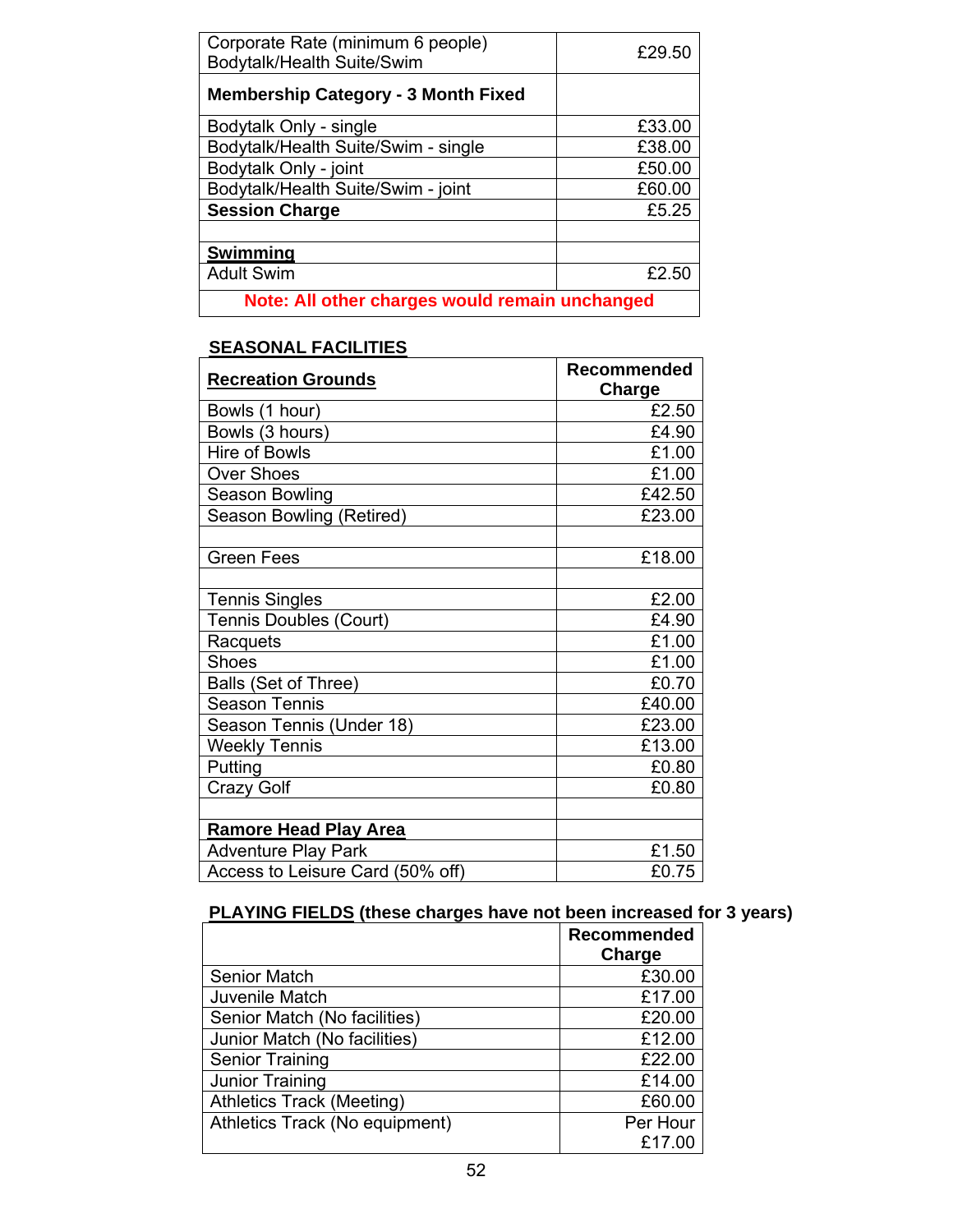## **New Charges should come into effect from 1st September 2006**

## **DUNLUCE CENTRE**

|                                           | <b>Recommended</b><br>Charge |  |
|-------------------------------------------|------------------------------|--|
| <b>Individual Tickets</b>                 |                              |  |
| <b>Treasure Fortress</b>                  | £4.00                        |  |
|                                           |                              |  |
| <b>Group Bookings</b>                     |                              |  |
| <b>Treasure Fortress</b>                  | £3.25                        |  |
|                                           |                              |  |
| <b>Birthday Parties</b>                   |                              |  |
| <b>Bonus - Turbo Tours</b>                | £2.00                        |  |
| All Other Charges remain as previous year |                              |  |

## **KILREA SPORTS COMPLEX**

|                           | <b>Recommended</b> |
|---------------------------|--------------------|
|                           | Charge             |
| <b>Off-Peak Hall Hire</b> | £5.00              |
| Peak Hall Hire            | £10.00             |
| <b>Individual Rate</b>    | £2.50              |
| <b>Birthday Parties</b>   | £30.00             |

## **WATERWORLD**

|                                           | <b>Recommended</b><br>Charge |
|-------------------------------------------|------------------------------|
| <b>Bowling</b>                            |                              |
| Group (3 or more lanes)                   | £11.00                       |
|                                           |                              |
| <b>Water Play Area</b>                    |                              |
| Single                                    | Off Peak £4.50               |
| Family 3                                  | Off Peak £11.75              |
| Family 4                                  | Off Peak £15.60              |
| Family 5                                  | Off Peak £19.50              |
| All other Charges remain as previous year |                              |

# **FLOWERFIELD ARTS CENTRE**

| Membership                   | £10.00 |
|------------------------------|--------|
| Senior Citizens/Student etc. | . 8.00 |

| <b>Proposed Charges</b><br>(per 3 hour session) | <b>Standard</b> | <b>Commercial</b> |
|-------------------------------------------------|-----------------|-------------------|
|                                                 |                 |                   |
| <b>Conference Room</b>                          | £50.00          | £100.00           |
|                                                 |                 |                   |
| Auditorium Unseated                             | £70.00          | £150.00           |
|                                                 |                 |                   |
| Auditorium Seated                               | £90.00          | £200.00           |
| <b>Media Training Room</b>                      | £90.00          | £180.00           |
| (Extended Sessions may be                       |                 |                   |
| booked at Special Rates)                        |                 |                   |
| Darkroom & Auditorium                           | £40.00          | £50.00            |
| Workshop                                        |                 |                   |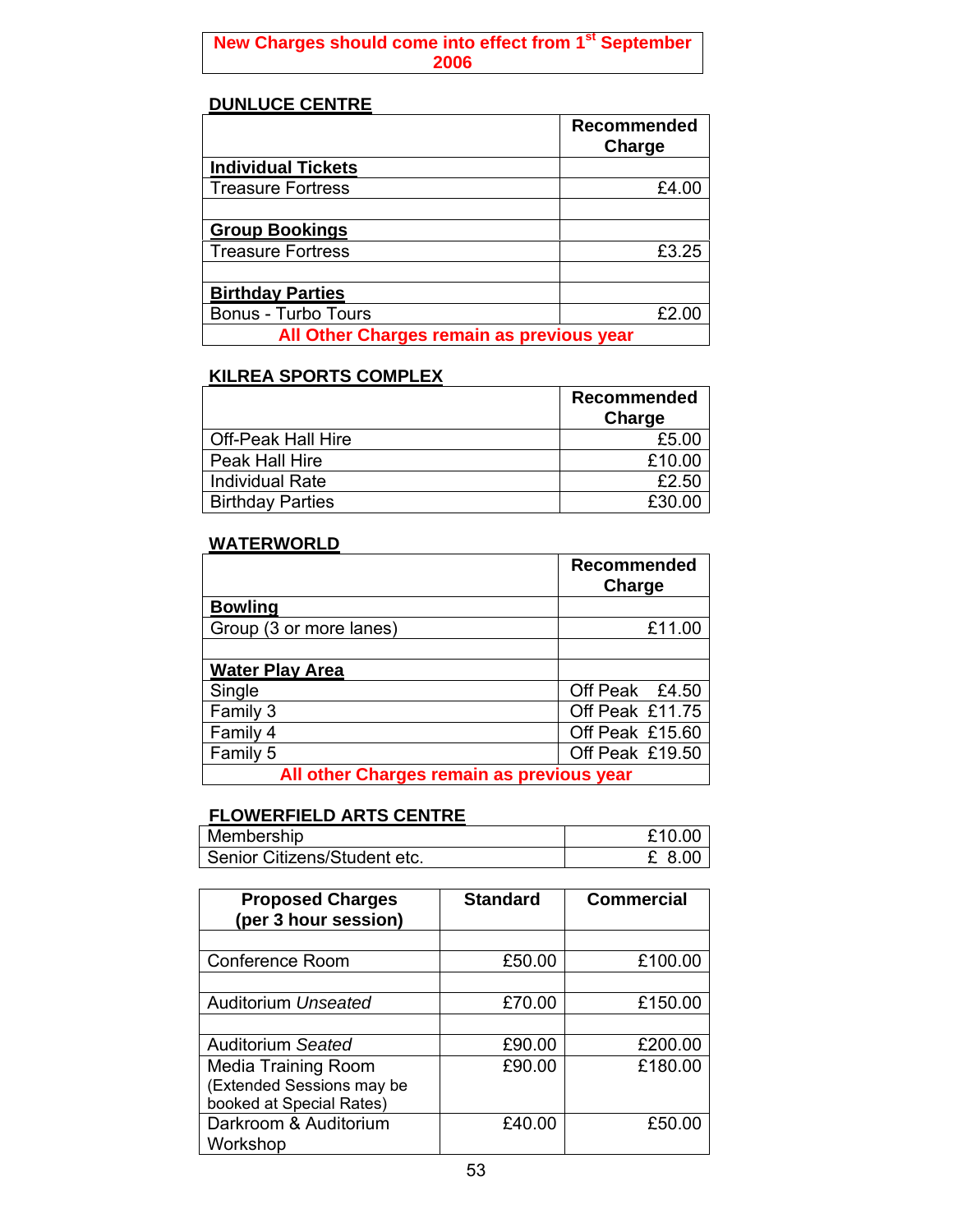| <b>Pottery Studio</b> | £50.00 | £100.00 |
|-----------------------|--------|---------|
|                       |        |         |
| Studios 1,2,3 & Media | £50.00 | £80.00  |
| Workshop              |        |         |
|                       |        |         |
| Kitchen               | £30.00 | £50.00  |
| (per 2 hours)         |        |         |

## **PORTSTEWART HARBOUR**

|                                 | Recommended<br>Charge |
|---------------------------------|-----------------------|
| <b>Boats 7 Metres and Under</b> |                       |
| Season                          | Per Metre £47.00      |
| Monthly                         | £95.00                |
| Weekly                          | £35.00                |
| Daily                           | £10.00                |
|                                 |                       |
| <b>Boats Over 7 Metres</b>      |                       |
| Season                          | Per Metre £63.00      |
| Monthly                         | £115.00               |
| Weekly                          | £45.00                |
| Daily                           | £10.00                |
|                                 |                       |
| <b>All Boats Outer Harbour</b>  |                       |
| Season                          | Per Metre £25.00      |

## **COLERAINE MARINA**

|                                            | Recommended<br>Charge |
|--------------------------------------------|-----------------------|
| Boats Up to &<br><b>Including 7 Metres</b> |                       |
| Summer - April to September                | Per Metre £65.00      |
| Winter - October to March                  | Per Metre £42.00      |
| Monthly                                    | £125.00               |
| Weekly                                     | £50.00                |
| Daily                                      | £15.00                |
|                                            |                       |
| <b>Boats Over 7 Metres</b>                 |                       |
| Summer - April to September                | Per Metre £80.00      |
| Winter - October to March                  | Per Metre £53.00      |
| Monthly                                    | £145.00               |
| Weekly                                     | £55.00                |
| Daily                                      | £18.00                |
|                                            |                       |
| <b>Rowing Boats Up to 5 Metres</b>         |                       |
| April to September                         | £80.00                |
| October to March                           | £50.00                |
| All Other Charges remain as previous year  |                       |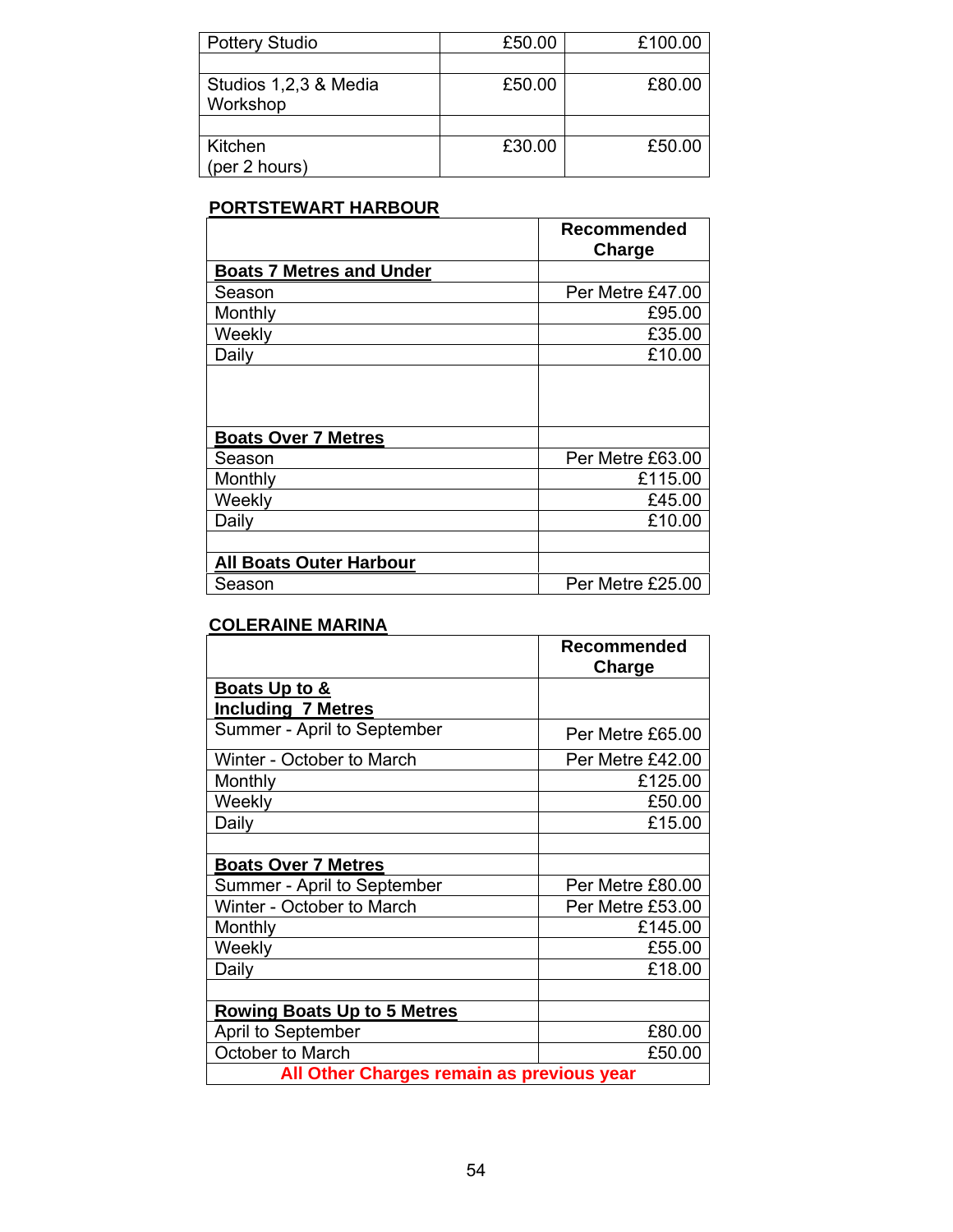## **PORTRUSH HARBOUR**

|                                           | <b>Recommended</b><br>Charge                 |
|-------------------------------------------|----------------------------------------------|
| <b>Boats 7 Metres and Under</b>           |                                              |
| Season                                    | Per Metre £52.50<br>(Minimum Charge £260.00) |
| Monthly                                   | £130.00                                      |
| Weekly                                    | £40.00                                       |
| Daily                                     | £12.00                                       |
|                                           |                                              |
| <b>Boats Over 7 Metres</b>                |                                              |
| Season                                    | Per Metre £70.00                             |
| Monthly                                   | £130.00                                      |
| Weekly                                    | £40.00                                       |
| Daily                                     | £12.00                                       |
| All Other Charges remain as previous year |                                              |

#### **BURIAL GROUNDS**

|                                    | <b>Recommended</b><br>Charge |
|------------------------------------|------------------------------|
| Purchase of single plot            | £110                         |
| Opening and Closing each grave     | £110                         |
| Garden of Remembrance:             |                              |
| Opening                            | £25                          |
| <b>Tree</b>                        | £50                          |
| Plaque                             | £25                          |
| Permission to erect memorial stone | £30                          |
| Cremated Ashes/newborn babies      | £25                          |

Recommended:

 That Council adopt the charges, as detailed, with the exception of those proposed for the playing fields, a decision on which to be deferred until the Director of Leisure Services had met with the relevant group.

 It was then proposed by Councillor Ms. Alexander, seconded by Councillor McQuillan and recommended:

 That a comprehensive review of charges for Coleraine Marina and Portrush Harbour be undertaken for the 2007 season.

 Members agreed that further queries on charges could be raised at the Council Meeting to be held on  $28<sup>th</sup>$  February, 2006.

| 4.2 <u>Business Banking</u> | Council is recommended to adopt the resolution<br>on eBanking, as contained in the report. |
|-----------------------------|--------------------------------------------------------------------------------------------|
| 4.3 Implementation of Job   | It was agreed that this item be considered                                                 |
| Evaluations                 | 'In Committee' at the end of the meeting.                                                  |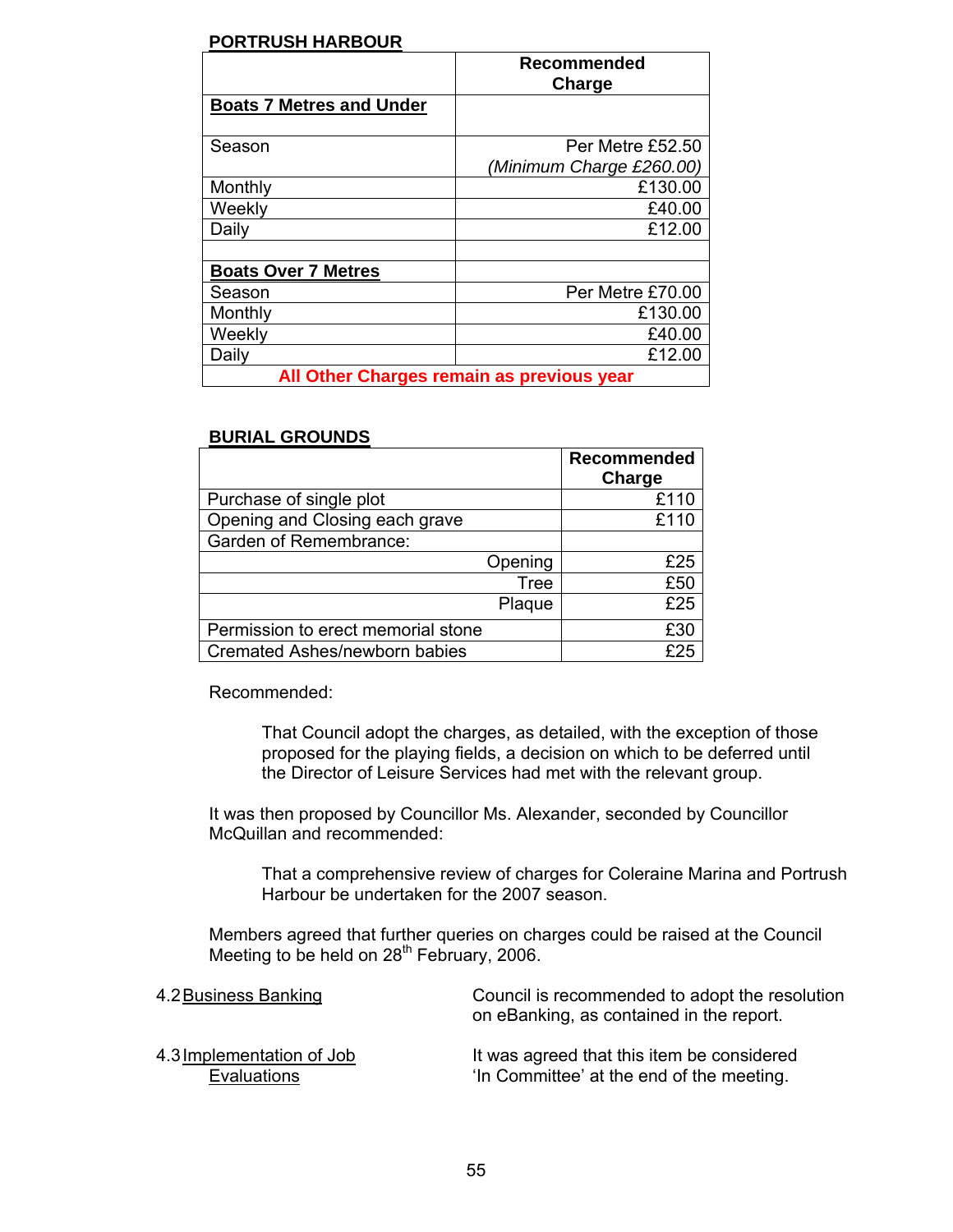#### 4.4 Matters for Information

| 4.4.1 Accounts | Committee noted that creditors' payments for<br>January 2006, as per lists circulated, had been<br>issued as follows: |
|----------------|-----------------------------------------------------------------------------------------------------------------------|
|                |                                                                                                                       |

| Revenue A/C      | $\overline{\phantom{0}}$ | £ 376,059.89 |
|------------------|--------------------------|--------------|
| Capital A/C      |                          | £ 36,380.79  |
| Petty Cash A/C - |                          | £ 309,918.18 |

- 4.4.2 Introduction of Online Committee noted that, with effect from 6<sup>th</sup> Recruitment February, 2006, as well as being able to request an application form by post or by telephone, job applicants would also have the choice of applying for all Council vacancies either online or by downloading an application form, completing it and returning it by post.
	- 4.4.3 New Appointment The following appointment had been made in accordance with the Local Government Staff Commission's Code of Procedures on Recruitment and Selection:

Technical Services Department Labourer – General Works Squad: Mr. W. H. McKee

 4.4.4 Domestic Rates League Members noted Council's rise of one position in Table – Financial Year these league tables (previously supplied) to 2006/07 twenty-first place.

## **5.0 LAND AND PROPERTY**

The report of the Head of Administrative Services was considered (previously supplied).

Matters arising:

| 5.1 | <b>Boat House at Portstewart</b><br>Harbour       | Council is recommended to renew the lease<br>for this facility to Portstewart Sub-Aqua Club for<br>the five year period from 1 <sup>st</sup> April, 2006 at a<br>charge of £800 per annum, with the same terms<br>and conditions as previously. |
|-----|---------------------------------------------------|-------------------------------------------------------------------------------------------------------------------------------------------------------------------------------------------------------------------------------------------------|
| 5.2 | Kennedy Group International<br>North West '200'   | Council is recommended to agree the request<br>from Coleraine and District Motor Club for the<br>use of Council lands on the coast road, at a<br>nominal fee, as in previous years.                                                             |
| 5.3 | <b>Castlerock Coastguard</b><br>ookout and Garage | Council is recommended to renew the lease<br>for these facilities to The Maritime and<br>Coastguard Agency for one year, from 1 <sup>st</sup> April,<br>2006 at rents of £770 and £440 respectively.                                            |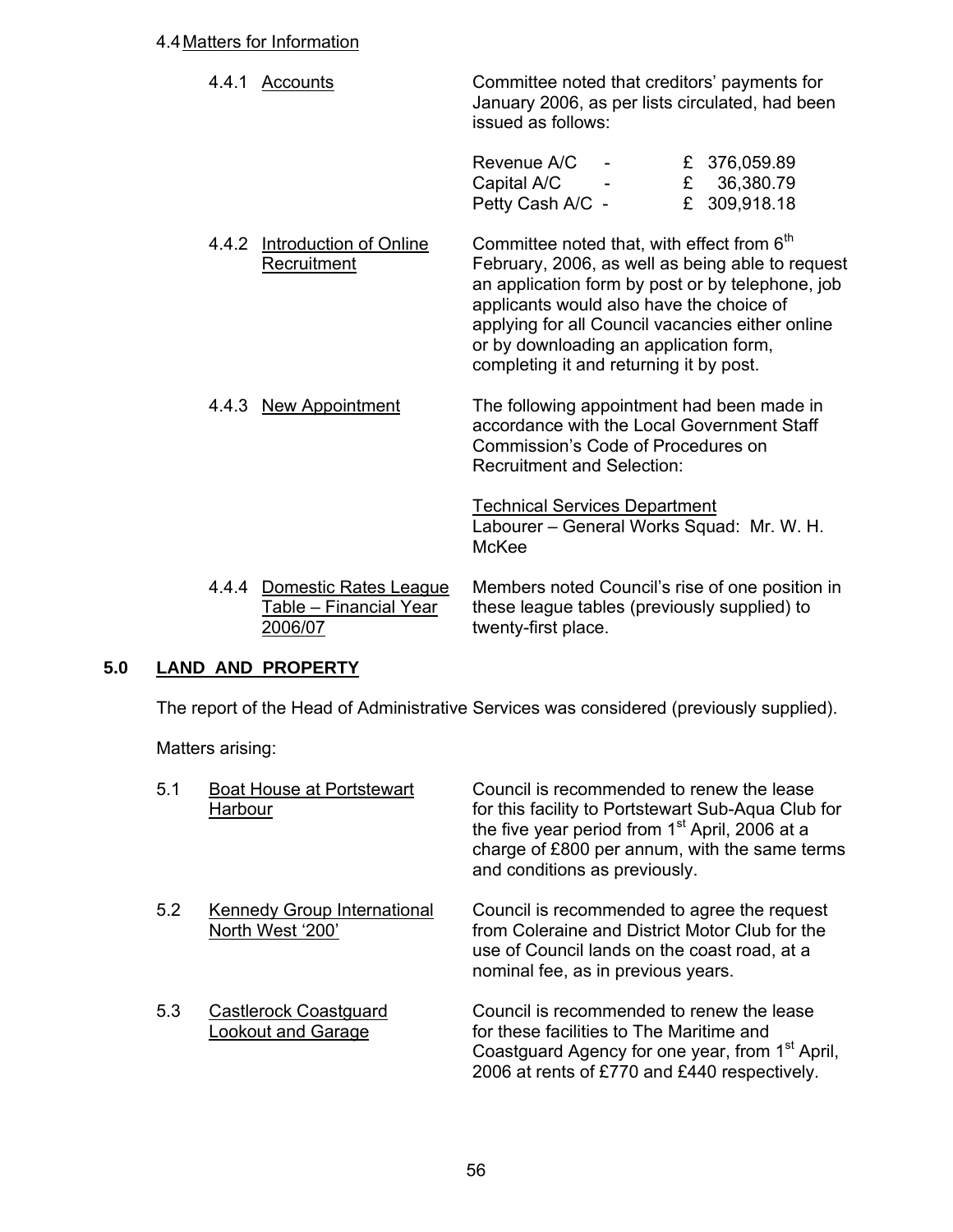#### **6.0 PROPOSAL FOR A DRAFT EDUCATION (N.I.) ORDER**

Committee noted that the closing date for consultation on this document was  $7<sup>th</sup>$  March, 2006 and it was recommended:

That political parties make their own responses to this document.

## **7.0 REVIEW OF SCHOOL OF HOTEL, LEISURE AND TOURISM - EXTERNAL CONSULTATION - LETTER DATED 13TH FEBRUARY, 2006 FROM UNIVERSITY OF ULSTER**

It was agreed that this document be considered 'In Committee' at the end of the meeting.

## **8.0 DEPARTMENT OF HEALTH, SOCIAL SERVICES AND PUBLIC SAFETY - NEWS RELEASE DATED 21ST DECEMBER, 2005**

Members noted the contents of this document (previously supplied).

## **9.0 DARD CONSULTATION: 'RECOMMENDATIONS TO DARD FOR A RENEWABLE ENERGY POLICY'**

Consideration was given to the letter dated  $24<sup>th</sup>$  January, 2006 from the Ulster Farmers' Union (previously supplied) outlining its proposed response to this consultation document.

Recommended:

That Council endorse the recommendations of the Ulster Farmers' Union.

## **10.0 NORTH DOWN BOROUGH COUNCIL - LETTER DATED 18TH JANUARY, 2006**

Committee noted the contents of this letter (previously supplied).

## **11.0 DOCUMENTS TABLED**

- (i) Coleraine District Policing Partnership Report of the Public Meeting of  $12<sup>th</sup>$ December, 2005
- (ii) Strategic Investment Board Summary of the Investment Strategy for Northern Ireland 2005/2015.

## **12.0 AUDIT COMMITTEE**

Consideration was given to the minutes of the Audit Committee (previously supplied) and it was proposed by Councillor Mrs. Johnston, seconded by Councillor Stewart and recommended: